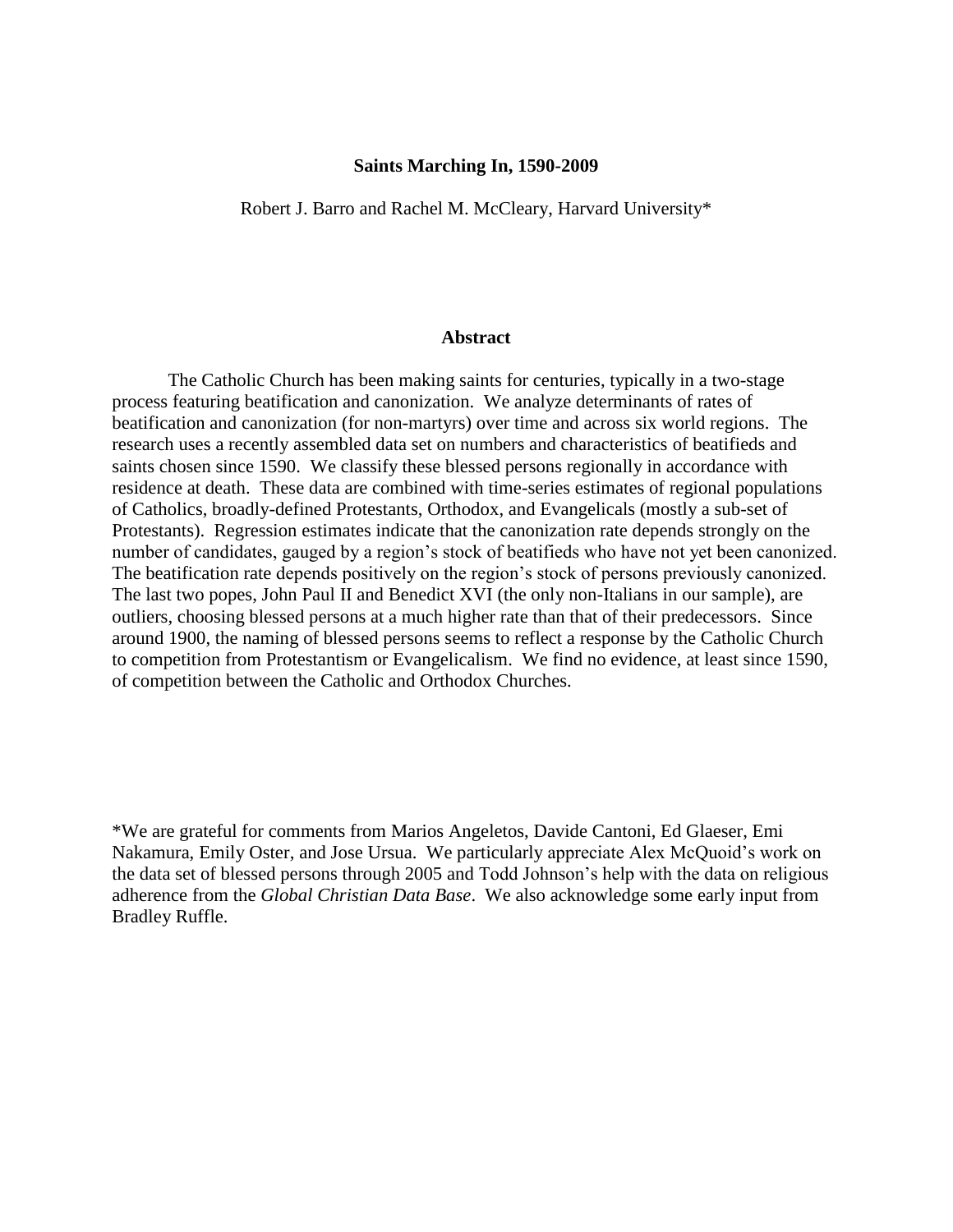After a long history of saint-making, the Catholic Church is experiencing an unprecedented pace of beatification and canonization under the last two popes, John Paul II and Benedict XVI. To assess this unusual pattern, one has to place the saint-making process within a historical context that goes back centuries but that became more organized between the  $12<sup>th</sup>$ and  $17<sup>th</sup>$  centuries. Gauging the extent to which the last two popes are outliers requires a longterm perspective that holds constant determinants of the rates of beatification and canonization.

We are particularly interested in the Church's choices over time on numbers and locations of persons designated as blessed (based on residence at death). The process has become more global in recent decades, extending outward from the traditional European focus to encompass more substantially Latin America, North America, Asia, and Africa. This geographical expansion may reflect the Church's increasing concern over competition within Christianity from Protestantism, perhaps particularly in recent decades from Evangelical or Pentecostal faiths. That is, the Catholic Church may view saint-making as a strategic mechanism for invigorating local Catholic populations and, thereby, discouraging conversion into Protestantism.

The Protestant Reformation began in 1517, with Martin Luther in Germany and, soon thereafter, with Ulrich Zwingli and John Calvin in Switzerland. The Reformation was followed by a long period of Catholic-Protestant conflict, including religious wars that ended in 1648 with the Peace of Westphalia. We use the data on saint-making and regional populations by religion to assess how the competition between Catholicism and Protestantism in Europe may have changed pre- and post-1648. We also consider competition from the Orthodox Church, which separated from the Roman Catholic Church in the Great Schism of 1054. The general idea is to evaluate changing spatial patterns of saint-making as responses to competition between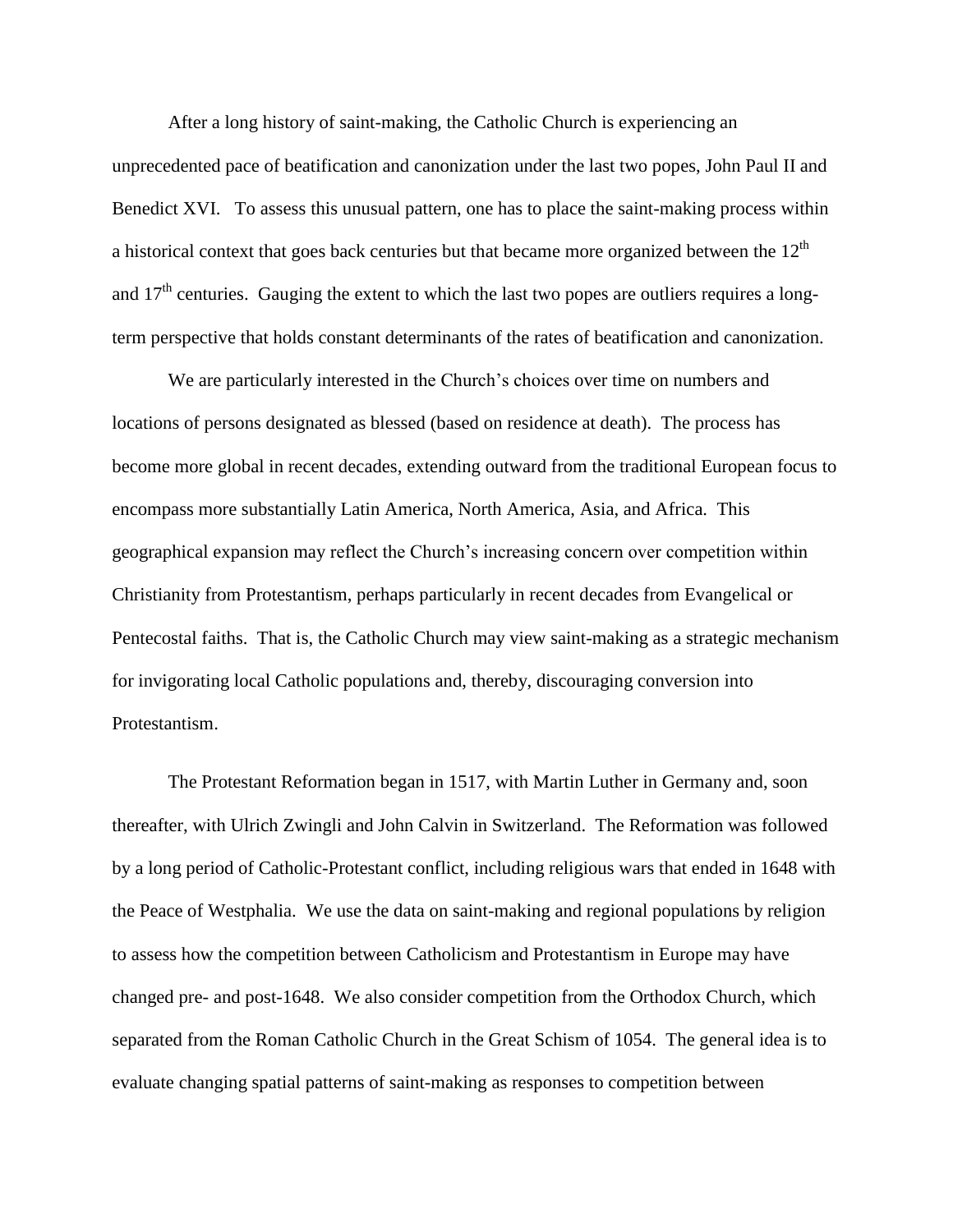alternative providers of Christian religious services. To preview our results, we find evidence of responses of saint-making to Protestant or Evangelical competition in the period since roughly 1900 but not in earlier times. There is no clear break in the saint-making process with the Peace of Westphalia. And, at least since 1590, we see no indications of competition with the Orthodox Church.

#### **I. A Brief Survey of Saint-Making and its Rules**

 $\overline{a}$ 

In a previous (and companion) paper—Barro, McCleary, and McQuoid (2011), henceforth called BMM—we described our assembly of long-term data on numbers and characteristics of blessed persons selected by the Catholic Church.<sup>1</sup> We gauge the locations of these choices by the blessed person's residence at death. The data apply to canonizations (final approval as a saint) and beatifications (stage one for becoming a saint). Our main information covers the period since 1588, when official Vatican records began. We have less complete information covering canonizations since 1234, after which designation as a saint formally required papal approval. We focus on blessed persons known as confessors—individuals who lived a life of virtue and suffered persecution of some form for their faith but were not put to death. Hence, our analysis excludes martyrs, who were often beatified in large groups.<sup>2</sup>

Our earlier study, BMM, gave details on the history of the selection procedure for blessed persons and also gave references to sources that provide greater detail. We present here a brief summary of the major features of the saint-making process. For confessors, beatification requires the posthumous performance of a miracle—one since the 1983 reforms, two or more

<sup>&</sup>lt;sup>1</sup>The data are from Catholic Church, Congregatione pro Causis Sanctorum (1999), Burns (1995 and later years), and McBrien (1995, 2000). Information for recent years comes from the Vatican website. The data will eventually be provided on our websites.

 $^{2}$ An earlier list of blessed persons, covering 993 to 1967, was compiled by Delooz (1962). However, this list includes martyrs, as well as persons described as blessed but who lacked formal approval by the pope.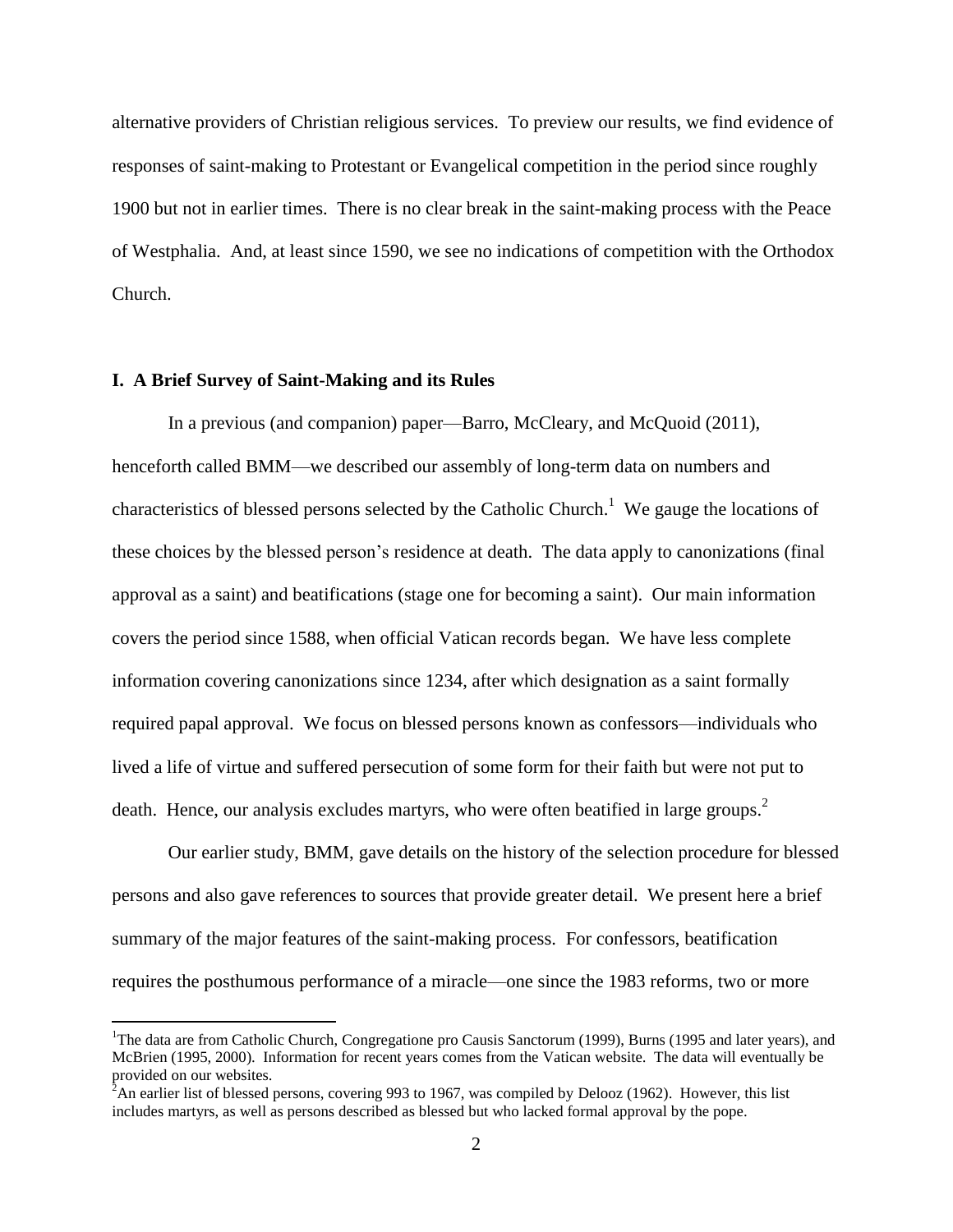before that. The beatification stage is (normally, but not always) a prerequisite for the second stage, canonization, which requires a second, post-beatification miracle (two additional miracles before the 1983 reforms). In contrast to confessors, martyrs (whom we do not study) require no miracles to be beatified. We have information on when the canonizations and beatifications occurred and, hence, under which pope. Our data set contains characteristics of the blessed persons, including dates and places of birth and death, gender, urban versus rural residence, whether ever married or a convert, indicators of education and occupation, and so on.

The first recognized papal canonization took place in 993 when Pope John XV canonized Ulric of Augsburg, a mere 20 years after Ulric's death. We say "mere" because, since 1590, the time between death and canonization averaged 181 years. The process of canonization gradually became formalized up to the 12th century; by 1159, the process had become established custom with the pope making decisions in consultation with synods or general councils. In a decree in 1234, Pope Gregory IX formally declared the exclusive authority of the Holy See to bestow the title of "saint" on an individual. However, the 1234 decree did not deter bishops from conferring beatifications, thereby creating a clear distinction between "saint" and "beatified."<sup>3</sup>

Pope Sixtus V formalized the saint-making process and concentrated authority within the Holy See by creating the Congregation of Rites in 1588. The Congregation had authority over the canonization process, particularly with regard to verifying miracles and virtues; for the first time the process included medical examiners (Harvey [2007, p. 1256]). Pope Sixtus V also purged the Calendar of Saints of persons with questionable credentials.<sup>4</sup> In 1634, Pope Urban VIII issued two decrees centralizing the process from beatification to sainthood in the Holy See.

 $3$ For a discussion of the evolution of the process of canonization during the Middle Ages, see Kemp (1945). <sup>4</sup>The Calendar was first purged during the Council of Trent (1545-63) when nearly half of saints' feast days were eliminated (Klauser [1979, pp. 117-152]). Subsequent purgings took place after Vatican II in 2001 and 2005.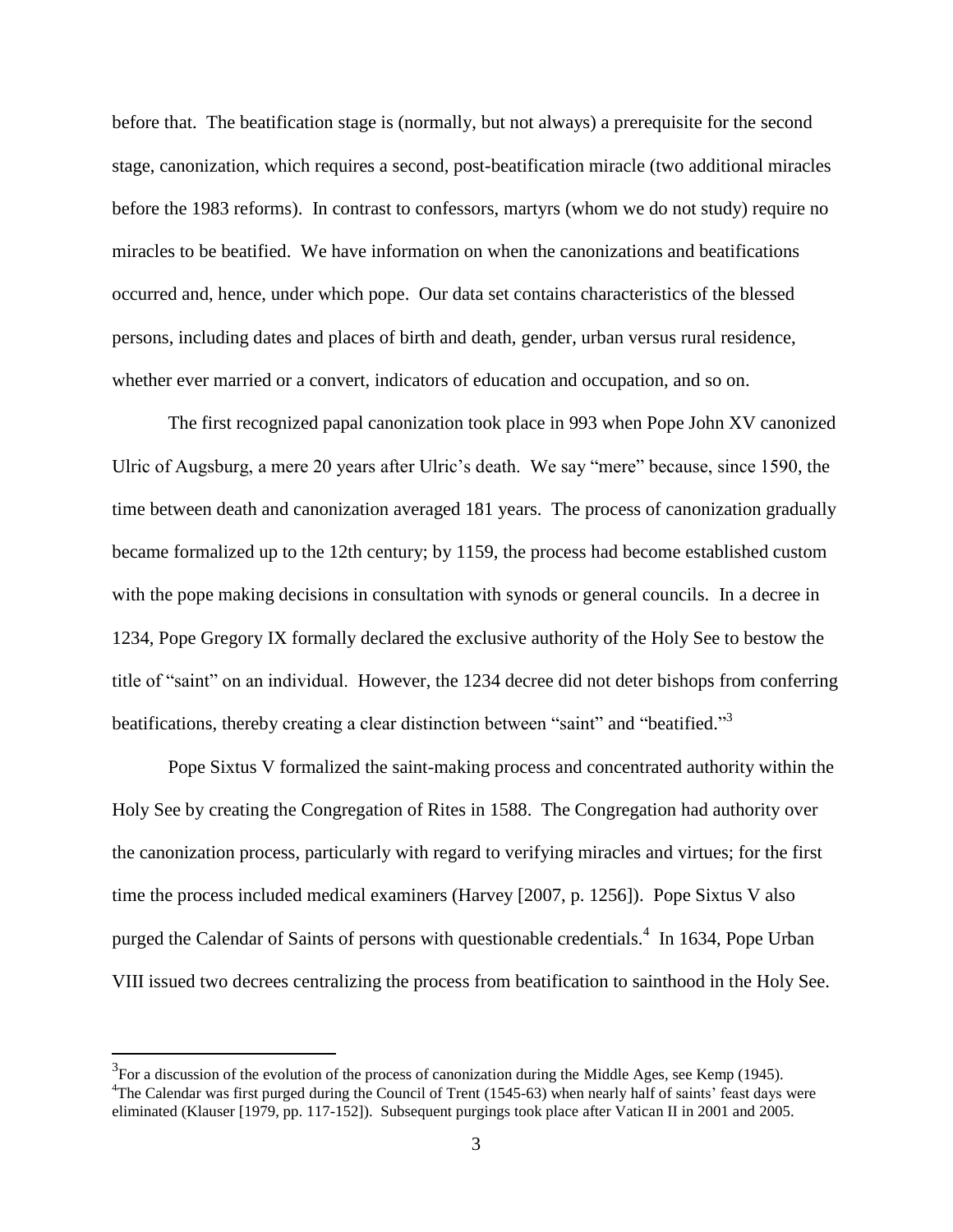By 1917, rules for canonization and beatification were included in the *Codex Juris Canonici* and *Codex pro Postulatoribus* to guide the ecclesiastical authorities involved in the process. Canon 199 of the *Codex Juris Canonici* stipulated that only the pope had the authority to canonize. The Sacred Congregation of Rites was charged with overseeing the process, and local ecclesiastical authorities were required to follow canon law. A rule requiring a waiting period of 50 years after the death of a candidate before a petition could be made was reaffirmed.

In 1969, [Pope Paul VI](http://en.wikipedia.org/wiki/Pope_Paul_VI) created the Congregation for the Causes of Saints (replacing the Congregation of Rites) and the [Congregation for the Divine Worship.](http://en.wikipedia.org/wiki/Congregation_for_Divine_Worship_and_the_Discipline_of_the_Sacraments) Another congregation, The Congregation for the Doctrine of the Faith, continued to play a central role. Pope John Paul II decentralized the process in 1983, while strengthening the Vatican's ability to review cases by creating the College of Relators. A relator is a high-ranking member of the Roman Curia who supervises the preparation of materials presented to the Congregation for the Causes of Saints.

In the current structure, local church authorities oversee the collection of evidentiary materials in the first phase of the beatification process. After a five-year waiting period after the death of the candidate, a formal petition can be submitted to Rome to open the case for beatification. Upon Rome's approval, the local diocese appoints a person to direct the case, the postulator, who gathers evidentiary materials—writings by the candidate, testimonials from eyewitnesses, and second-hand accounts. The body of the candidate is exhumed and examined to ensure that the person existed. When the collection of evidence is complete, the report is sent to Rome to a relator, who reviews the report and appoints a medical expert to conduct an independent inquiry into the claimed miracles. The relator oversees the writing of the position report*,* which is submitted to the Congregation for the Causes of Saints, consisting of 25

4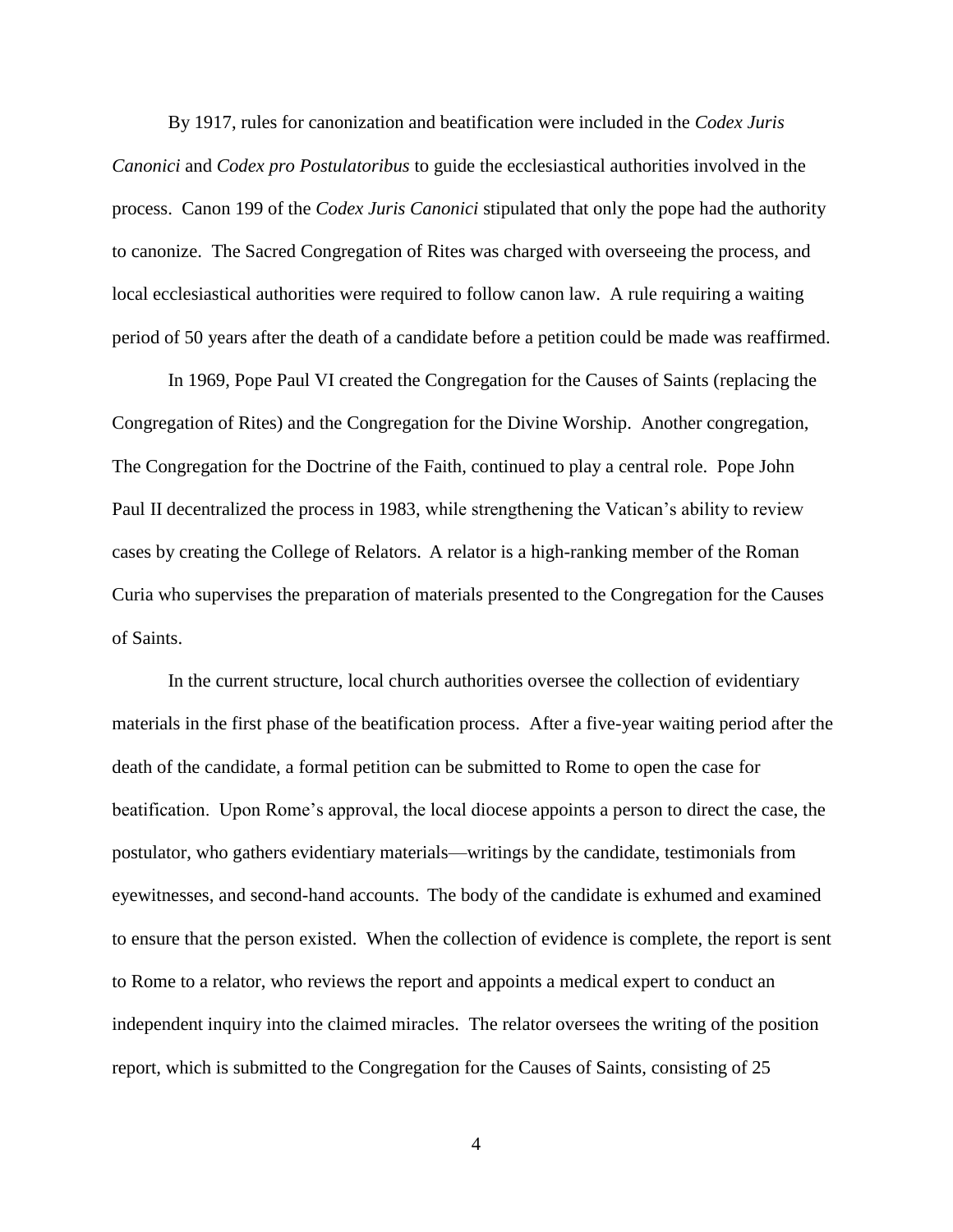cardinals and bishops. If the candidate is deemed by the Congregation to have lived a virtuous life according to Catholic theology, the candidate receives the title "venerable," the current status of Pope Pius XII. To be beatified, the candidate must also have been verified to have performed a miracle. This verification earns the candidate the title "blessed" as a beatified, the status accorded Pope John Paul II early in 2011. A second posthumous miracle must be performed and verified after beatification before the candidate can be canonized as a saint.

Pope Benedict XVI has maintained the 1983 reforms, while making a few minor changes. The act of beatification can now take place anywhere in the world and, although a pontifical act, does not require the physical presence of the pope.<sup>5</sup> The large expansion in the number beatified by the last two popes—319 by John Paul II and 52 by Benedict XVI through 2009—stands out because the cumulative number beatified (non-martyrs) from 1590 to 2009 is only 630. At the end of 2009, the stock of beatifieds not yet canonized is 371, by far a record.

The present study analyzes determinants of rates of canonization and beatification and how these rates varied by pope and region since 1590. The analysis uses a six-way regional breakdown: Italy, other Western Europe, Eastern Europe, Asia/Africa, Latin America, and North America (defined here as Canada and the United States). We chose these regions to allow for cross-sectional variation while also avoiding consideration of small geographical entities that had zeroes for persons canonized or beatified in most time periods. The regressions include effects from the cumulated stocks by region of two categories of blessed persons: those previously beatified who have not yet been canonized and those previously canonized. As noted before, we are especially interested in evaluating the conjecture that, especially in recent decades, saint-

<sup>&</sup>lt;sup>5</sup>For the official description of the process, see [www.vatican.va/roman\\_curia/congregations/csaints/documents/rc\\_con\\_csaints\\_doc\\_20070517\\_sanctorum](http://www.vatican.va/roman_curia/congregations/csaints/documents/rc_con_csaints_doc_20070517_sanctorum-mater_en.html)[mater\\_en.html.](http://www.vatican.va/roman_curia/congregations/csaints/documents/rc_con_csaints_doc_20070517_sanctorum-mater_en.html)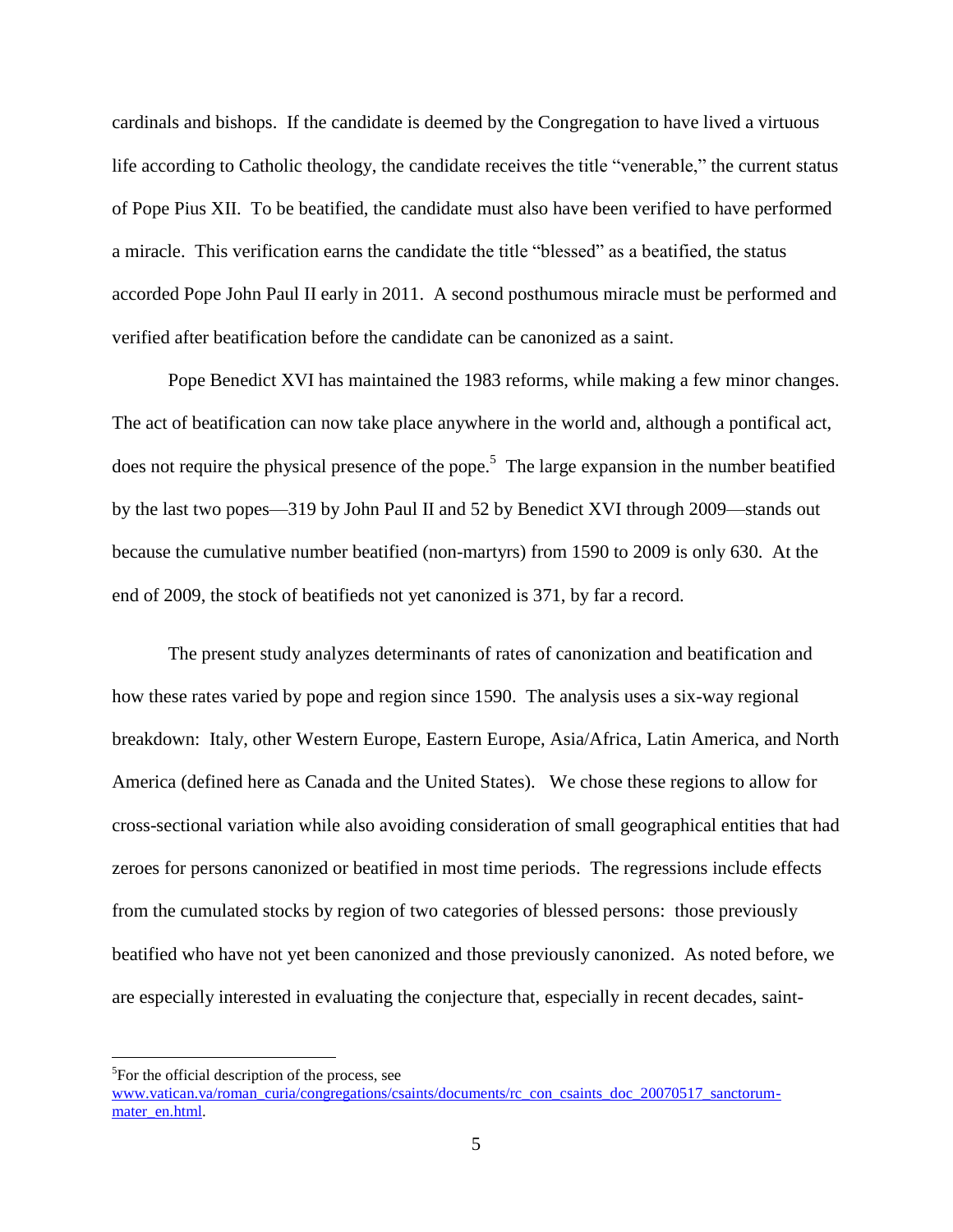making has become part of the competition between the Catholic Church and Protestantism, especially Evangelicalism. The growth in the population of Protestants, notably of Evangelicals and Pentecostals, was strong in North America early in the  $20<sup>th</sup>$  century and became even stronger later in the  $20<sup>th</sup>$  century in Asia/Africa and Latin America.

#### **II. The Data Set of Blessed Persons and other Variables**

#### **a. Popes, Beatifieds, Saints**

Table 1 gives statistics on popes' terms from Sixtus V (ID no. 225, 1585-1590) to the current pope, Benedict XVI (no. 263, 2005- ), for whom we have assembled data through 2009. The sample for our statistical analysis starts after Sixtus V's major reforms; that is, with Urban VII (ID no. 226, 1590-1590). This sample comprises 38 popes, covering 1590 to 2009.

Table 1 gives, for each pope, the ID number, name, start and end year of the term as pope, and tenure in years (based on the specific day started and ended). For the columns under the heading "Beatified," the stock is the cumulative number beatified but not yet canonized at the start of the pope's term, the duration is the mean number of years from beatification to the start of the pope's term for the stock of beatified, and the flow is the number beatified during the pope's term. Recall that our concept of beatification applies only to non-martyrs; as already noted, martyrs have different requirements (martyrdom in the cause of the Church but skipping one tranche of miracles) and often comprise groups of persons, rather than individuals. For the columns headed "Canonized," the stock is the cumulative number canonized at the start of the pope's term, and the flow is the number canonized during the term.

We computed, for each pope, the annual beatification rate, defined as the ratio of the number beatified to the pope's tenure. Figure 1 shows these beatifications per year by pope

6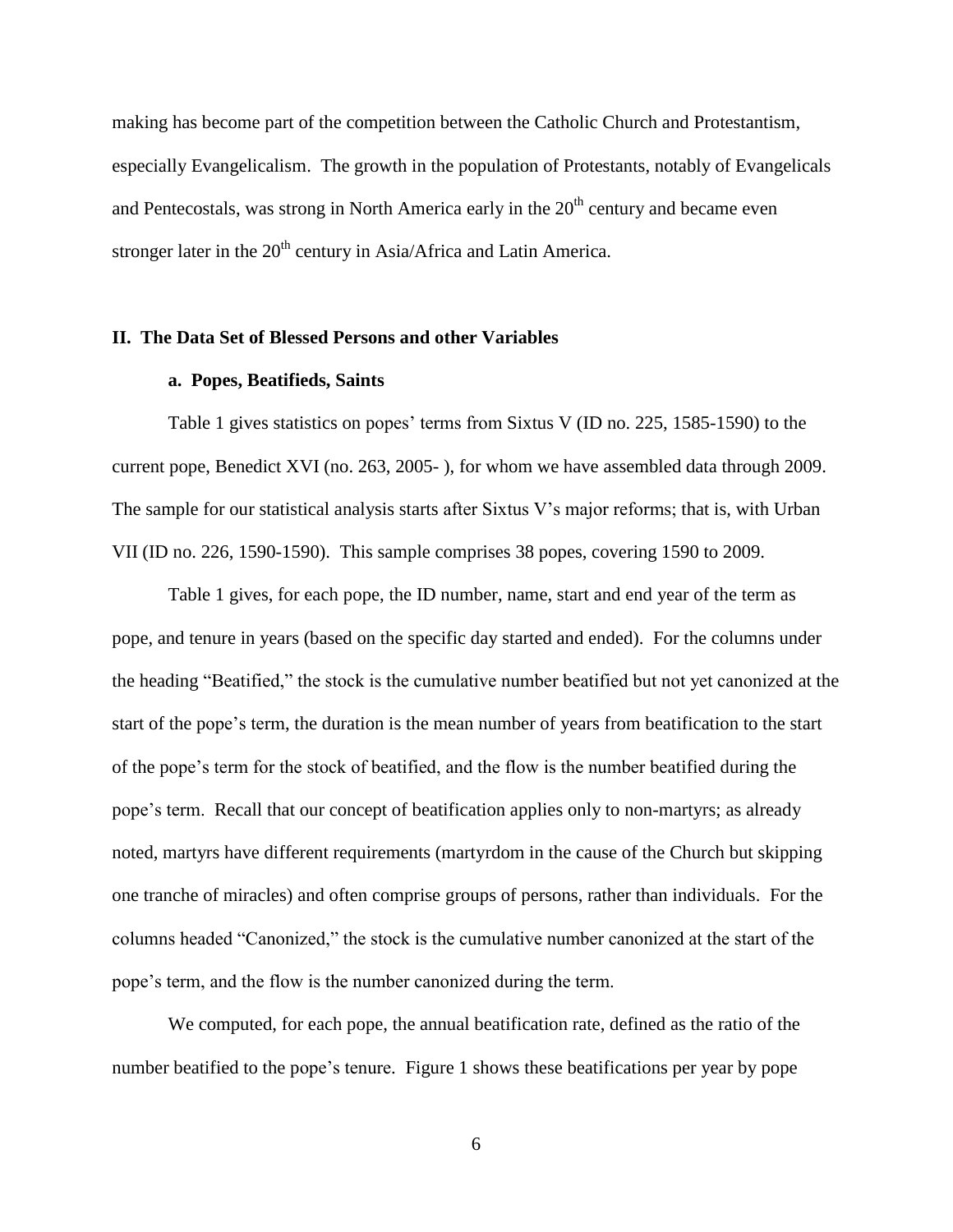since 1590 for popes with four or more beatifications. For the 38 popes in our main sample, the mean beatification rate was 1.1, the median was 0.41, the minimum was 0 (for several popes), and the maximum was 12.0 for John Paul II (no. 262). As indicated in the figure, the beatification rate was between 0 and 2 until the last two popes—when the rate rose sharply to 12 for John Paul II (1978-2005) and 11 for Benedict XVI (2005-2009). This pattern suggests a marked diminution of standards for beatification, a conjecture that we support later through regression analysis.

We calculated the annual canonization rate for each pope as the ratio of the number canonized to the pope's tenure. Figure 2 shows these canonizations per year since 1590 by pope for those with four or more canonizations. For the 38 popes in our main sample, the mean canonization rate was 0.74, the median was 0.18, the minimum was 0 (for several popes), and the maximum was 6.0 for Benedict XVI. The pattern shown in the figure suggests that John Paul II (at 3.0 canonizations per year) was only a moderate outlier, whereas Benedict XVI (at 6.0 per year) was a clearer outlier. One important positive influence on Benedict XVI's canonization rate is the large stock of beatified person's left behind by John Paul II. Nevertheless, we conclude in the regression analysis that Benedict XVI has been more of an outlier than John Paul II with respect to the propensity to canonize.

One way to step up the pace of beatification temporarily is to shorten the length of time between death and beatification. This interval was restricted before the 1983 reforms to be at least 50 years, although popes occasionally ignored this restriction.<sup>6</sup> Over the full sample from 1590 to 2009, the mean time from death to beatification was 118 years, and the median was 88. Figure 3, for popes with four or more beatifications, suggests that this lag time rose early on—

 $6$  From 1590 to 1982, 37 of the 285 beatifications (13%) took place less than 50 years after the blessed person's death. From 1983 to 2009, 54 of the 345 beatifications (16%) featured a lag of less than 50 years from the blessed person's death. Thus, there was no clear change before and after 1983.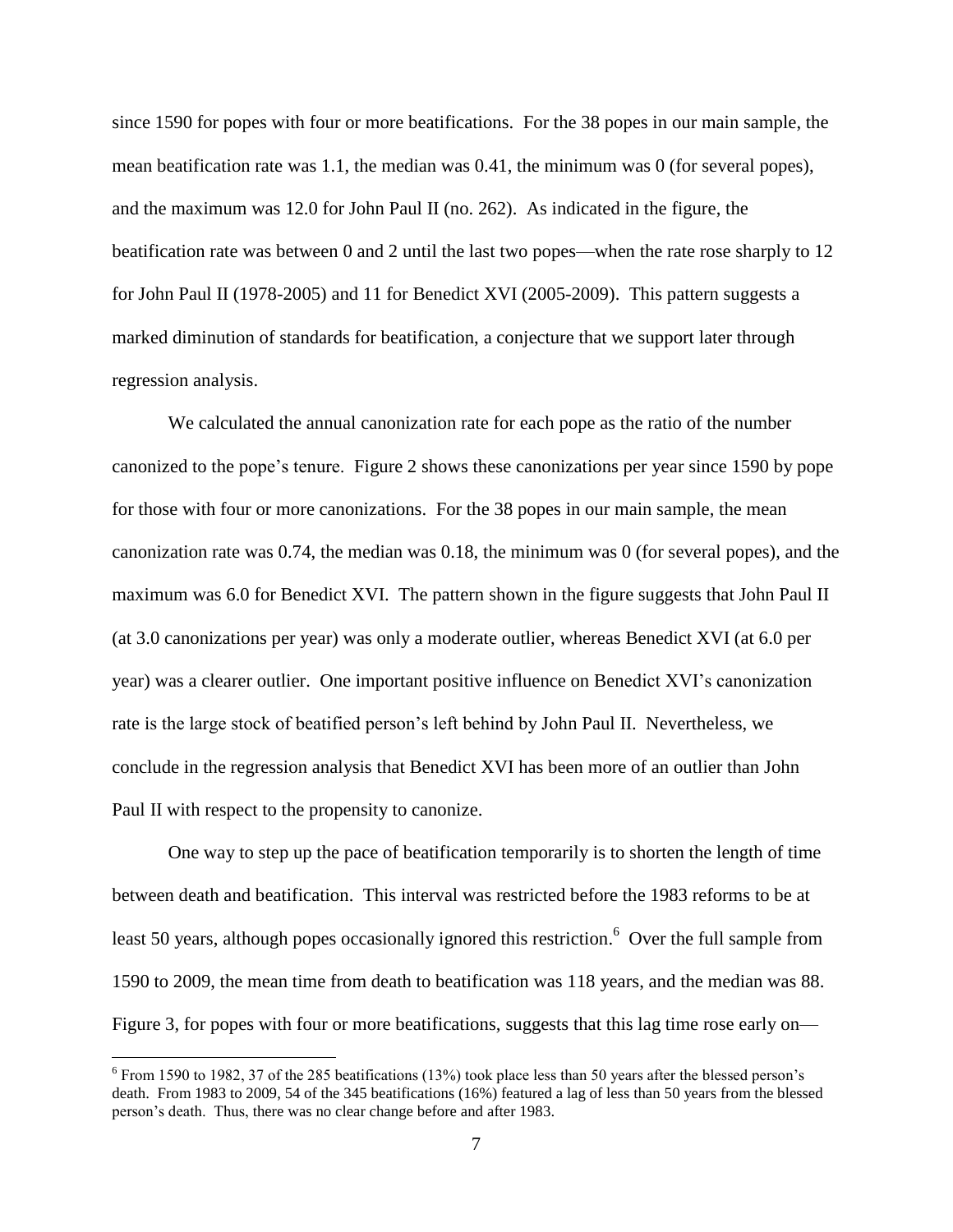from Paul V, no. 231, 1605-1621, to Clement XII, no. 244, 1730-1740. However, the lag fell back around the time of Pius XI, no. 257, 1922-1939, and has since been relatively stable. For the last two popes, the numbers were a mean of 109 years and a median of 86 for John Paul II and a mean of 91 and a median of 84 for Benedict XVI. These values are roughly in line with those prevailing since Pius XI.

For the time lag between beatification and canonization, the mean from 1590 to 2009 was 49 years, and the median was 21. Figure 4 indicates that John Paul II was consistent with the overall experience—a mean of 48 and a median of 18. However, Benedict XVI (2005-2009) notably shortened the lag—he had a mean of 19 and a median of 11. A recent example of the accelerated process is Benedict XVI's beatification of his immediate predecessor, John Paul II. The process began less than a month after John Paul II's death (in contrast to the ordinary minimum interval of five years), and, only six years after his death, his beatification ceremony will take place in the Vatican.

Figure 5 shows how some characteristics of blessed persons changed over time from 1590 to 2009.<sup>7</sup> The male share of beatifications and canonizations diminished from the  $16<sup>th</sup>$  to the  $19<sup>th</sup>$  century, falling from 70-80% to 50-60%. However, there has been no clear trend since 1900. Shares with some formal schooling were high throughout, averaging around 80%, and have not changed substantially over time, despite the expansion of formal schooling in the overall population. Similarly, the share coming from urban areas has averaged nearly 80% and shows no clear trend, despite the global trend toward urbanization.

Over the full sample (1590-2009), the 630 beatifications broke down (when classified in accordance with residence at death) as 45% Italy, 33% other Western Europe, 7% Eastern

<sup>&</sup>lt;sup>7</sup>Stark (2004, pp. 51-59) discusses analogous characteristics of saints chosen between 500 and 1500. His analysis which includes the period before the formalization of procedures for canonization in 1234—involves a data set that Stark constructed by using a variety of criteria to filter out many commonly included "saints."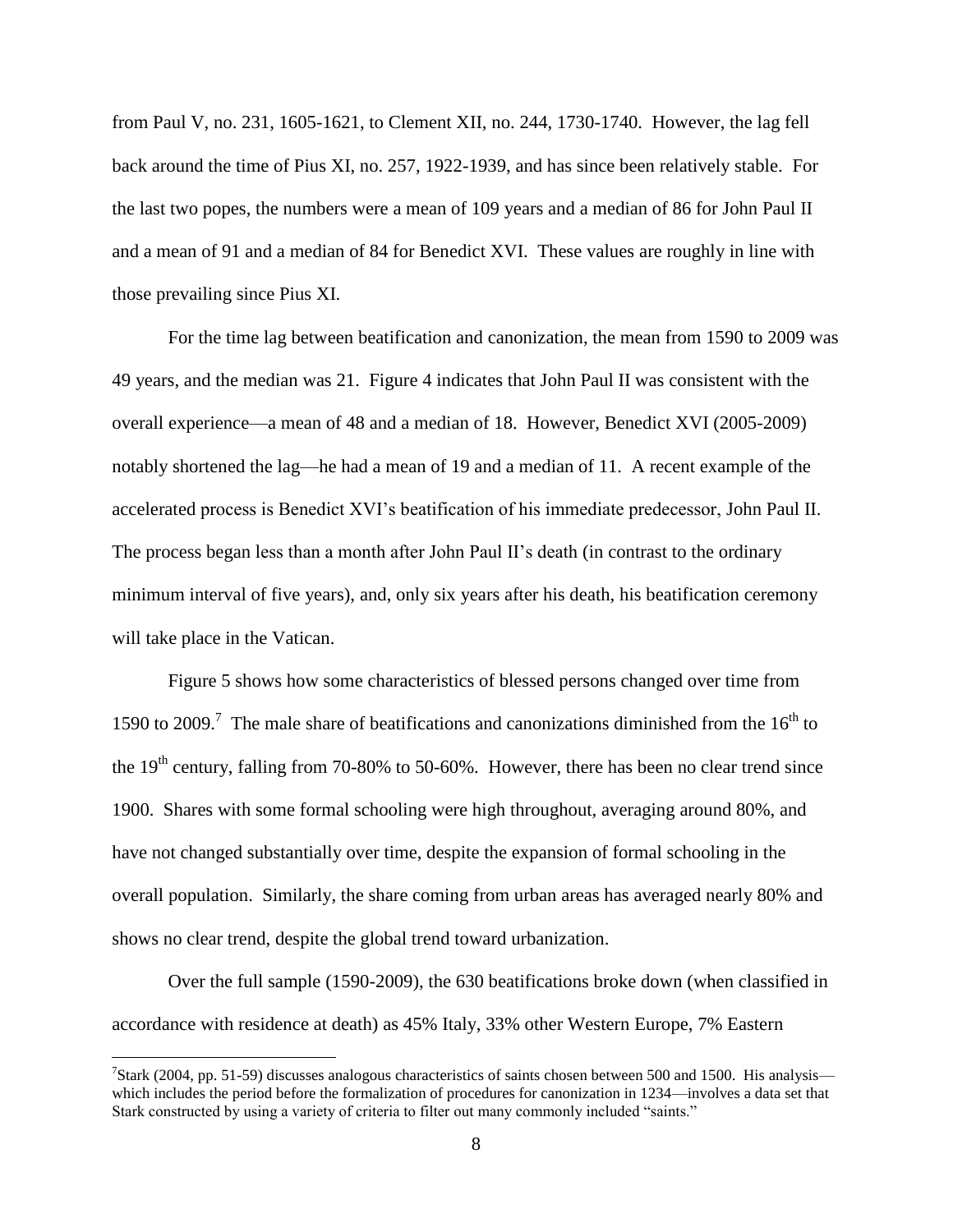Europe, 2.7% Asia, 1.4% Africa, 7% Latin America, and 4% North America. The breakdown was similar for the 272 canonizations: 47% Italy, 34% other Western Europe, 7% Eastern Europe, 2.2% Asia, 0.7% Africa, 7% Latin America, and 3% North America. In the subsequent analysis, we combine the numbers for Asia and Africa, each of which accounts for a very small share of blessed persons.

Figures 6 and 7 show the changes over time in the regional composition of beatifications and canonizations. Through the 1970s, blessed persons were predominantly from Western Europe (including Italy). However, at least since 1980, there has been a clear globalization of the process. For example, from 1980 to 2009, the shares of beatifications were 10% Eastern Europe, 3.5% Asia, 1.9% Africa, 10% Latin America, and 5% North America.

#### **b. Population and Religious Adherence**

 $\overline{a}$ 

We constructed rough estimates of total population by country and year from 1550 to 2009. Our starting point was McEvedy and Jones (1978), henceforth called MJ, who provide estimates since 1500 at 100-, 50-, or 25-year intervals for 68 individual countries and 16 broader groups typically centered on a principal country.<sup>8</sup> The constructs take account of border changes and provide estimates of historical population that correspond to borders around 1975. The 84 entities together come close to covering the entire world. Since we focus our statistical analysis of blessed persons chosen in six main regions—Italy, other Western Europe, Eastern Europe,

<sup>8</sup>These groupings are Botswana (including Namibia), Caribbean (5 countries), Central America (7 countries), Czechoslovakia (Czech Republic and Slovak Republic), East Africa (6 sub-Saharan African countries), Guyana (including Suriname), Indian sub-continent (comprising Bangladesh, India, and Pakistan), Malaysia (including Singapore), Nigeria (including 11 other sub-Saharan African countries), Palestine (including Israel), Russia (including Belarus, Lithuania, and Ukraine), Sahara (4 African countries), Saudi Arabia (including Bahrain, Kuwait, Qatar, UAE, and Yemen), South-Central Africa (Malawi, Zambia, and Zimbabwe), South-West Africa (6 sub-Saharan African countries), and Yugoslavia (Bosnia, Croatia, Macedonia, Serbia, and Slovenia).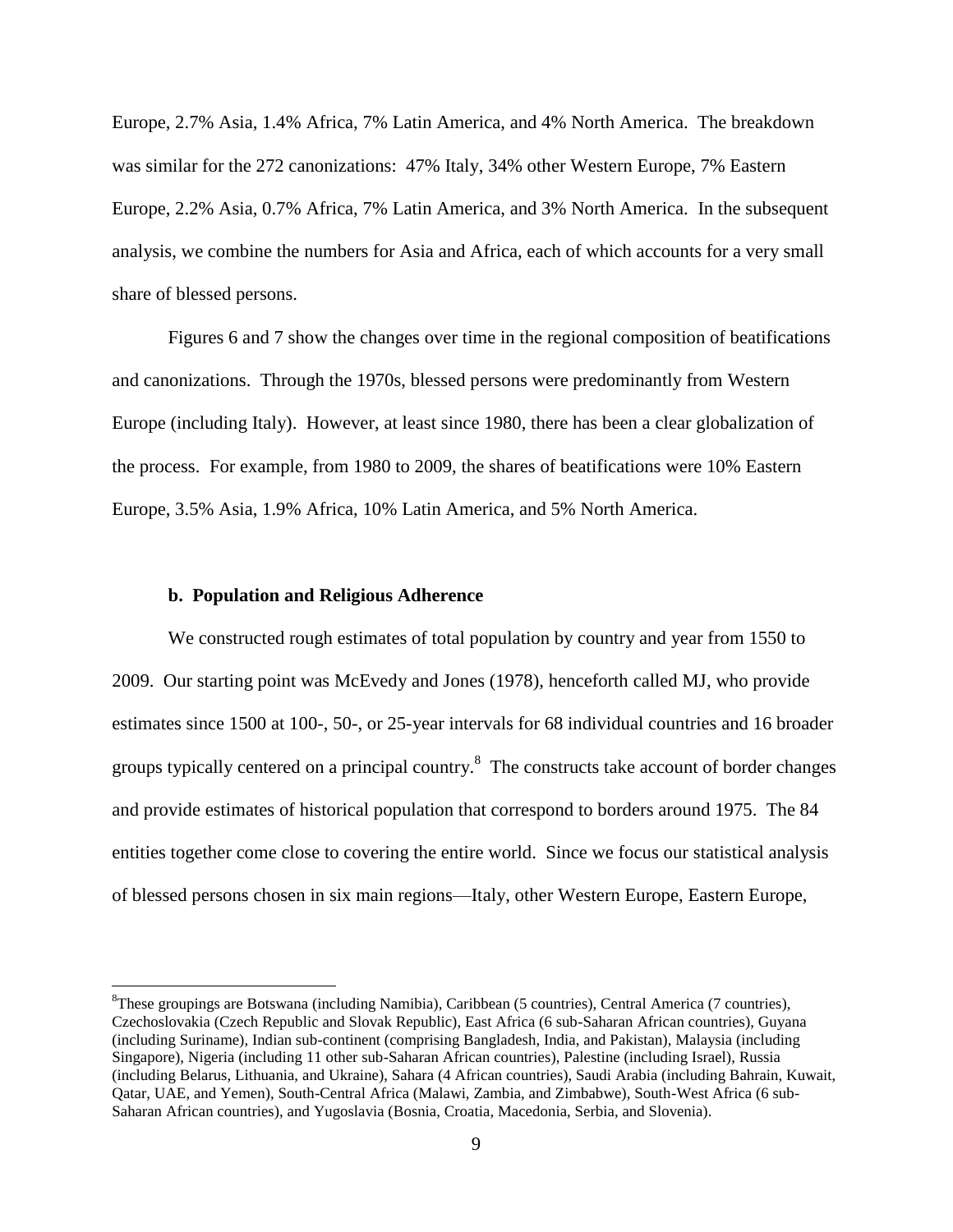Asia/Africa, Latin America, and North America (Canada plus United States)—the aggregation of countries in the 16 broader groupings does not affect this analysis.

We adjusted the MJ data for 1975 on population in each country or group to match the estimates from the World Bank's *World Development Indicators* (WDI). We then used the available annual data from WDI to cover 1960-2009. Then we interpolated backwards (loglinearly) from 1960 to 1550, using as benchmarks the interval data from MJ (adjusted by the multiple applying to 1975) going back to 1500. In this manner, we estimated total population for each year for each country or group from 1550 to 2009. We then combined the data on countries or groups within each region to compute estimates of total population by year for the six regions: Italy, other Western Europe, Eastern Europe, Asia/Africa, Latin America, and North America.<sup>9</sup> These population data should be informative for long-term trends even if not for variations over short intervals, such as years or even decades before 1900.

The blue graph in Figure 8 shows our estimates of world population, which reached 6.6 billion in 2009. (For comparison, the number for world population in 2009 from the World Bank's *World Development Indicators* is 6.8 billion.) Figure 8 shows that 5.0 billion of the total in 2009 were in Asia/Africa, consisting of 4.0 billion in Asia and 1.0 billion in Africa. Figure 9 has the population data for Europe and its western offshoots; the total for this group in 2009 was 1.6 billion. The earlier dominance of Europe in this aggregate was gradually replaced by Latin America and North America, which reached, respectively, 576 million and 337 million in 2009.

Johnson (2010) provides estimates of adherence numbers by country for the major world religions in 1900, 1950, 1970, and 2000. We use the data for Catholic, a broad concept of Protestant (including Anglicans, independent Christian churches, and marginal Christians such as

<sup>9</sup>Among possibly ambiguous cases, we defined Western Europe to include Greece; Eastern Europe to include Cyprus and Russia; Asia to include Australia and other Pacific-area countries; and Latin America to include Caribbean, Cuba, and Puerto Rico.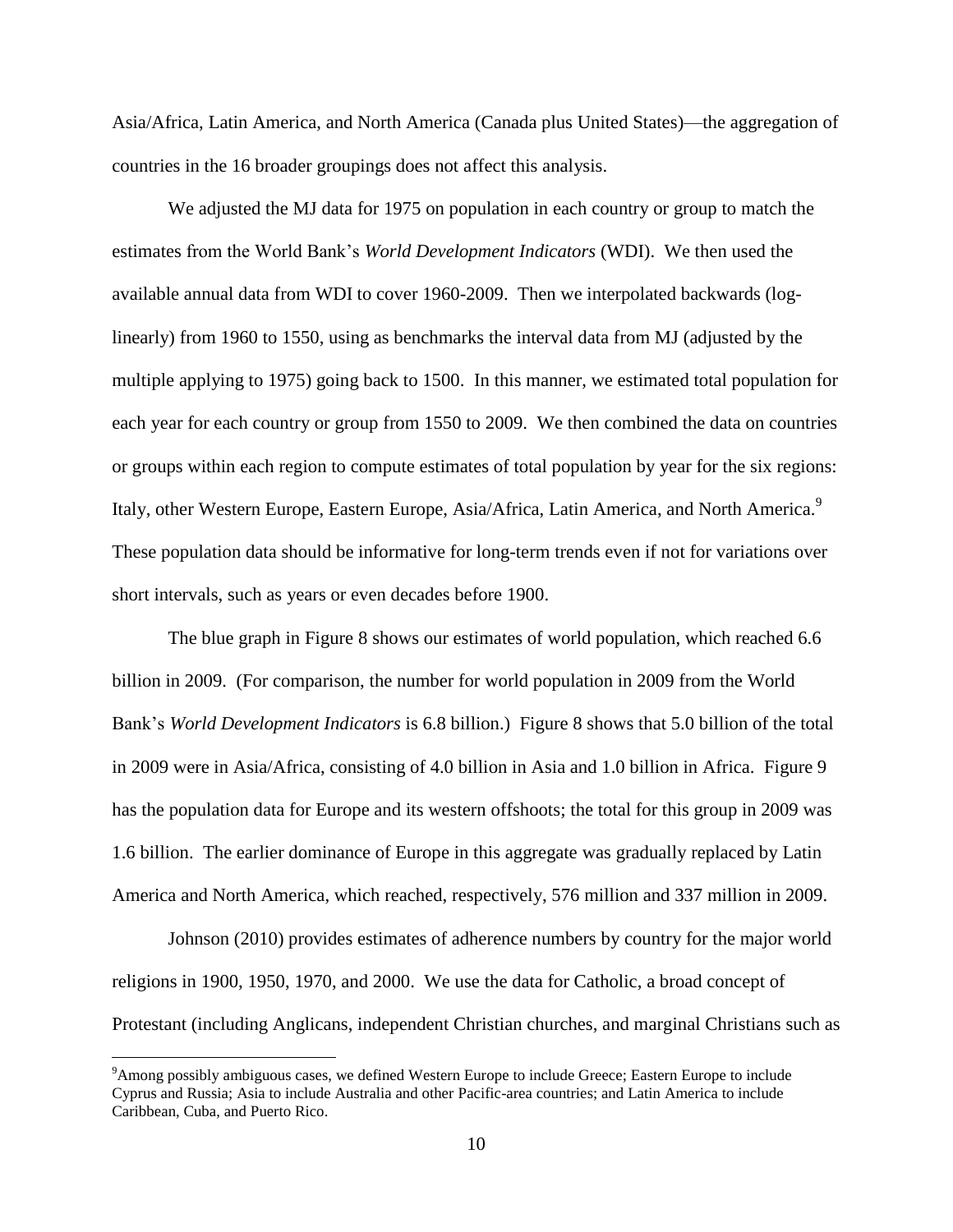Mormons and  $7<sup>th</sup>$ -Day Adventists), and Orthodox. Note that these adherence numbers exclude unaffiliated Christians. The sum of the three categories gives an estimate of overall affiliated Christians. 10

We also use the Johnson (2010) data on Evangelical adherence. The underlying concept is the number of persons affiliated with Evangelical churches, which are categorized as Evangelical based on their belief structure. Specifically, Evangelicals believe in the inerrancy of the Bible, one God (in trinity), Jesus as deity, personal salvation through belief in Christ, the presence of the Holy Spirit in believing Christians, and resurrection into heaven and damnation for sinners.<sup>11</sup> Most Evangelicals would fall into the broad Protestant category described above.<sup>12</sup> Pentecostals accept the Evangelical statement of faith and are considered by many scholars to be a subset of Evangelicals. The belief structure of Pentecostals adds the second coming of Christ, baptism, the Last Supper, speaking in tongues, and divine miracles.<sup>13</sup>

For years prior to 1900, we used data from Barrett and Johnson (2001, Table 7-2) to estimate adherence numbers for Catholic, Protestant (broadly defined), and Orthodox for main regions: Western Europe (including Italy), Eastern Europe, Asia, Africa, Latin America, and North America. These data are for 1500, 1650, 1750, 1800, 1850, and 1900.

 $10$  Double-counting arises because some persons have affiliations to more than one Christian religion. However, the data in Barrett, Kurian, and Johnson (2001, Table 1-1) for 2000 indicate that doubly-counted religionists are less than 1% of affiliated Christians (if we assume that all the doubly-counted are Christians). It is possible, however, that Barrett, Kurian, and Johnson understate dual affiliations, particularly by neglecting continuing affiliations of ―Christians‖ with indigenous faiths, particularly in Africa and Latin America.

<sup>&</sup>lt;sup>11</sup>See the statement of faith of the National Association of Evangelicals, [http://www.nae.net/about-us/statement-of](http://www.nae.net/about-us/statement-of-faith)[faith,](http://www.nae.net/about-us/statement-of-faith) accessed January 25, 2011.

 $\frac{12}{12}$ Johnson (2010) distinguishes Evangelicals—persons affiliated with an Evangelical church—from evangelicals, in the sense of persons holding Evangelical beliefs. According to Barrett and Johnson (2001, Table 10-2), in 1900, the concepts were not that different: 71 million Evangelicals worldwide versus 78 million evangelicals. However, there was a large difference in 2000: 211 million Evangelicals versus 648 million evangelicals.

<sup>&</sup>lt;sup>13</sup>See the statement of faith of the Pentecostal Assemblies of God of America, [http://www.paga.org/statemen.htm,](http://www.paga.org/statemen.htm) accessed January 25,, 2011.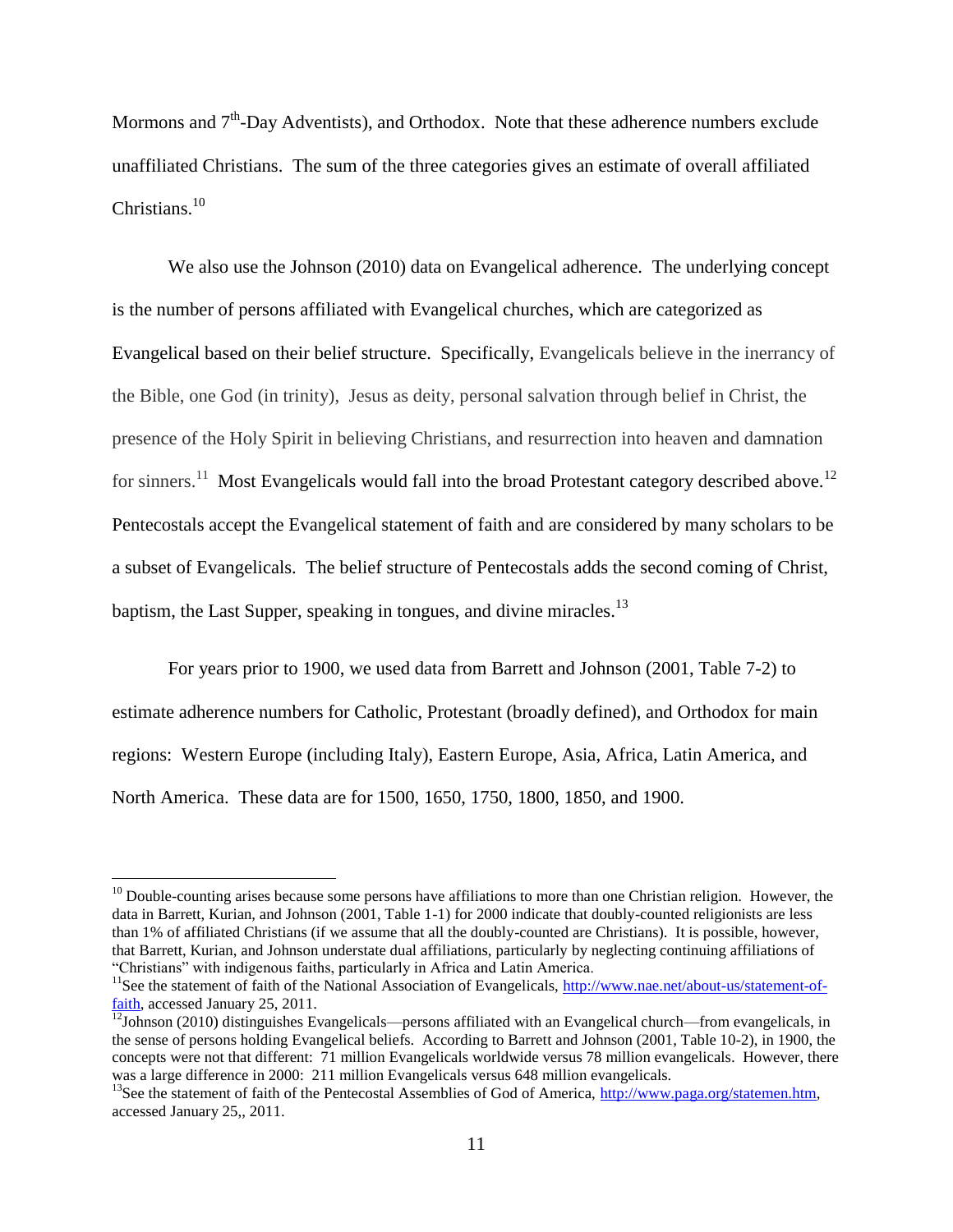For the period since 1900, we assumed that the adherence ratios for each country or group of countries after 2000 equaled those in 2000. We estimated adherence ratios from 1900 to 1950, 1950 to 1970, and 1970 to 2000 by interpolating linearly between the values for the end points. We multiplied the computed adherence ratios by the estimates of total population for each country or group to estimate adherents to each religion annually since 1900 for each country or group. Finally, we added up across the countries or groups in each region to estimate adherents to each religion in our six regions: Italy, other Western Europe, Eastern Europe, Asia/Africa, Latin America, and North America.

For years prior to 1900, we interpolated the available adherence ratios for a somewhat different collection of regions (Western Europe, Eastern Europe, Asia, Africa, Latin America, and North America) between the benchmark dates: 1500, 1650, 1750, 1800, 1850, and 1900.<sup>14</sup> We then multiplied the adherence ratios by the total population of each region to estimate adherents to the Catholic, Protestant, and Orthodox religions for each year for 1550-1900. For Evangelical, we assumed that the ratio of Evangelicals to Protestants in each region in 1900 applied to all earlier years.<sup>15</sup>

Figure 10 shows the evolution of the world's estimated Christian population by major type. In 2009, the estimated total of 2.16 billion broke down into 1.09 billion Catholics, 0.83 billion Protestants (broadly defined), and 0.24 billion Orthodox. The estimated share of Catholics in the overall Christian population was 56% in 1550 and 50% in 2009. The figure also

 $14$ For Italy, included with Western Europe in these data, we assumed that the adherence ratios for 1900--nearly 100% Catholic—applied to all earlier years. A minor discrepancy is that the compositions of Western and Eastern Europe used by Barrett and Johnson (2001, Table 7-2) do not correspond precisely to those we used.

<sup>&</sup>lt;sup>15</sup> Evangelicalism might be viewed as having originated with George Whitefield and John Wesley in England and Jonathan Edwards in the United States; see Noll (2003, Introduction). However, since, as Noll observes, there were previous aspects of "evangelicalism" in England, elsewhere in Western Europe, and the United States, we did not set the world Evangelical number to zero at a date such as 1730. Our procedure generates a world Evangelical population of 17 million in 1800, 94% of which is in Western Europe and North America. In contrast, Barrett and Johnson (2001, Table 10-2) estimate the world population of Evangelicals in 1800 to be 25 million.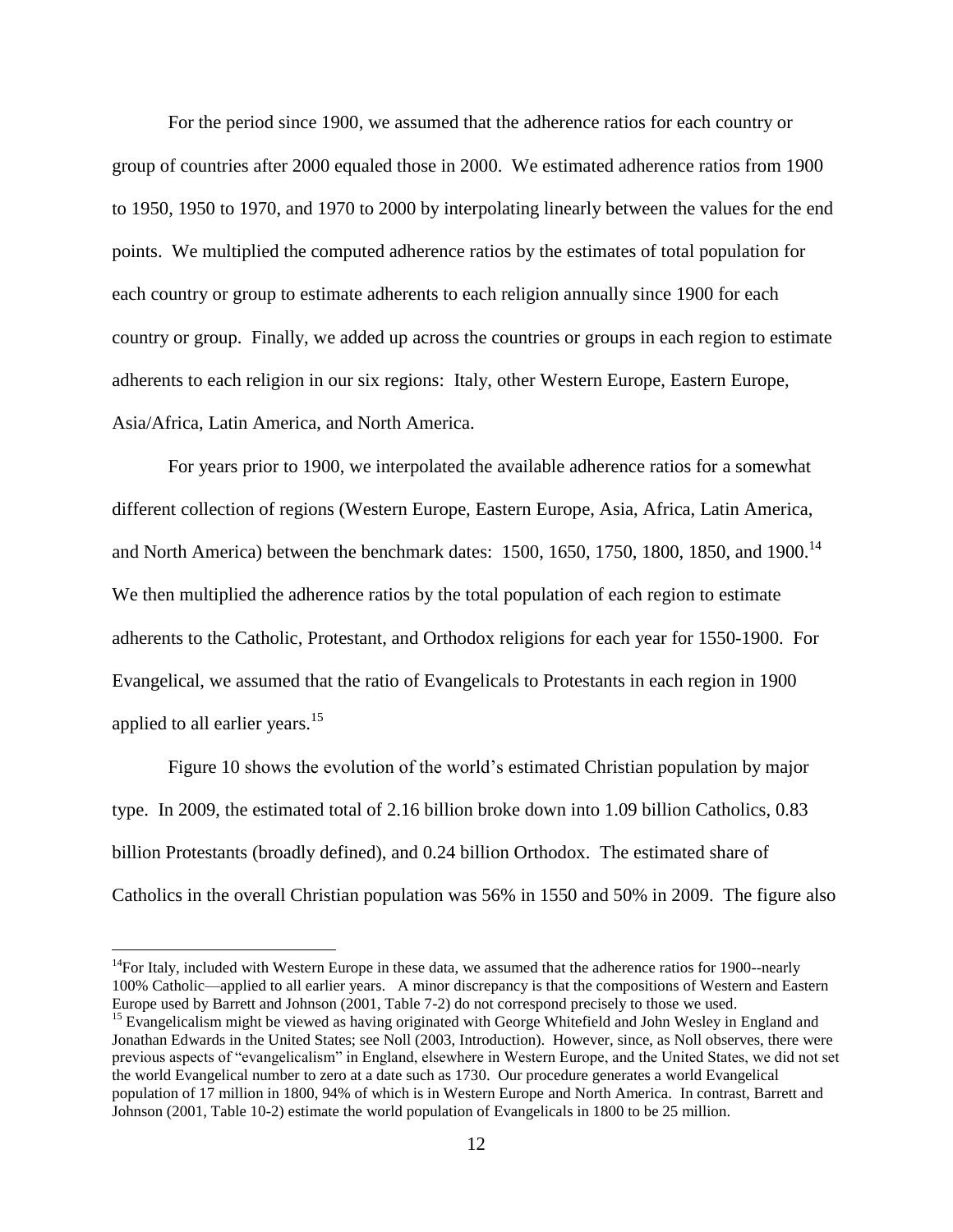shows the number Evangelical, which equaled 0.24 billion in 2009. As already mentioned, most of this number would fall into the broad Protestant category.

Figure 11 shows the breakdown of the estimated Catholic population into our six regions for selected years from 1700 to 2000. The graph shows the shift over time of Catholic numbers from Western Europe toward Latin America and Asia/Africa. In 2009, among an estimated 971 million Catholics worldwide, the distribution was 44% in Latin America, 25% in Asia/Africa, 18% in Western Europe (including Italy), 7% in North America, and 6% in Eastern Europe.

Figure 12 shows a comparable diagram for the Protestant population. Western Europe was the main home for Protestants up to the early 1800s, but North America became increasingly important during the  $19<sup>th</sup>$  century. In the latter part of the  $20<sup>th</sup>$  century, the dominant place for Protestants became Asia/Africa, with Latin America also rising in importance. In 2009, among an estimated 740 million Protestants worldwide, the distribution was 55% in Asia/Africa, 18% in North America, 13% in Western Europe (including Italy), 12% in Latin America, and 2% in Eastern Europe.

Figure 13 has the data for Orthodox population by region. Eastern Europe, which includes Russia, was dominant throughout.

Figure 14 has the regional breakdown for Evangelical population. In the early part of the 20<sup>th</sup> century, the largest share was in North America, with Western Europe second in importance. In the latter part of the  $20<sup>th</sup>$  century, the key developments were the expansions of Evangelicals in Asia/Africa and Latin America. Recall that the Evangelical data prior to 1900 are not independent of the Protestant data, shown in Figure 12.

13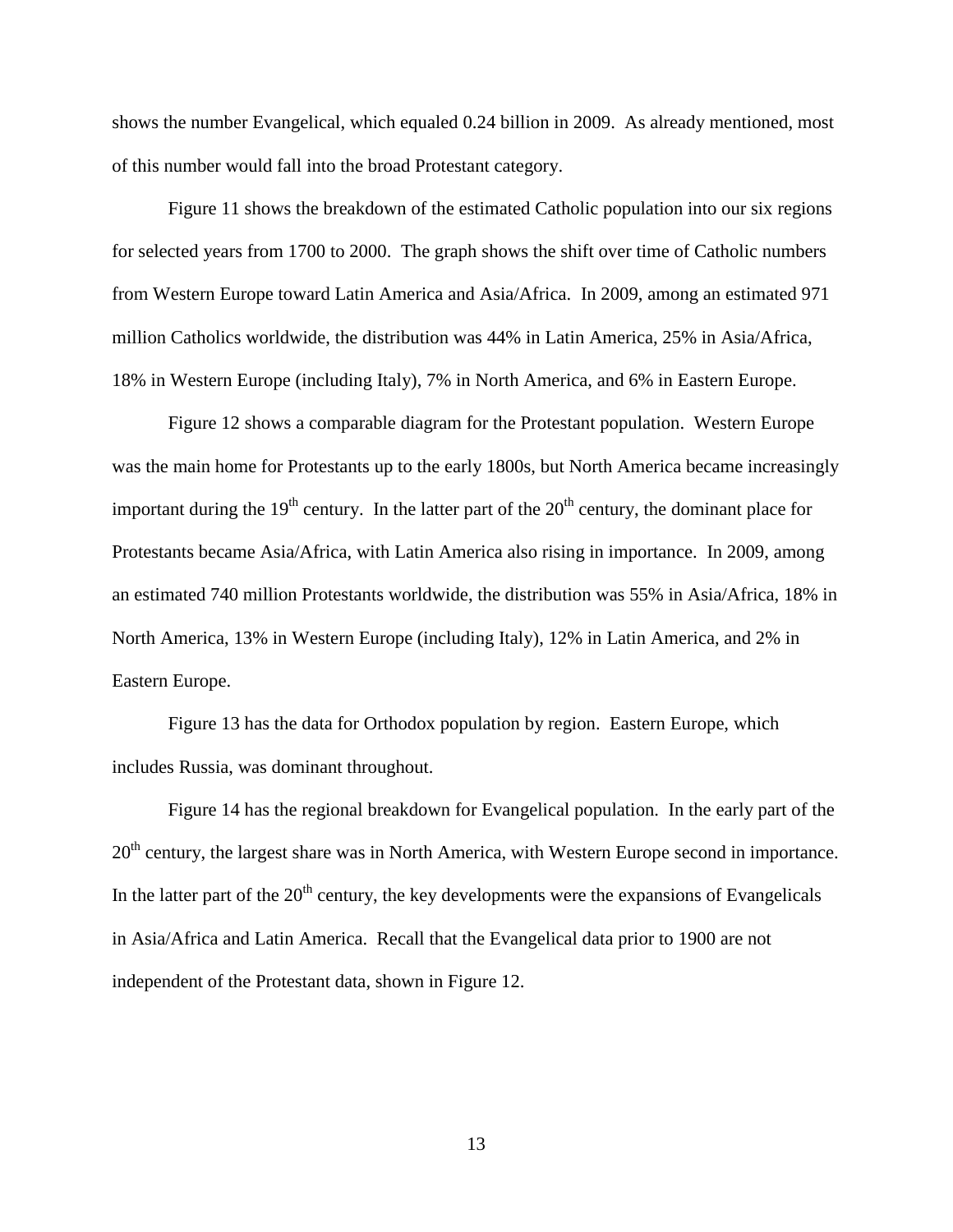#### **III. Framework for the Regression Analysis**

We use regression analysis to assess determinants of rates of beatification and canonization over time (by pope) and by region. The sample comprises 38 popes' terms, going from Urban VII (1590-1590) to Benedict XVI (2005-2009), as described in Table 1. There are 6 regions, as noted before: Italy, other Western Europe, Eastern Europe, Asia/Africa, Latin America, and North America. The beatification rate is the number beatified during a pope's term in each region, divided by the pope's full tenure in office (in years). The canonization rate is defined analogously. Overall, there are 228 observations each for beatification and canonization rates. Tables 2 and 3 provide statistics on variables used in the regressions.

Let  $B_{ii}$  be the beatification rate and  $C_{ii}$  the canonization rate under pope i (=1, ..., 38) in region j (j=1, ..., 6). We express the determinants of  $B_{ij}$  and  $C_{ij}$  in terms of effects from poperelated variables,  $X_i$ , and region-related variables,  $Z_i$ . In the subsequent analysis, the vector  $X_i$ includes dummy variables for the last two popes, John Paul II and Benedict XVI—who are also the only non-Italian popes in our sample—and sometimes the pope's age at the start of his term. The  $Z_i$  include the stocks of beatified and canonized in region j at the start of a pope's term and various measures of the population of region j (numbers of Catholics, Protestants, Evangelicals, etc.) at the start of a pope's term. For  $C_{ii}$ , the key component of  $Z_i$ , should be the stock of persons previously beatified but not yet canonized in region  $j<sup>16</sup>$ . This stock gauges the number of candidates eligible for canonization (except for the rare cases—nine since 1590—in which beatification was skipped).

We suppose that the determination of the beatification rate (and, analogously, for the canonization rate) follows the specification:

<sup>&</sup>lt;sup>16</sup>We include in the stock of beatified the four persons who were canonized since 1590 but reported as having been beatified well before 1590. We thereby neglect the large number of persons who were beatified without formal papal approval in the pre-1590 era.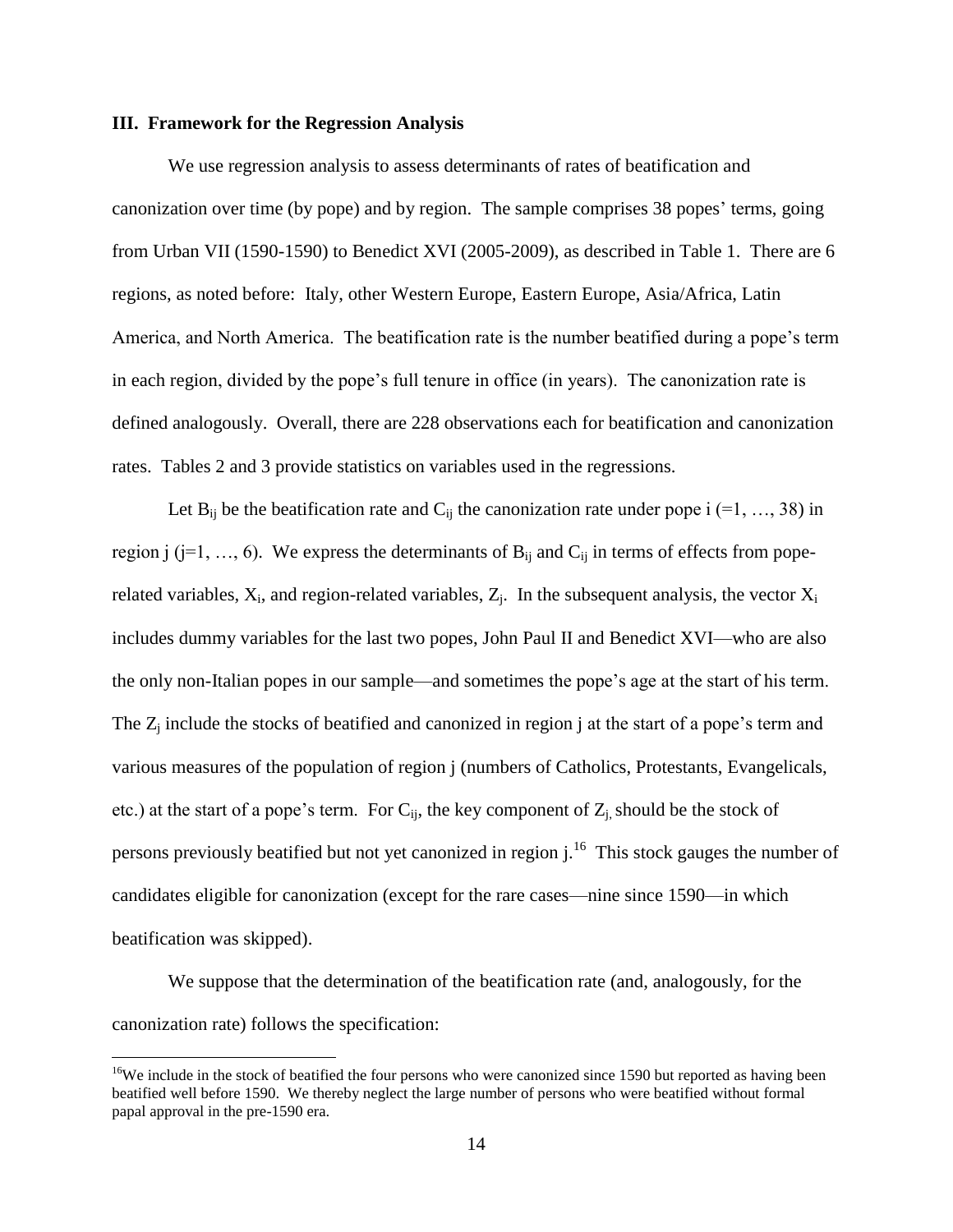(1) 
$$
B_{ij} = \mu_j \cdot (\beta_1 + \beta_2 \cdot X_i + \beta_3 \cdot Z_j) + u_{ij},
$$

where  $u_{ii}$  is a zero-mean error term. If the saint-making process treated all regions symmetrically (corresponding to  $\mu_i=1$  for all j), the systematic part of the right side of equation (1) would give the expected beatification rate as the linear function  $\beta_1 + \beta_2 \cdot X_i + \beta_3 \cdot Z_i$ . In the main analysis, the coefficients β are fixed over time.

Given the value of  $\beta_1 + \beta_2 \cdot X_i + \beta_3 \cdot Z_j$ , we assume that the expected beatification rate (or canonization rate) varies systematically by region. That is, for given values of the  $Z_i$  (regional populations of Catholics, etc.) and the  $X_i$ , the Catholic Church targets some regions over others—presumably favoring the home territory of Italy and other Western Europe and giving lesser weight to other areas. We represent these regional preferences in equation (1) with the multipliers  $\mu_i > 0$ , where we normalize by setting the average of the  $\mu_i$ 's to one. We estimate one set of the  $\mu_i$ 's for the beatification rate and another for the canonization rate. In the main analysis, the  $\mu_i$ 's are fixed over time.

We think of beatifications or canonizations as arriving randomly, in a Poisson manner, with the probability per unit of time—or hazard rate—given by the systematic part of the right side of equation (1). We measure  $B_{ij}$  (analogously  $C_{ij}$ ) as the total number of beatifications during pope i's term in region j, divided by the pope's tenure,  $T_i$  (in years). If the distribution of the unexplained part of the hazard rate does not vary over time for a given pope, the variance of the observed  $B_{ij}$  around its mean—that is, the variance of the error term,  $u_{ij}$ , in equation (1)—is proportional to the reciprocal of  $T_i$ . Therefore, to achieve homoscedasticity, the regressions weight each pope's observations by the square root of  $T_i$ .<sup>17</sup> Note from Table 1 that  $T_i$  varies

 $17$ The regressions that we estimate are linear-probability models. An alternative, not yet explored, is a Tobit-type specification. For a given pope, i, the error terms associated with different regions,  $u_{ii}$  and  $u_{ik}$ , are likely to be correlated. To take account of this possibility, the estimation (by seemingly-unrelated regression) allows for contemporaneous correlation of the error terms across regions.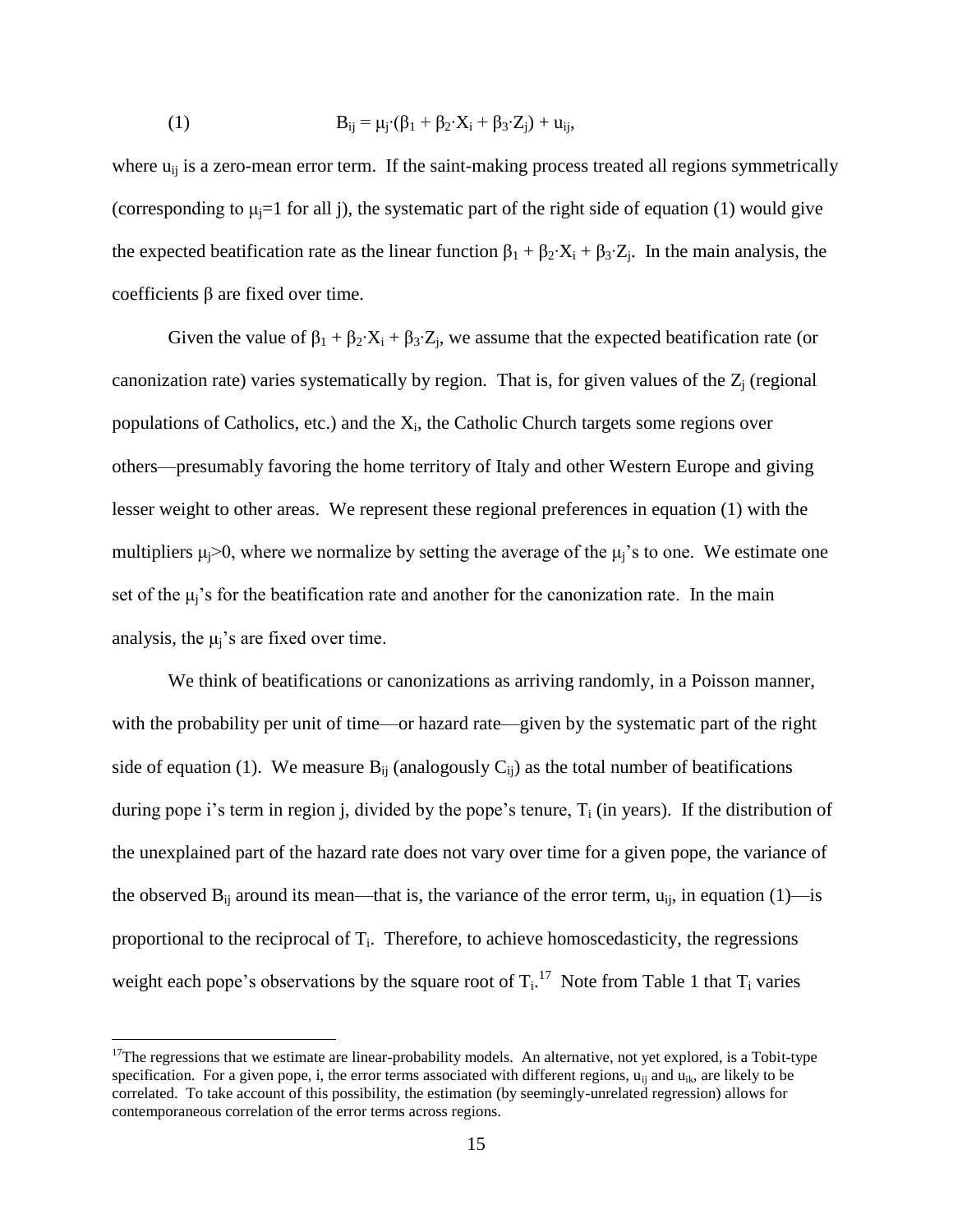substantially across the popes: the values range from less than 0.1 year for Urban VII (1590), Leo XI (1605), and John Paul I (1978) to 31.7 for Pius IX (1846-1878) and 26.5 for John Paul II (1978-2005).

Given the initial stocks of beatifieds and saints in region j, we anticipate a positive effect on the beatification rate,  $B_{ij}$ , from an increase in the Catholic population of region j at the start of a pope's term. As discussed earlier, we are particularly interested in whether saint-making responds to competitive pressure from other religions, notably Protestants and Evangelicals. We gauge this effect from the population of Protestants or Evangelicals in region j at the start of a pope's term. A positive influence would suggest that the Catholic Church responds to enhanced competition by beatifying and canonizing at a faster rate in region j. We are also interested in whether this competitive response is a relatively recent phenomenon.

The regression analysis considers effects from additional variables, including potential competitive influences from the Orthodox population. We also consider whether the duration of the stock of beatifieds matters for the canonization rate. A desire not to leave candidates in limbo for too long suggests a rising hazard rate. However, unobserved heterogeneity in the quality of candidates could obscure this effect.

#### **IV. Regression Results**

The baseline regressions are in Table 4 for the canonization rate,  $C_{ii}$ , and Table 5 for the beatification rate,  $B_{ii}$ . The regressions follow the general form of equation (1). As noted before, the estimates weight each pope's observations by the square-root of tenure. The estimation uses the seemingly-unrelated method to allow for different variances of the regional error terms and for contemporaneous cross-region correlation of the errors (see n. 17).

16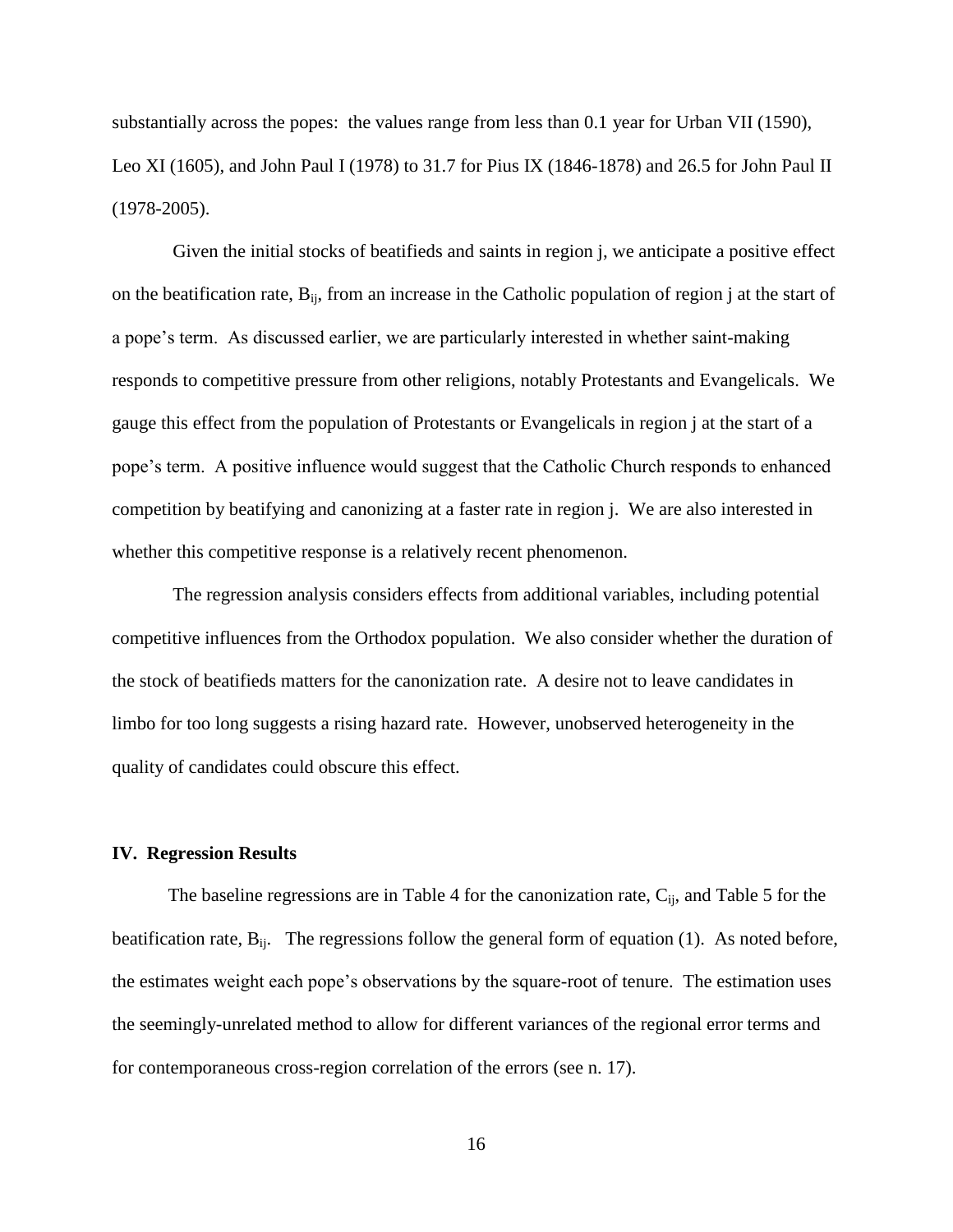#### **a. Canonization rate**

Consider the results for the canonization rate,  $C_{ii}$ , in Table 4. The regressions in columns 1 and 3 use a region's Protestant population as a measure of competition for the Catholic Church, whereas those in columns 2 and 4 use a region's Evangelical population. Columns 3 and 4 add explanatory variables to the equations in columns 1 and 2, respectively.

In Table 4, columns 1-4, the estimated regional multipliers,  $\mu_j$ , in the form of equation (1) are close to 1 for Italy and other Western Europe, around 1.4 for Eastern Europe and Latin America, 0.6-0.7 for North America, and 0.4-0.5 for Asia/Africa. Thus—although the divergences are not as great as those found next for beatification— there is regional favoritism even after conditioning on persons having been beatified. The regional multipliers (constrained to average one) are significantly different from each other (p-value=0.000 for columns 1-4), and the multiplier for Eastern Europe is about three times that for Asia/Africa.

Since the stock of beatified persons in each region at the start of a pope's term represents the number of candidates for sainthood, it is not surprising that Table 4, column 1 shows a significantly positive coefficient, 0.0117 (s.e.=0.0013). Results in columns 2-4 are similar. Thus, in the typical region, with a multiplier of one, an extra beatified person raises the estimated canonization rate by around 0.01 per year. Since John Paul II raised the overall stock of beatifieds by 239 (from 105 to 344), the estimated coefficient in column 1 predicts a boost of the canonization rate by Benedict XVI by 2.7 per year, spread across the 6 regions. (The canonization rates were 6.0 per year for Benedict XVI and 3.0 for John Paul II.)

Table 4, columns 1-4 show that the estimated coefficient of the cumulative stock of persons canonized at the start of a pope's term has a small and statistically insignificant effect on the canonization rate. We might have anticipated a negative coefficient—if popes have a target

17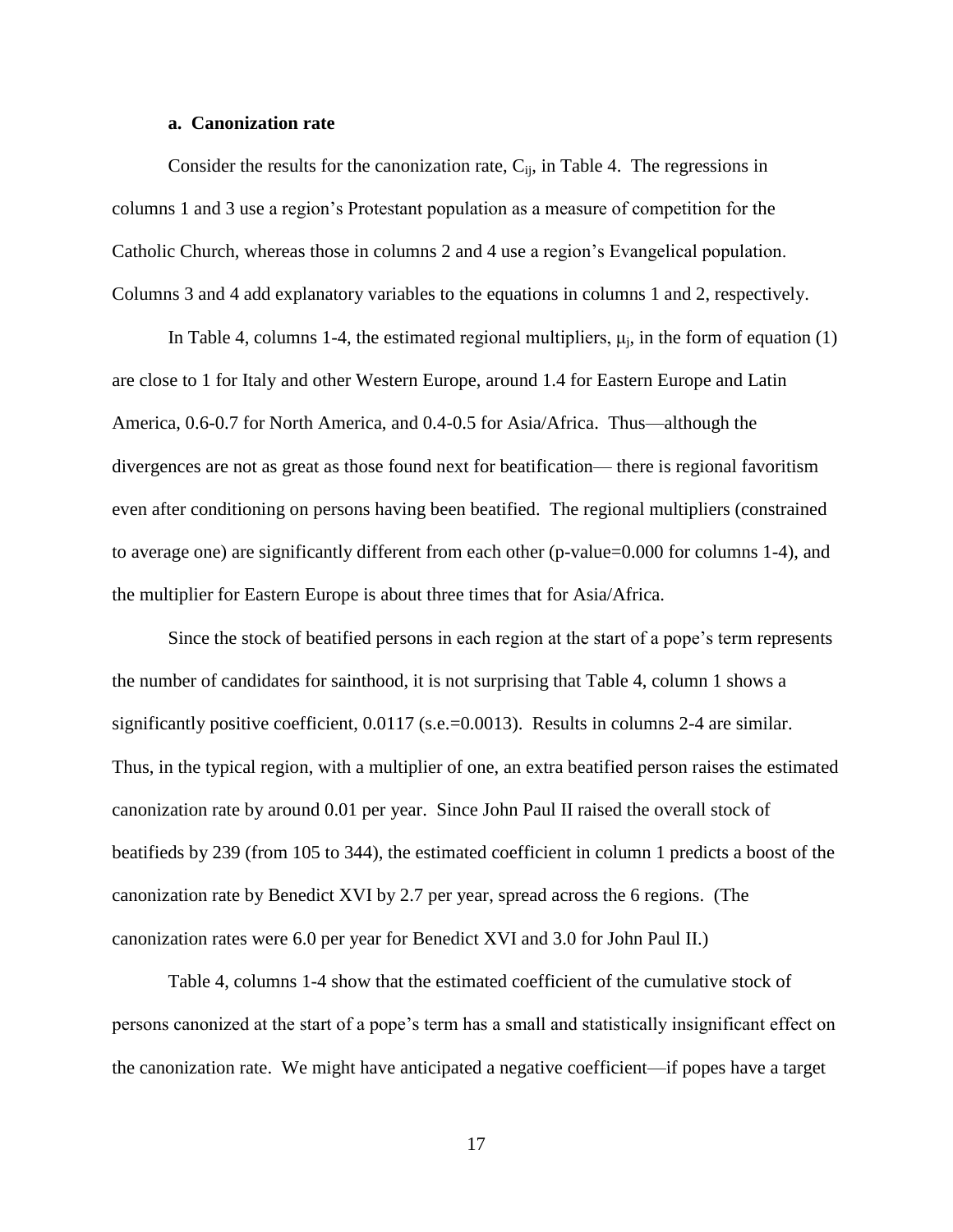stock of person's canonized (given a region's population measures, etc.)—but the results do not support this idea.

A region's Catholic population has a negative and marginally statistically significant coefficient in Table 4, columns 1 and 2; the result in column 1 is  $-0.0162$  (s.e.=0.0081). In columns 3 and 4, which include additional explanatory variables, the estimated coefficients on Catholic population are no longer statistically significantly different from zero. Although a negative coefficient on Catholic population is surprising, it is worth noting that the regressions hold constant the stock of beatifieds, which already captures the number of candidates for sainthood in a region.

The results for the Protestant population in each region are more interesting. In this case, the estimated coefficient in Table 4, column 1, is positive and significant, 0.073 (s.e.=0.013) (with population measured as 100 millions). Our interpretation is that the Catholic Church responds to heightened competition from Protestants in a region by canonizing at a faster rate in that region. Quantitatively, to illustrate for Latin America, the standard deviation of 16.5 million (Table 3) means that a one-standard-deviation increase in the Protestant population raises the estimated beatification rate by  $0.02$  per year, <sup>18</sup> compared to Latin America's mean canonization rate of 0.06. For Asia/Africa, the corresponding estimated effect is 0.02 per year, equal to the region's mean canonization rate, whereas for North America, the estimated effect is 0.02 per year, also equal to the region's mean canonization rate. Thus, competitive responses of the Catholic Church to variations over time in Protestant populations may have a lot to do with the changes in the tendency to canonize persons in Latin America, Asia/Africa, and North America.

<sup>&</sup>lt;sup>18</sup>The calculation is 0.073 (coefficient in Table 4, column 1), multiplied by the standard deviation of Latin America's Protestant population of 16.5 million (Table 3), divided by 100 (because population is measured in 100 millions in the regression), and multiplied by Latin America's multiplier of 1.398 (Table 4, column 1).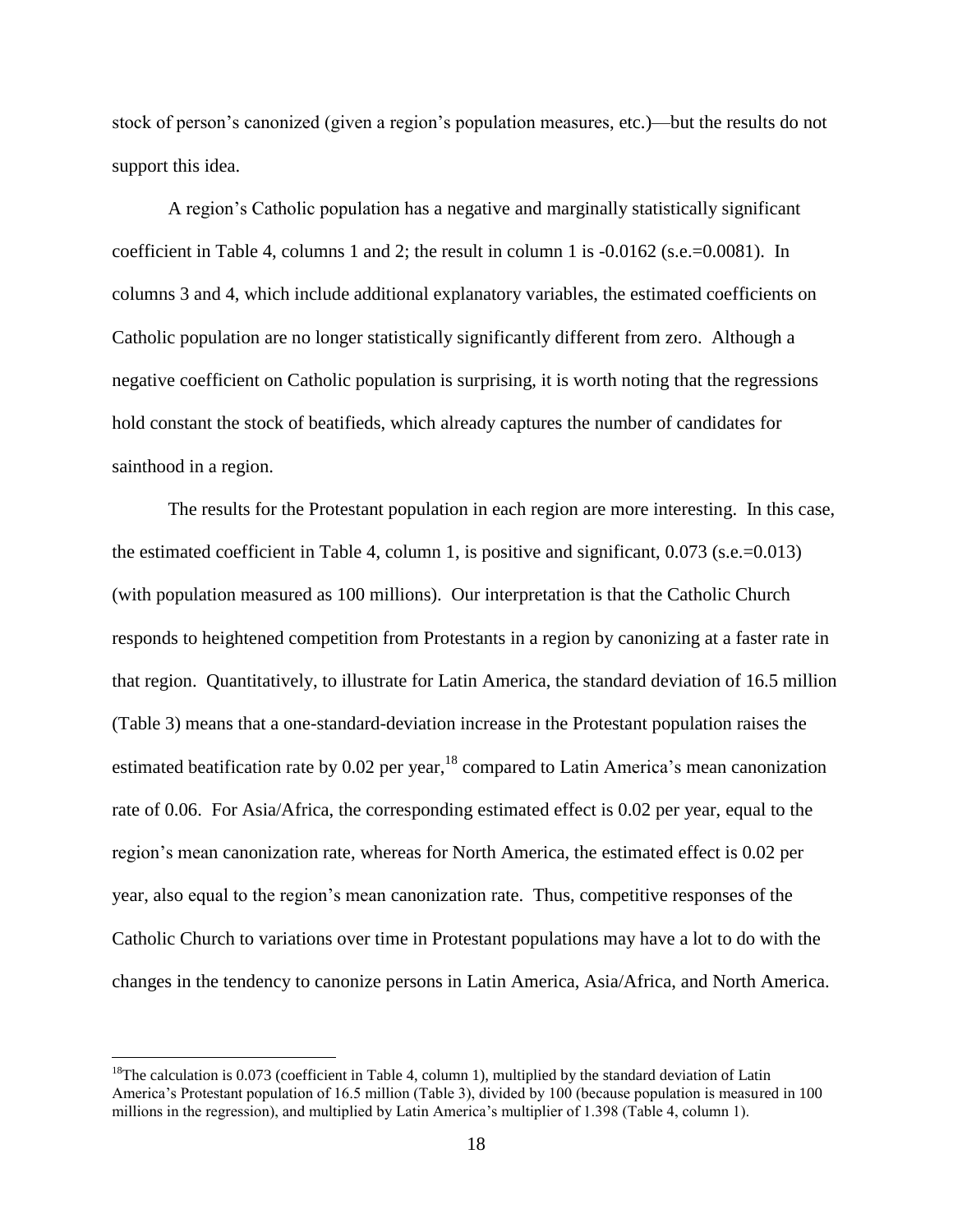If we replace the Protestant variable with Evangelical population, in Table 4, column 2, the results are similar. The estimated coefficient for Evangelical is 0.096 (s.e.=0.017), and the rest of the coefficients are close to those in column 1. The results are quantitatively similar to those for Protestant (column 1) in terms of the predicted effects of variations in Evangelical population on the canonization rate in each region.

If we include Protestant and Evangelical populations at the same time (modifying Table 4, column 1 or 2), the estimated coefficient on Protestant becomes much larger than before, 0.45 (s.e.=0.10), while that on Evangelical becomes negative and significant, -0.56 (0.16). This result is puzzling, because we anticipated that the competition from Evangelicals would be especially influential for the Catholic Church. However, the findings may reflect mainly the difficulty in distinguishing Protestant from Evangelical trends in the data.

The dummy variables for the last two popes are each significantly positive; in Table 4, column 1, the estimated coefficients are 0.170 (s.e.=0.020) for John Paul II and 0.468 (0.061) for Benedict XVI. The p-value for a test of the hypothesis that these coefficients are the same is 0.000. (Results are similar in column 2.) Thus, Benedict XVI has been canonizing at a significantly higher rate than John Paul II even after taking account of the much higher stock of beatifieds when Benedict XVI took office. As noted before in Figure 4, the heightened canonization rate was accomplished in the short run by sharply lowering the average length of time between beatification and canonization.

Since the dummy variables for the last two popes appear for each of the six regions and the average multiplier for the regions is one, the estimated effects on the canonization rate worldwide involve multiplication by six. Therefore, the effect for John Paul II is an increased canonization rate by around 1.0 per year, whereas that for Benedict XVI is about 2.8 per year.

19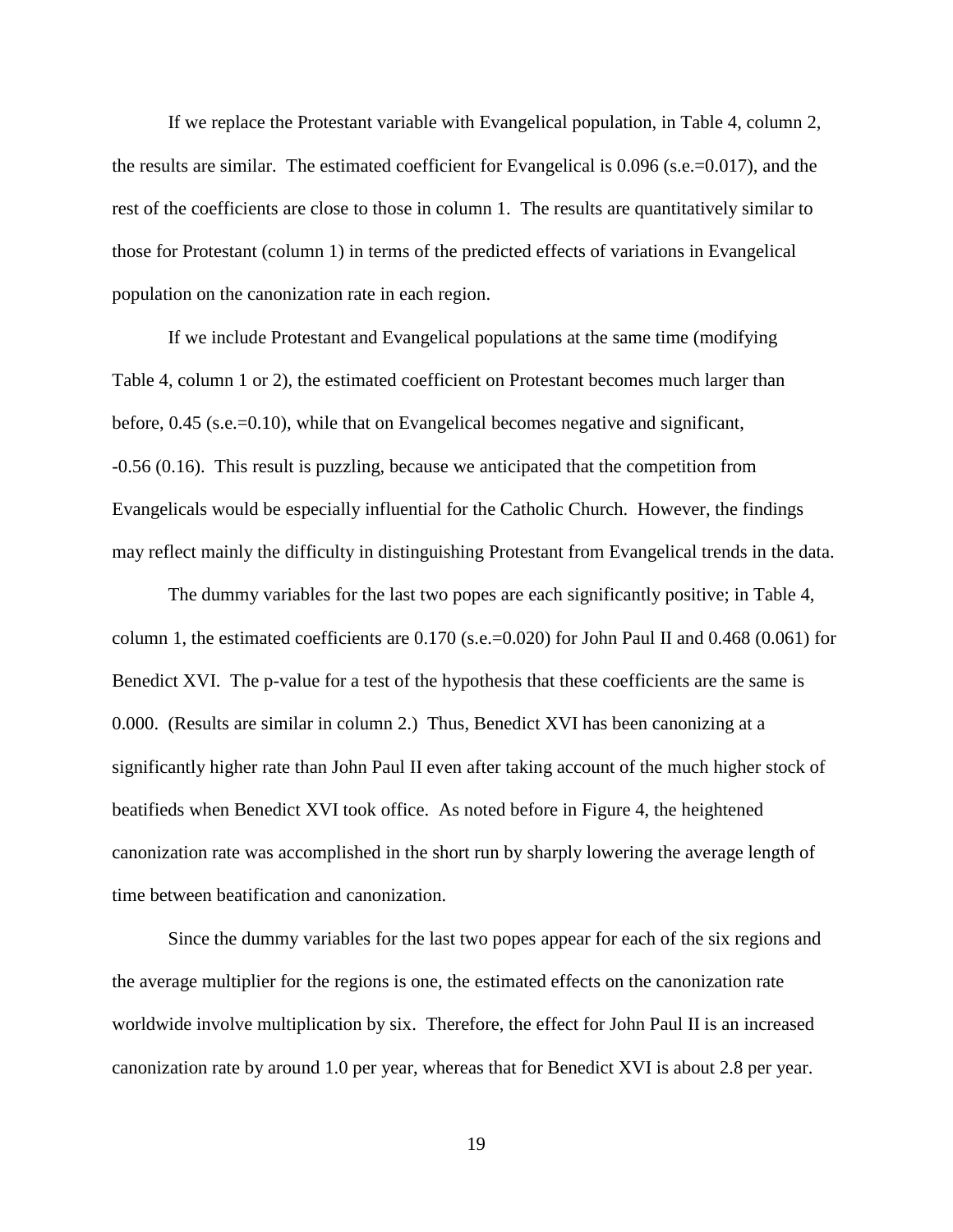These values are high compared to the statistics in Table 2: mean canonization rate of 0.7 with a standard deviation of 1.3. Therefore, there is strong evidence for diminished standards for sainthood among the last two popes.

Table 4, column 3 adds the duration of the beatified stock at the start of a pope's term. The duration enters as an interaction with the stock of beatifieds at the start of the pope's term. Since the years of duration are measured net of the overall sample mean (69.8 years), the coefficient of the beatified stock now gives the effect on the canonization rate when duration equals its mean. The coefficient on the interaction variable indicates how the impact of the beatified stock on the canonization rate varies as duration moves above or below its mean. The estimated coefficient on the interaction variable is negative and marginally significant, -0.0057 (s.e.=0.0025). The likely reason for the negative coefficient is that a rising hazard rate is obscured by unobserved heterogeneity in the "quality" of candidates for sainthood (see Kiefer [1988]). However, since we do not observe multiple spells for a given candidate (who never return to the pool of beatifieds once having been canonized), it is unclear how to sort out the two effects.

Aside from the dummy variables for the last two popes, we did not yet consider any effects from popes' characteristics. One variable that we can assess is the pope's age at the start of his term. Our expectation is that a higher starting age signals a shorter expected term of office. Therefore, if each pope seeks to attain at least a target number of saints, a higher starting age would generate a higher rate of canonization. However, in Table 4, columns 3 and 4, the estimated coefficient on pope's age is negative but statistically insignificantly different from zero.<sup>19</sup> We find more evidence later for an effect of pope's starting age on the beatification rate.

 $19$ Instead of including age at the start of a pope's term—which proxies for expected tenure in office—we can enter actual tenure. Actual tenure also does not have a statistically significant effect on the canonization rate.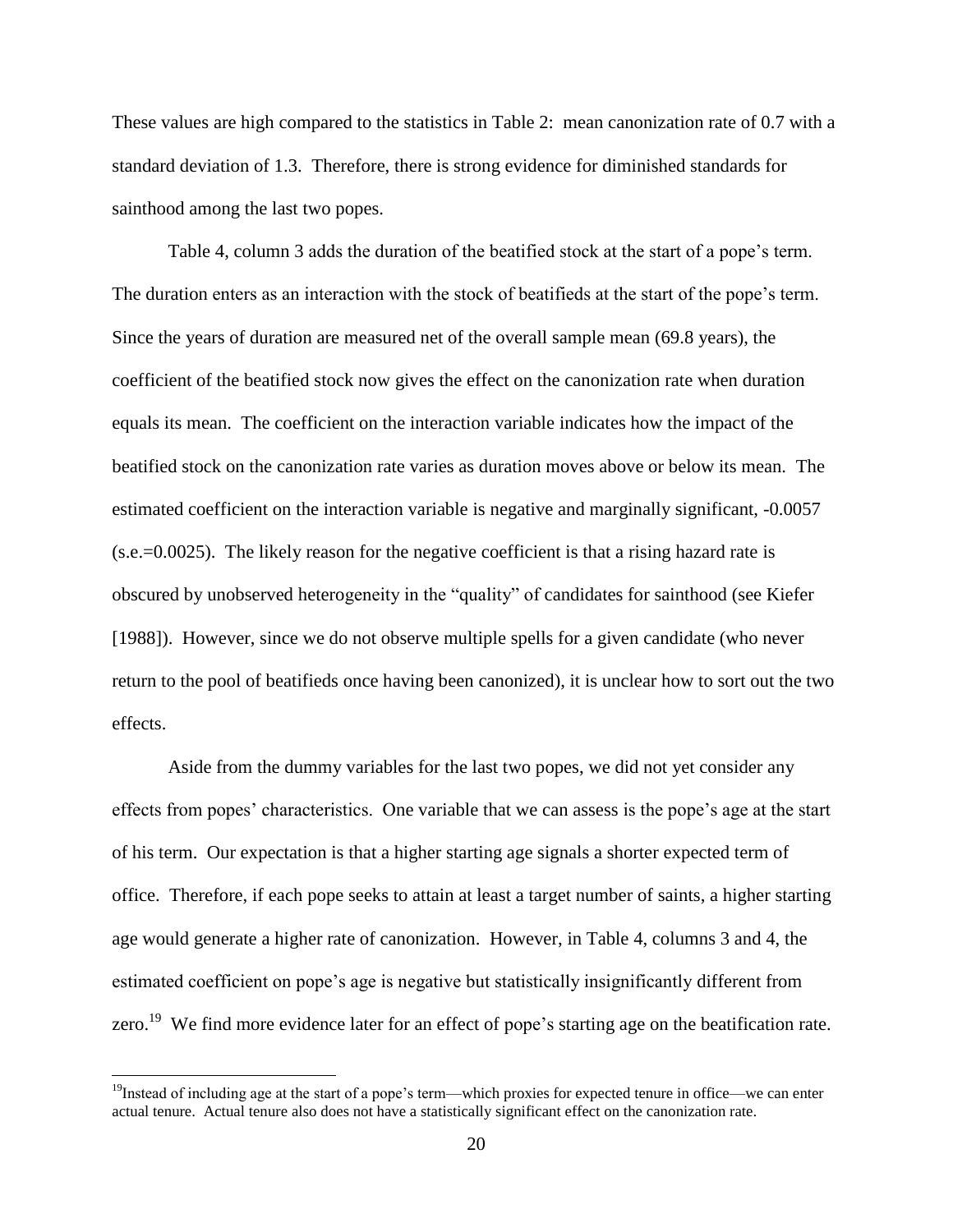#### **b. Beatification rate**

Regressions for the beatification rate,  $B_{ii}$ , are in Table 5, columns 1-4. The estimated regional multipliers,  $\mu_j$ , vary more strongly across the six regions than they did for canonization. The estimates of the regional multipliers for the beatification rate are 2.3-2.4 for Italy, 1.5-1.6 for other Western Europe, 0.7-0.8 for Eastern Europe and Latin America, and around 0.3 for Asia/Africa and North America. The preference for Italy over Asia/Africa or North America involves a ratio around 7; thus, there is considerable "home-territory bias" in the naming of blessed persons. Since those beatified in the first stage become the stock of candidates for canonization in the second stage, the pattern of regional favoritism in beatification translates over time into regional preferences for saints (beyond the regional multipliers shown in Table 4).

The starting stock of canonized persons in a region has a strong influence on the beatification rate; the coefficient in Table 5, column 1, is 0.00515 (s.e.=0.00066), with similar results in the other columns. Thus, popes seem to desire to maintain a balance between a region's number of saints (effectively senior faculty) and beatifieds (junior faculty). To gauge the magnitude of the effect, consider the other Western European region, for which the standard deviation of the stock canonized is 20 persons (Table 3). Note that the multiplier,  $\mu_j$ , for other Western Europe in Table 5, column 1, is 1.5. Putting these results together, we get that an increase by one standard deviation in the region's canonized stock raises the estimated beatification rate by 0.15 per year, compared to the mean for other Western Europe of 0.35 (Table 3).

In Table 5, the estimated coefficient on the stock of beatifieds is negative but statistically insignificantly different from zero. Note that the pattern of coefficients on the initial stocks is positive on beatification and zero on canonization in the regressions for the canonization rate in

21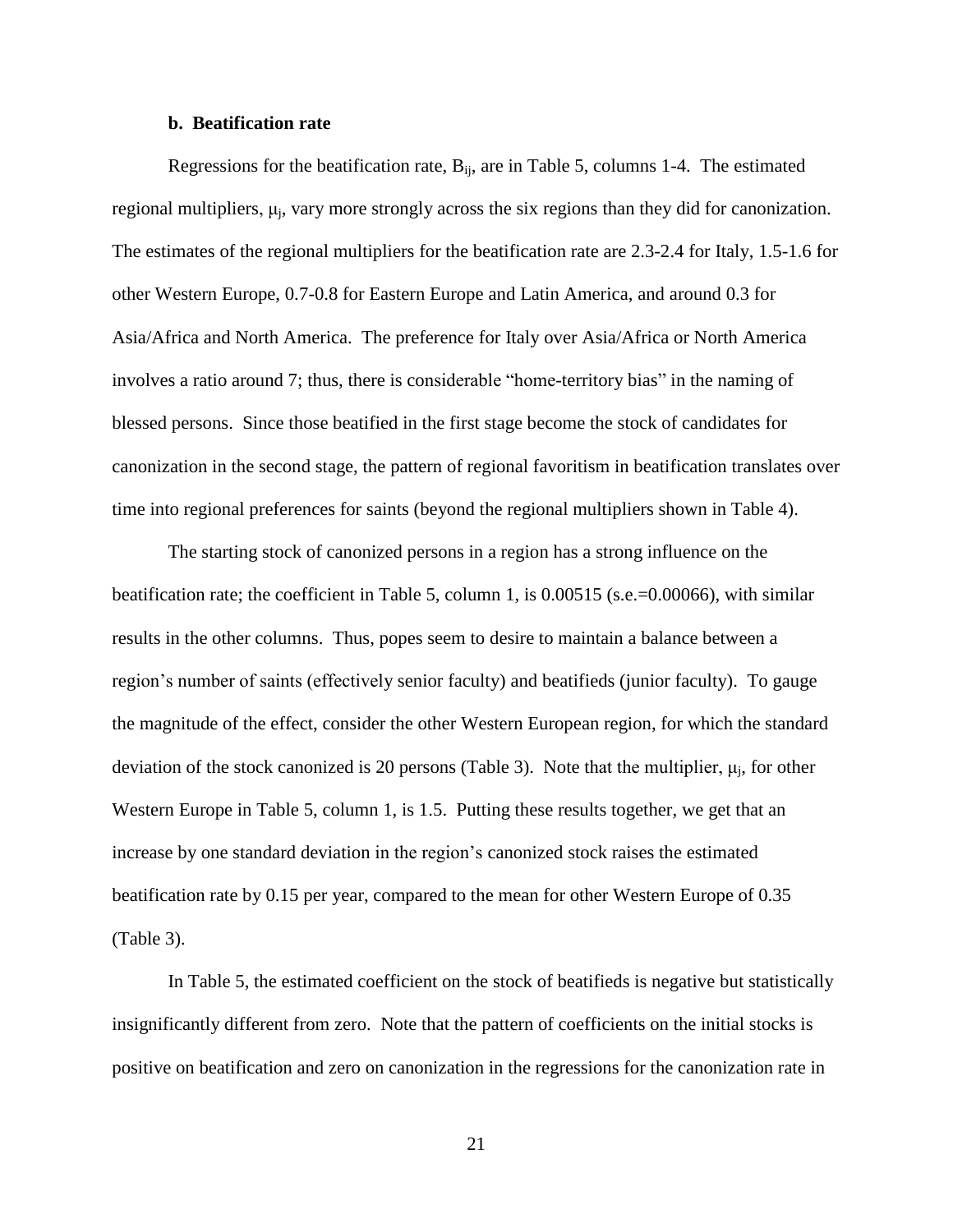Table 4 but positive on canonization and negative or zero on beatification in the regressions for the beatification rate in Table 5. These reverse patterns make sense if we think of popes as caring about the balance between beatifieds and saints.

Given the starting stock of canonized persons, a region's Catholic population at the beginning of each pope's term has an estimated coefficient for the beatification rate that is negative but statistically insignificantly different from zero, -0.039 (s.e.=0.021) in Table 5, column 1. (The results are similar in the other columns, except that the estimated coefficient is significantly negative in column 3.) A negative effect is puzzling, because we anticipated that a region's Catholic population would represent the number of candidates for beatification (as well as the number of customers in a region) and, thereby, have a positive effect on the beatification rate. One consideration in terms of candidates for beatification is that blessed persons identified with a region in terms of residence at death need not be part of the region's Catholic population at an earlier time.

The results for the Protestant or Evangelical populations in each region are again more interesting. The estimated coefficient for Protestant in Table 5, column 1, is positive and significant, 0.295 (s.e.=0.041). Quantitatively, to illustrate for Latin America, the standard deviation of 16.5 million (Table 3) means that a one-standard-deviation increase in the Protestant population raises the estimated beatification rate in that region by 0.04 per year,  $^{20}$  compared to the region's mean beatification rate of 0.08. For Asia/Africa, the corresponding estimated effect is 0.07 per year, compared to the region's mean beatification rate of 0.05, whereas for North America, the estimated effect is 0.04 per year, equal to the region's mean beatification rate.

<sup>&</sup>lt;sup>20</sup>The calculation is 0.295 (coefficient in Table 5, column 1), multiplied by the standard deviation of Latin America's Protestant population of 16.5 million (Table 3), divided by 100 (because population is measured in 100 millions in the regression), and multiplied by Latin America's multiplier of 0.748 (Table 5, column 1).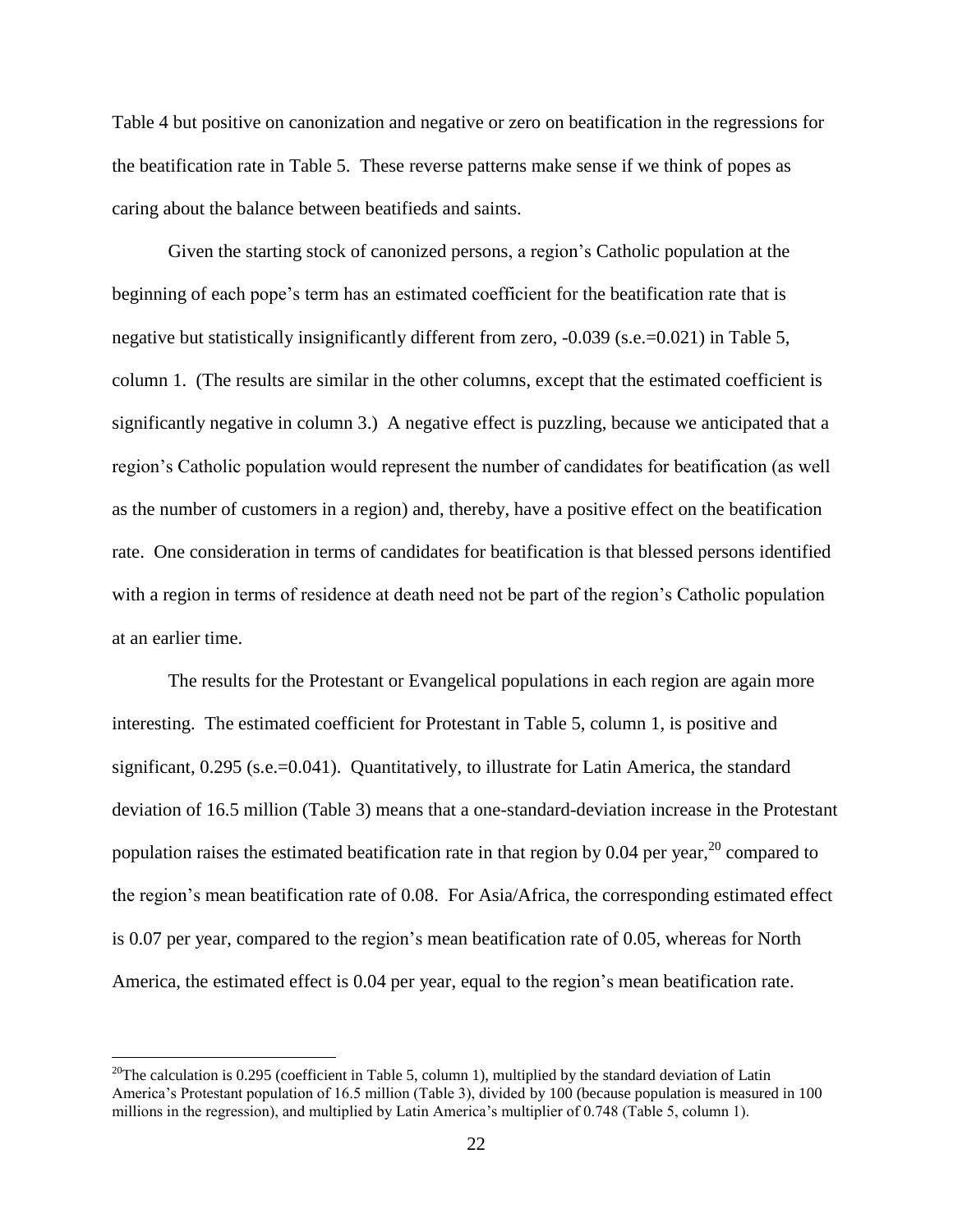Thus, competitive responses to the variations over time in Protestant population may have a lot to do with changes in beatification rates in Latin America, Asia/Africa, and North America.

If we replace the Protestant population with Evangelical (Table 5, column 2), we get similar results. The estimated coefficient, 0.622 (s.e.=0.119), is significantly positive, and the quantitative implications for responses of the beatification rate by region are close to those for the Protestant variable.

If we include Protestant and Evangelical populations at the same time (modifying Table 5, column 1 or 2), the results are similar to those for canonization: the estimated coefficient on Protestant becomes much larger than before, 0.46 (s.e.=0.10), while that on Evangelical becomes negative, though not statistically significantly different from zero, -0.45 (0.28). Again, this finding is puzzling, because we anticipated that the competition from Evangelicals would be especially influential. A possible interpretation is that the Protestant and Evangelical variables are picking up similar forces but that the Evangelical measure—subject to somewhat arbitrary classifications of churches (and lacking independent data before 1900)—is more subject to measurement error.

The dummy variables for the last two popes are even more important for beatification than they were for canonization. The estimated coefficients in Table 5, column 1, are 1.596 (s.e.=0.043) for John Paul II and 1.560 (0.090) for Benedict XVI. Unlike for the canonization rate, the estimated coefficients for the last two popes do not differ significantly from each other in the equation for the beatification rate (p-value=0.58). As before, since the dummy variables appear for each of the six regions and the average multiplier for the regions is one, the estimated effects on the beatification rate worldwide involve multiplication by six. Hence, other things equal, the last two popes have been beatifying at a rate 9-10 per year higher than their

23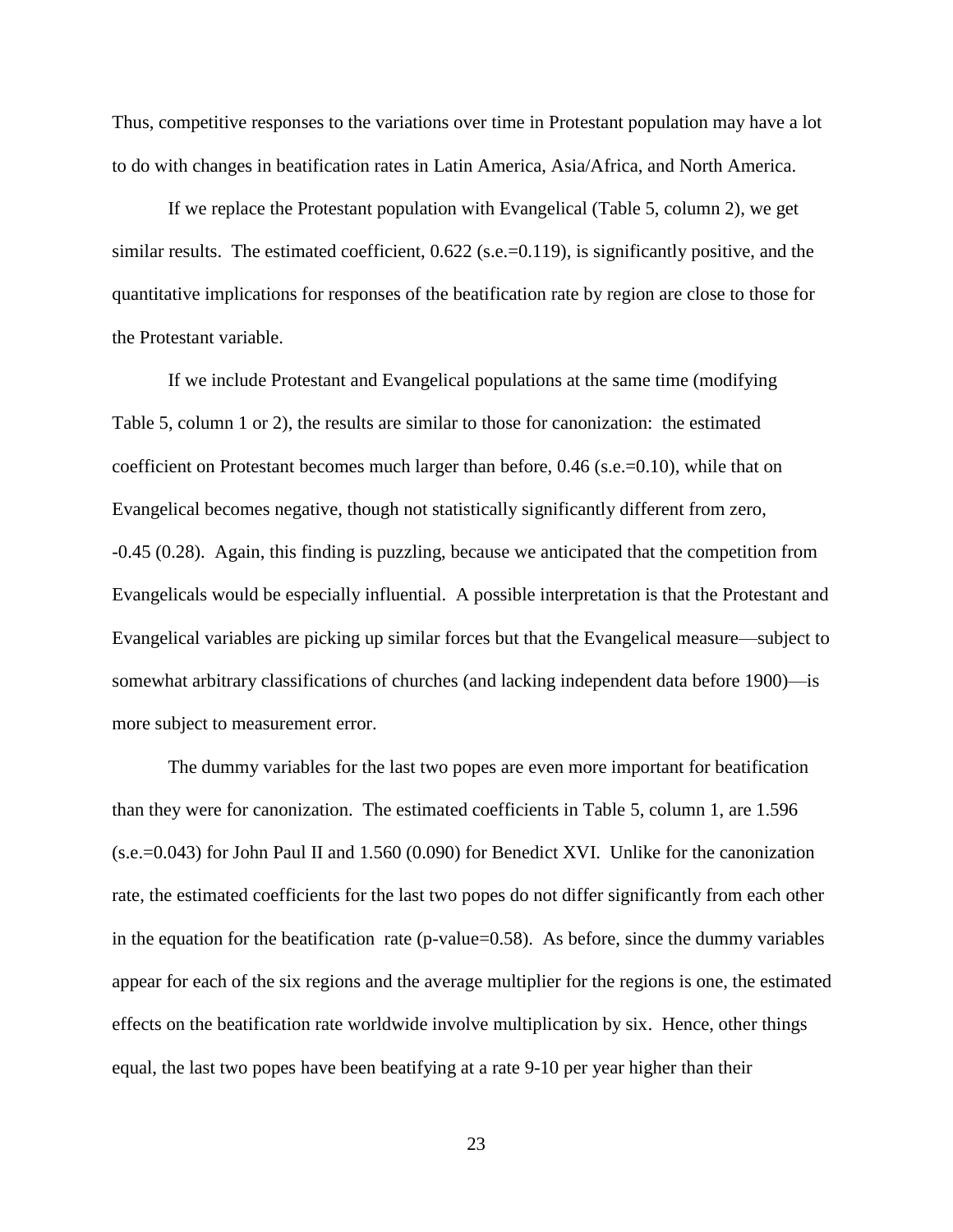predecessors. Table 2 shows that the sample mean of the total beatification rate was only 1.1, with a standard deviation of 2.6. Thus, the last two popes are enormous outliers on beatification compared to the history since 1590.

Our interpretation is that the sharp upward movements in rates of canonization and, especially, beatification under the last two popes represent diminished standards for declaring persons to be blessed. Another possible indicator of lowered standards is the growing tendency to beatify previous popes. The data since 1590 show only two popes canonized<sup>21</sup>—Pius V in 1712 and Pius X in 1954—and three more beatified<sup>22</sup>—Innocent XI in 1956, Pius IX in 2000, and John XXIII in 2000. Hence, the two beatifications of popes in 2000 under John Paul II is a large number in historical perspective. Moreover, Benedict XVI's rapid beatification of Pope John Paul II in 2011 and the active consideration of several other recent popes for beatification— Pius XII, Paul VI, and John Paul I—is unprecedented.

Table 5, columns 3 and 4 add the pope's age at the start of his term. Unlike for the canonization rate (Table 4, columns 3 and 4), the estimated coefficients on pope's age for the beatification rate are positive and marginally significant; for example, 0.156 (s.e.=0.077) in Table 5, column 3. Thus, there is some confirmation that older popes beatify persons at a faster rate.<sup>23</sup> However, the quantitative effect is minor. A one-standard-deviation rise in pope's age (by 7.8 years in Table 2) is estimated to increase the beatification rate worldwide by 0.07 per year, compared to the mean of 1.1 and standard deviation of 2.6 (Table 2).

<sup>&</sup>lt;sup>21</sup>The data since 1234 contain one additional canonization of a pope—Celestine V (pope in the one year 1294), who was canonized in 1313 by Clement V (1305-1314).

<sup>&</sup>lt;sup>22</sup>The data, based on Catholic Church, Congregatio pro Causis Sanctorum (1999), do not include as beatified two popes that are commonly described as blessed: Benedict XI (1303-1304) and Urban V (1362-1370)

 $^{23}$ If we enter instead the pope's tenure (in 100\*years), the estimated coefficient is negative, though not statistically significantly different from zero,  $-0.086$  (s.e.=0.074).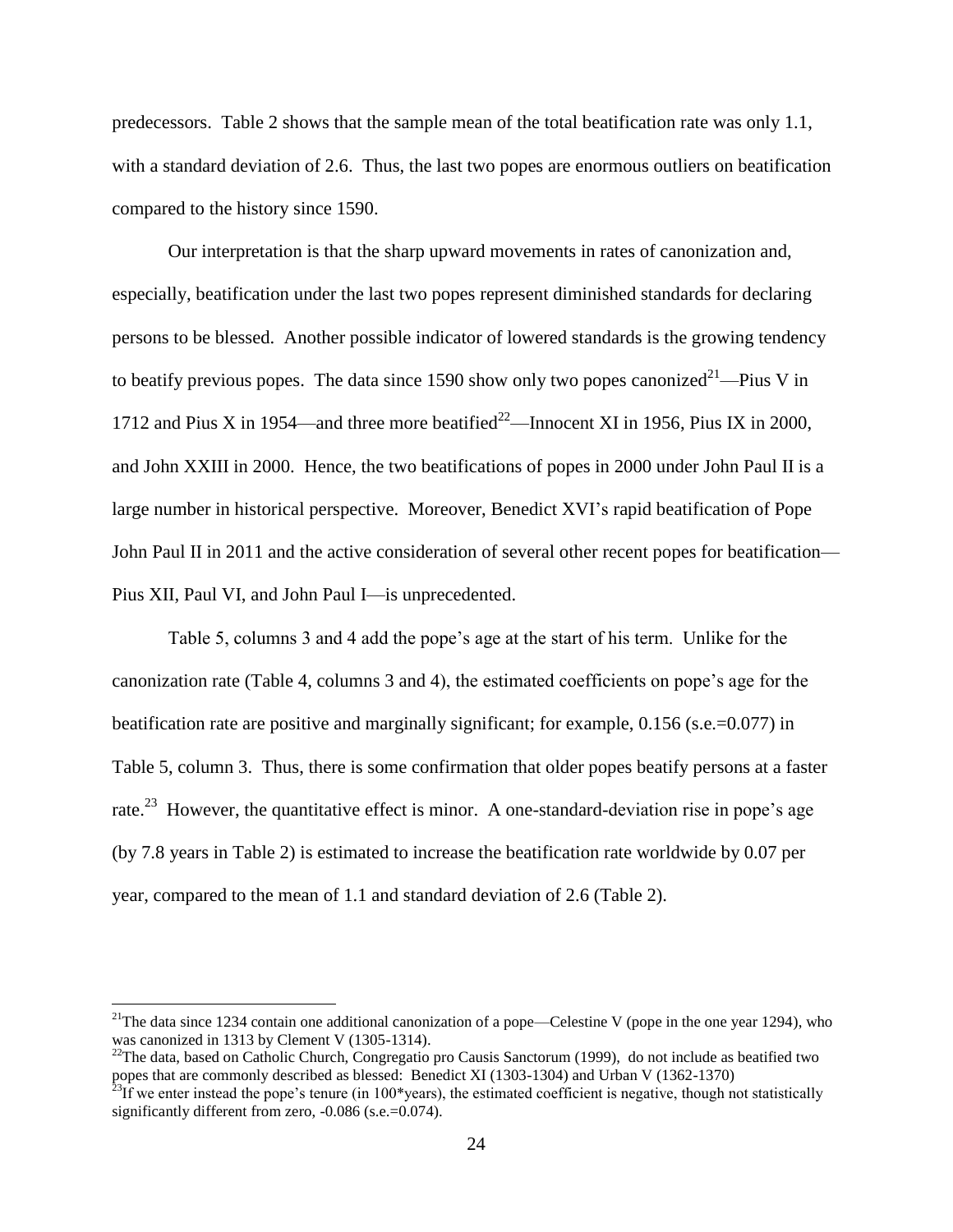#### **c. Orthodox population**

 $\overline{a}$ 

Thus far, we considered effects from Catholic, Protestant, and Evangelical populations. We consider now effects from the remaining Christian category, the Orthodox population. When added to the equation for the canonization rate in Table 4, column 1, the estimated coefficient on Orthodox population is significantly negative, -0.033 (s.e.=0.011). For the beatification rate, in Table 5, column 1, the estimated coefficient is negative but not significantly different from zero,  $-0.040(0.024).^{24}$ 

Overall, we find no evidence of positive competition in the sense of a greater Orthodox population encouraging higher rates of naming blessed persons. In this sense, the Catholic-Orthodox connection seems to be different from that for Catholic-Protestant or Catholic-Evangelical. The results suggest that the Catholic and Orthodox Churches came to an understanding long ago (after the Great Schism of 1054 and well before the start of our data in 1590) to leave each church in charge of its own territory.

#### **d. Effects from Protestantism and Evangelicalism over time**

We now consider how the influences on canonization and beatification from Protestant or Evangelical population varied over time. If we allow for different coefficients before and after 1900 (encompassing 29 popes in the first sub-period and 9 in the second), we find that the significantly positive effects from Protestant population on the canonization and beatification rates show up only in the recent period. For the canonization rate (corresponding to Table 4, column 1), the estimated coefficients on a region's Protestant population are -0.033 (s.e.=0.033) pre-1900 and 0.127 (0.021) since 1900. For the beatification rate (corresponding to Table 5,

<sup>&</sup>lt;sup>24</sup>We get minor effects if we add each region's total population to the regressions. For the canonization rate (Table 4, column 1) and the beatification rate (Table 5, column 1), the estimated coefficients on total population are positive but insignificantly different from zero.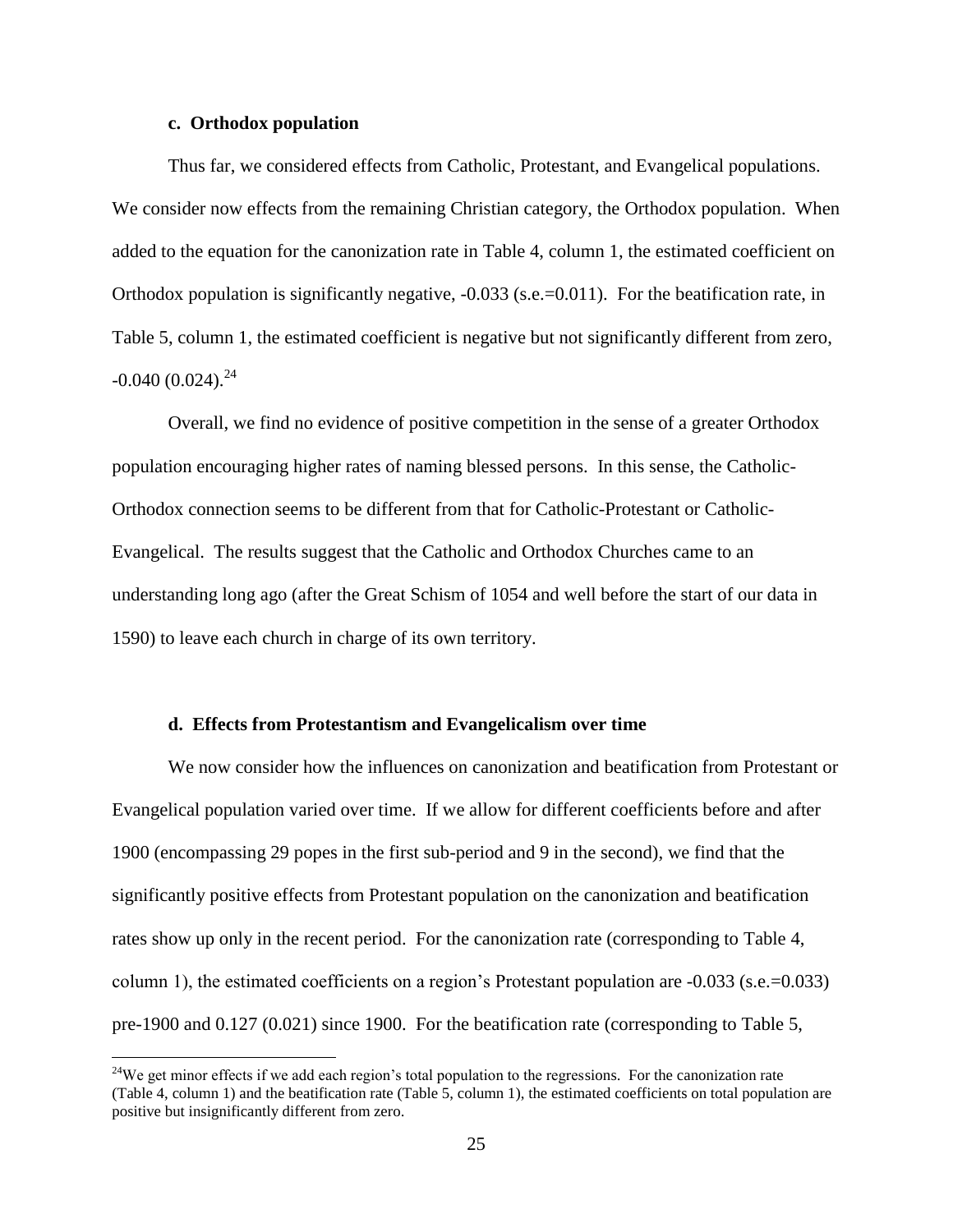column 1), the results are 0.009 (0.057) pre-1900 and 0.319 (0.035) since 1900. In both cases, the estimated coefficients pre-1900 and since 1900 differ significantly from each other with a p-value of 0.000. The results are similar if we choose different breakpoints between the mid-1800s and the 1920s. We also reach the same conclusions if we use the equations with Evangelical population (Table 4, column 2 and Table 5, column 2), rather than Protestant population.

The recent response of the Catholic Church to Protestant competition—evident since around 1900—may reflect a special role for Pentecostalism, a form of Evangelicalism that came into existence in the United States in 1906 as a schism from the Holiness movement (see Wacker [2003, p. 6]). The Holiness movement emphasized the personal conversion experience (baptism by the Holy Spirit) and was central to missionary movements of the late nineteenth century. This missionary activity, expanded by Pentecostals in the twentieth century, underlies religious conversion in many countries and is, therefore, a serious threat to the Catholic Church. However, the available data (such as in Johnson [2001, Table 10-6]) do not allow us to distinguish an Evangelical effect from a Pentecostal effect.

Going back much further in time, the Peace of Westphalia was a clear watershed with regard to religious wars in Europe: "The Peace of Westphalia (1648) ended a generation of war and a century of strife. It was the end, not only of the Thirty Years War, but of religious wars in general. During the next century and a half the peace of Europe was often broken … but religion seldom provided the pretext." (Cragg [1960, p. 9]). However, despite this key role of the Peace of Westphalia for the interplay between religion and politics, the effects on Catholic/Protestant competition involving saint-making are not obvious. In particular, religious competition before and after 1648 involved more the preferences of princes than of ordinary citizens, and saint-

26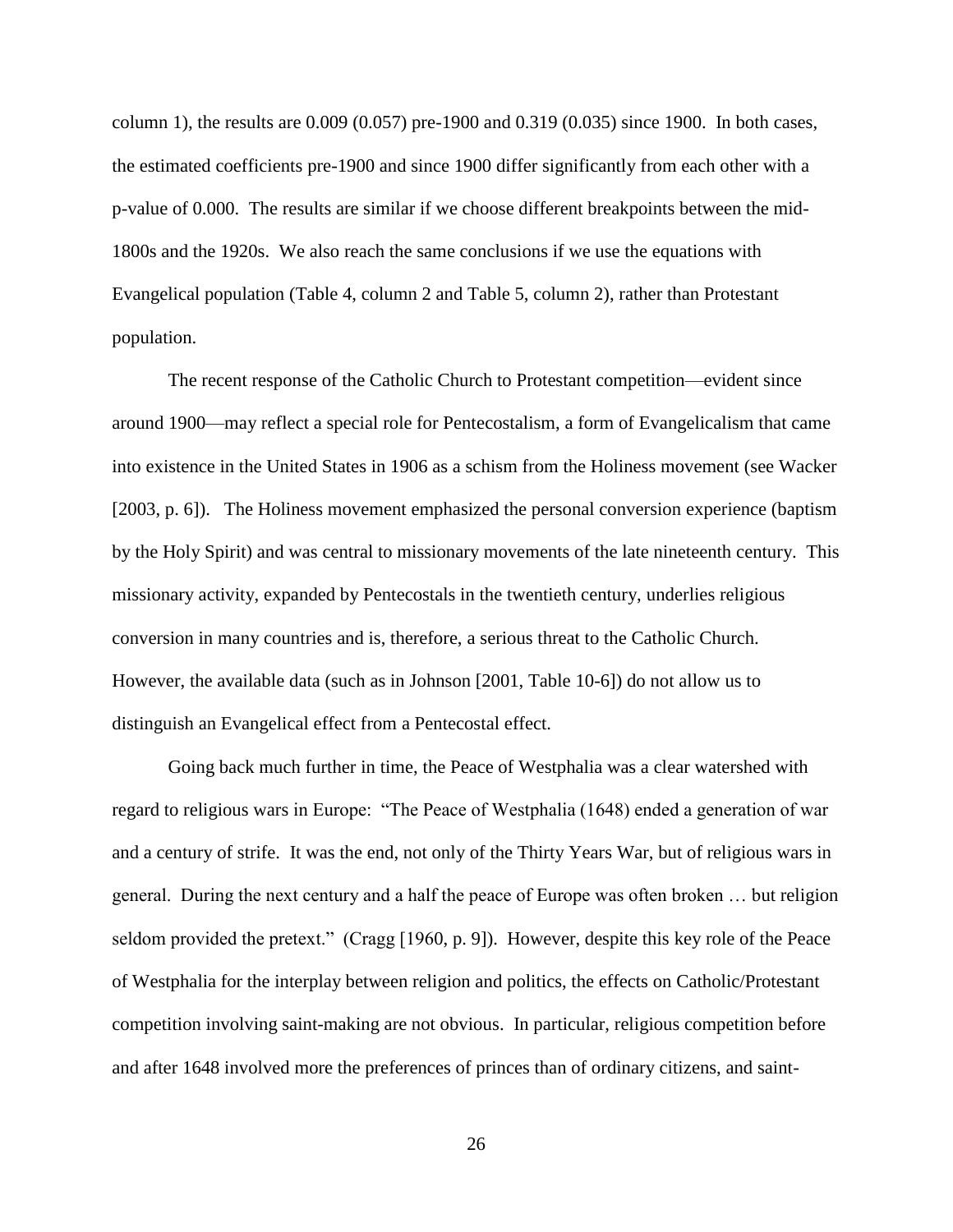making seems more likely to inspire citizens than princes. This perspective may also explain why the positive influences of Protestant or Evangelical population on rates of naming of blessed persons seem to show up primarily in recent times, such as since 1900.

In any case, we evaluated whether different effects from Protestant population on the choices of blessed persons show up before and after the Peace of Westphalia of  $1648$ <sup>25</sup> (Nine popes began their terms between 1590 and 1648, 20 since 1648 and before 1900, and 9 since 1900.) For the canonization rate (corresponding to Table 4, column 1), the estimated coefficients on Protestant population are -0.12 (s.e.=0.36) before 1648, 0.023 (0.028) from 1648 to 1899, and 0.151 (0.019) since 1900. The estimated coefficients for the first two periods differ insignificantly from each other (p-value=0.69) and also differ insignificantly from zero. For the beatification rate (corresponding to Table 5, column 1), the results are similar. The estimated coefficients on Protestant population are -0.17 (0.28) before 1648, 0.053 (0.058) from 1648 to 1899, and 0.295 (0.036) since 1900. Again, the coefficients for the first two periods differ insignificantly from each other (p-value=0.44) and also differ insignificantly from zero. Thus, the conclusion is that the Peace of Westphalia did not significantly alter the relationship between Protestant population and the rates of canonization and beatification.

#### **V. Concluding Observations**

 $\overline{a}$ 

Our research used a recently assembled data set that encompasses numbers and characteristics of blessed persons selected by the 38 popes that started office since 1590. We combined this information with estimates of populations for six major regions broken down into estimated adherence to Catholic, Protestant, Orthodox, and Evangelical faiths. Our results assess

 $^{25}$ Since the Evangelical data pre-1900 are not independent of the Protestant data, we cannot evaluate this hypothesis separately for the Evangelical population.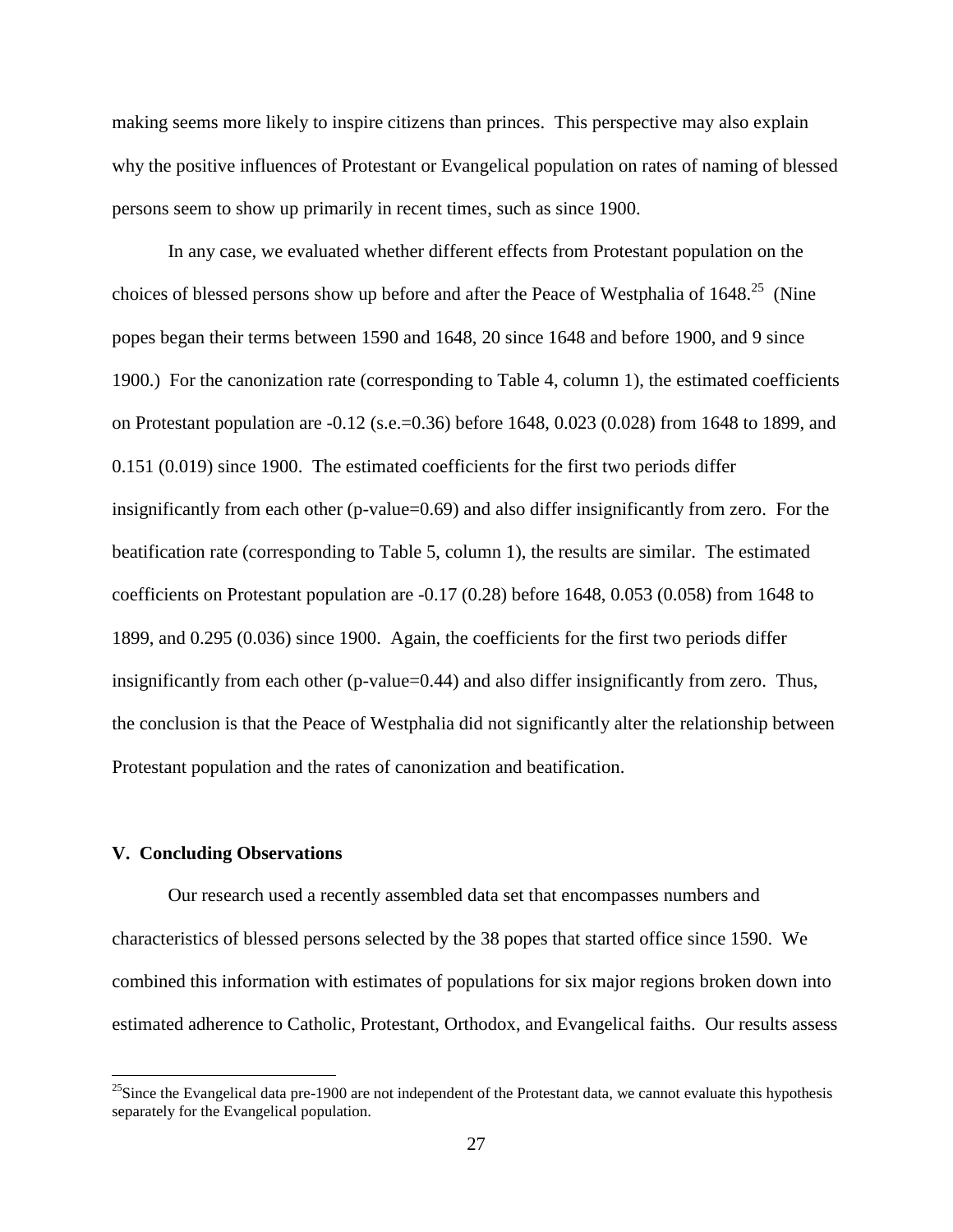determinants of rates of canonization and beatification over time for the six regions. One striking result is the substantial (and statistically significant) positive response since 1900 of the canonization and beatification rates to a region's Protestant or Evangelical population. We interpret these effects as strategic responses of the Catholic Church to competition within Christianity from Protestantism or Evangelicalism.

We verify that the last two popes are outliers in terms of increased rates of canonization and beatification. John Paul II and Benedict XVI are similar in terms of sharply higher rates of beatification, but Benedict XVI is even more of an outlier with respect to the rate of canonization—accomplished in the short run by reducing the interval between beatification and canonization.

To be more speculative, our view is that the two most recent popes have very different visions of the main competition facing the Catholic Church. For John Paul II, the main threat seemed to be Protestantism, notably in the forms of Evangelicalism and Pentecostalism. In contrast, Benedict XVI appears to be more Euro-centric and seems focused on re-evangelizing traditionally Christian countries, particularly countering secularization in Europe. Some evidence for this focus comes from the newly created Pontifical council designed to promote "a renewed evangelization in countries where the first announcement of the faith has already resounded and Churches of ancient foundation are present, but are living [through] a progressive secularization of society and a sort of 'eclipse of the sense of God'."<sup>26</sup> Along these lines, we anticipate that Benedict XVI would change the geographical pattern of beatification (and, ultimately, canonization), returning more toward a European focus and away from John Paul II's tendency to globalize. However, the data available through 2009 (containing only five years of

<sup>&</sup>lt;sup>26</sup>See http://www.catholicnewsagency.com/news/pope-announces-council-for-renewedevangelization-for-secularized-world.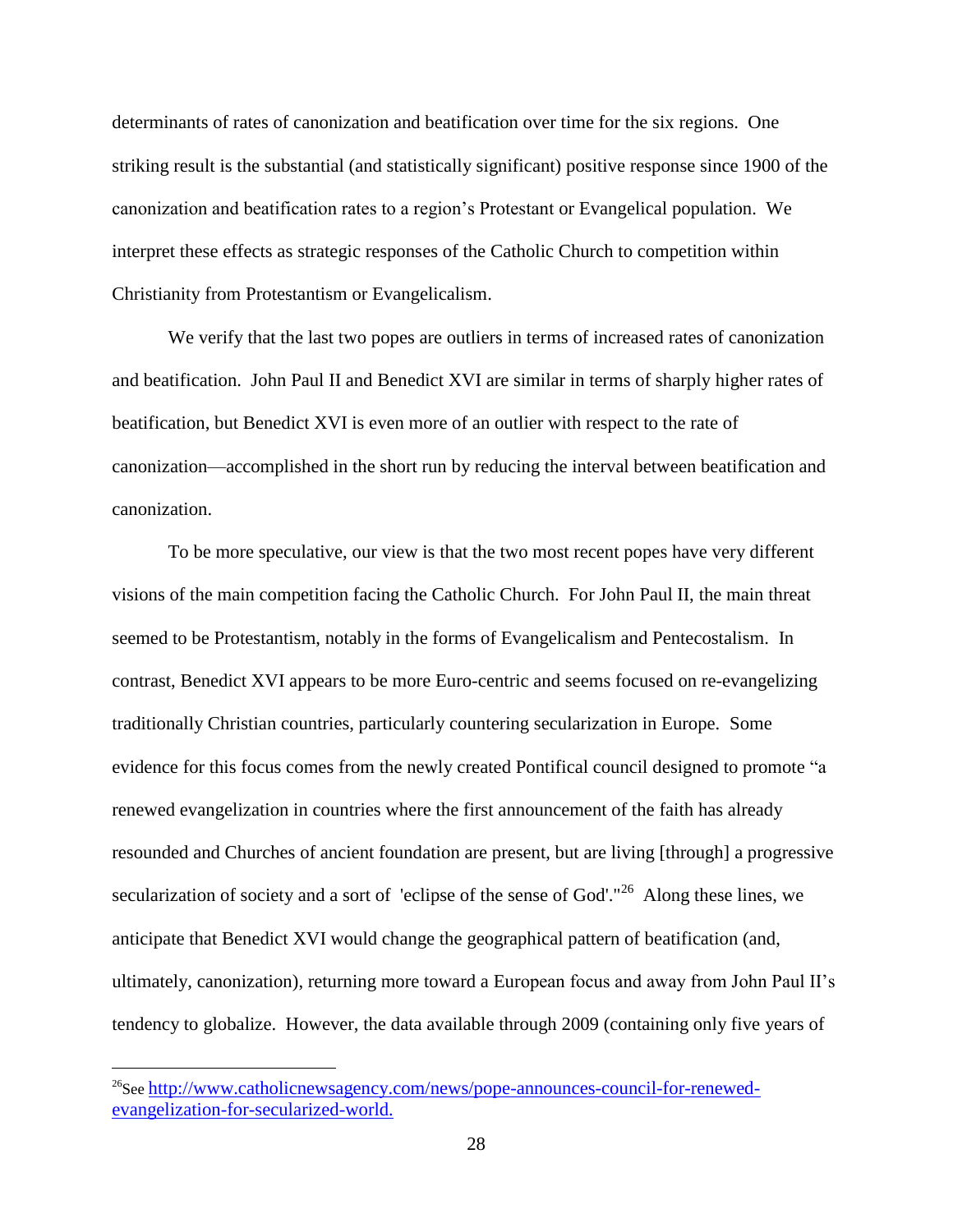information on Benedict XVI) do not show a clear change in geographical focus. For John Paul II, the shares of beatifications were 39% Italy, 30% other Western Europe, 10% Eastern Europe, 5% Asia/Africa, 10% Latin America, and 6% North America, whereas for Benedict XVI through 2009, the shares are 40% Italy, 25% other Western Europe, 13% Eastern Europe, 10% Asia/Africa, 10% Latin America, and 2% North America. Thus, the overall European shares are nearly the same—79% for John Paul II and 78% for Benedict XVI. But Benedict XVI's term is still young, and we are willing to go out on the limb of predicting a heightened European share of beatification for the rest of his tenure.

Our immediate plan for future research is to apply the analysis to the Catholic Church's selection of Cardinals. For this purpose, we will be able to use the remarkable data set on Cardinals constructed over many years by Salvador Miranda (2010). This data set gives names and characteristics, including residence at birth, of the 4260 Cardinals chosen from 492 to 2010. Thus, these data cover a much longer period and comprise many more designees compared to the sample of blessed persons. We anticipate giving particular attention to the changing numbers and geographical composition of the Cardinals.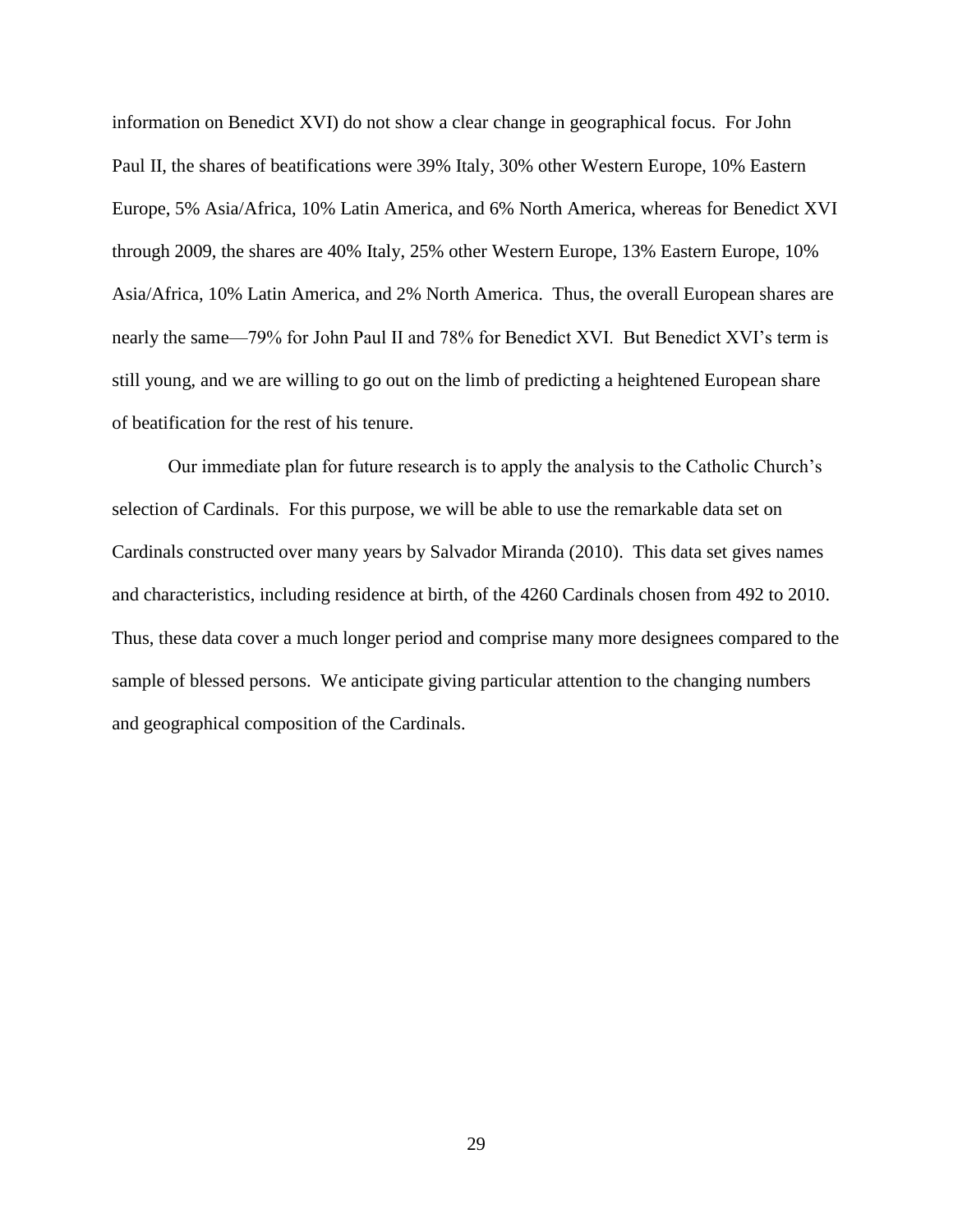#### **References**

- Barrett, D.B. and T.M. Johnson (2001). *World Christian Trends, AD 30-AD 2200*, Pasadena CA, William Carey Library.
- Barrett, D.B., G.T. Kurian, and T.M. Johnson (2001). *World Christian Encyclopedia*, v.1, Oxford, Oxford University Press.
- Barro, R.J., R.M. McCleary, and A.McQuoid (2011). "The Economics of Sainthood (a Preliminary Investigation)," Chapter 10 of R.M. McCleary, ed., *The Oxford Handbook of the Economics of Religion*, Oxford, Oxford University Press.
- Burns, P., ed. (1995 and later years). *Butler's Lives of the Saints*, Collegeville MN, Burns & Oates, The Liturgical Press.
- Catholic Church, Congregatione pro Causis Sanctorum (1999). *Index ac Status Causarum*, 2nd edition, Vatican City.
- Cragg, G.R. (1960). *The Age of Reason, 1648-1789*, New York, Pelican Books.
- Delooz, P. (1962). "Pour une etude sociologique di Canonizzazione della Controriforma," *Archives de Sociologie des Religions*, 13, 17-43.
- Harvey, J.C. (2007). "The Role of the Physician in Certifying Miracles in the Canonization Process of the Catholic Church III," Southern Medical Journal, 100, 12, December, 1255-1258.
- Johnson, T.M., general editor (2010). *World Christian Data Base*, available on the Internet at [www.worldchristiandatabase.org](http://www.worldchristiandatabase.org/) through brillonline@brill.nl.
- Kemp, E.W. (1945). "Pope Alexander III and the Canonization of Saints: The Alexander Prize Essay,‖ *Transactions of the Royal Historical Society*, fourth series, 27, 13-28.
- Kiefer, N.M. (1988). "Economic Duration Data and Hazard Functions," *Journal of Economic Literature*, 26, June, 646-679.
- Klauser, T. (1979). *A Short History of the Western Liturgy*, 2<sup>nd</sup> edition, Oxford, Oxford University Press.
- McBrien, R.P., ed. (1995). *The Harper Collins Encyclopedia of Catholicism*, New York, Harper Collins.
- McBrien, R.P. (2000). *Lives of the Popes: The Pontiffs from St. Peter to John Paul II*, San Francisco, Harper.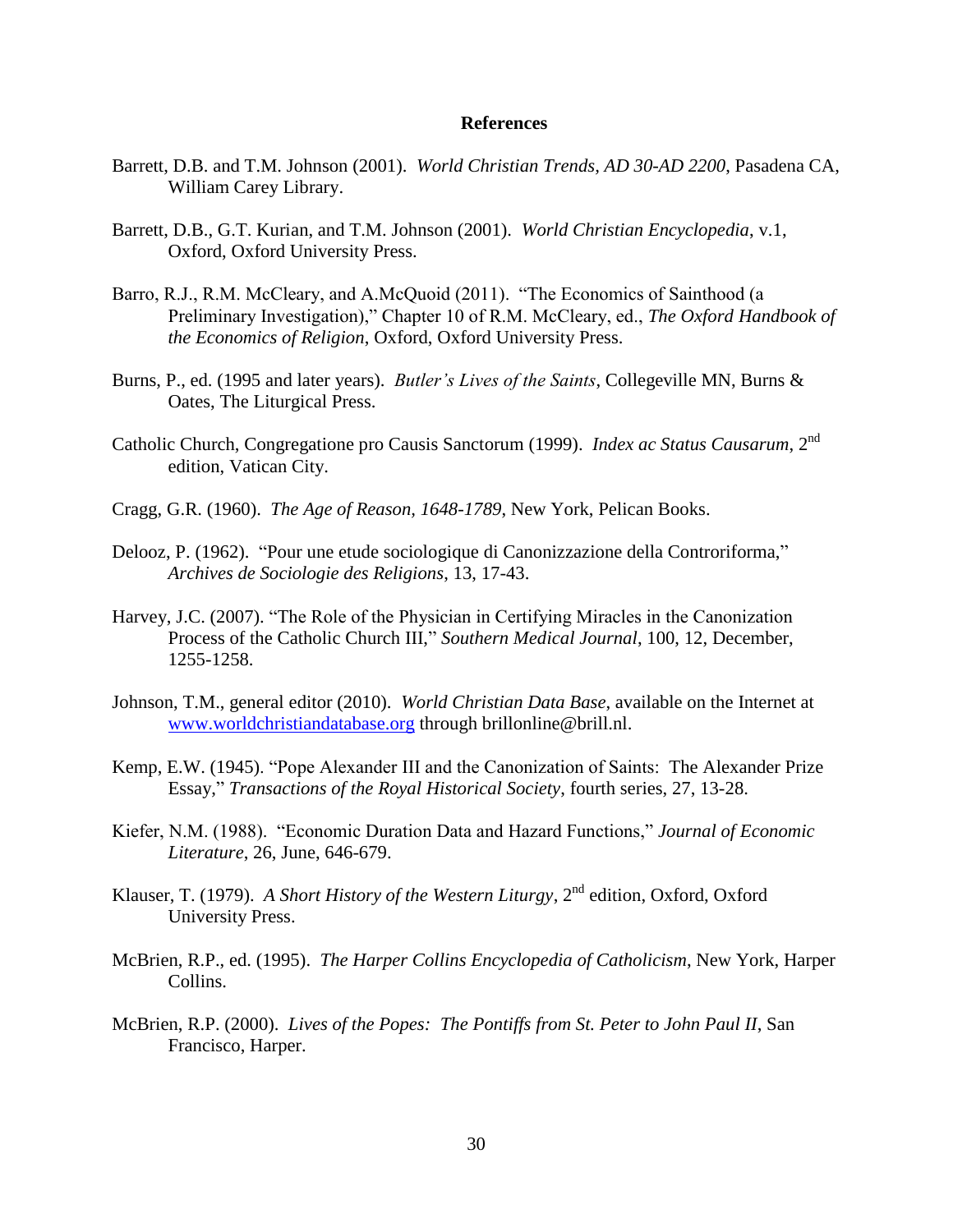- McEvedy, C. and R. Jones (1978). *Atlas of World Population History*, New York, Penguin Books.
- Miranda, S. (2010). "The Cardinals of the Holy Roman Church," available on the Internet at www2.fiu.edu/~mirandas/cardinals.htm.
- Noll, M.A. (2003). *The Rise of Evangelicalism*, Downers Grove IL, InterVarsity Press.
- Stark, R. (2004). *Exploring the Religious Life*, Baltimore, Johns Hopkins University Press.
- Wacker, G. (2003). *Heaven Below: Early Pentecostals and American Culture,* Cambridge, Harvard University Press.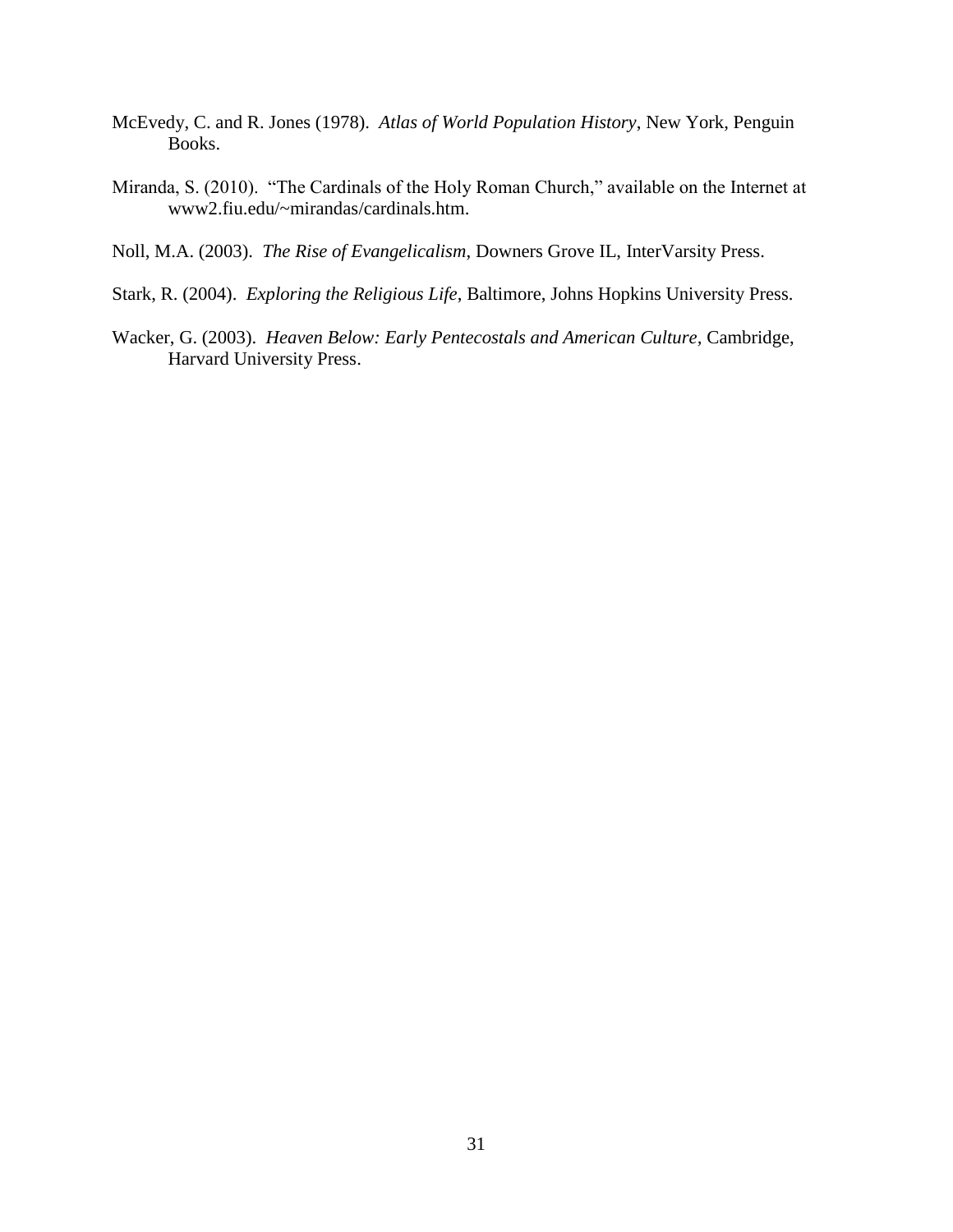| <b>Table 1</b>                               |                      |              |       |                   |                |                  |                  |              |                  |
|----------------------------------------------|----------------------|--------------|-------|-------------------|----------------|------------------|------------------|--------------|------------------|
| <b>Statistics on Popes from 1585 to 2009</b> |                      |              |       |                   |                |                  |                  |              |                  |
| ID                                           | Name                 | <b>Start</b> | End   | Tenure            |                | <b>Beatified</b> | Canonized        |              |                  |
|                                              |                      |              |       | (years)           | <b>Stock</b>   | Duration         | Flow             | <b>Stock</b> | Flow             |
| 225                                          | Sixtus V             | 1585         | 1590  | 5.35              | 4              | 98               | $\theta$         | 34           | 1                |
| 226                                          | Urban VII            | 1590         | 1590  | 0.04              | $\overline{4}$ | 103              | $\theta$         | 35           | $\boldsymbol{0}$ |
| 227                                          | Gregory XIV          | 1590         | 1591  | 0.87              | $\overline{4}$ | 103              | $\overline{0}$   | 35           | $\overline{0}$   |
| 228                                          | Innocent IX          | 1591         | 1591  | 0.17              | $\overline{4}$ | 104              | $\boldsymbol{0}$ | 35           | $\boldsymbol{0}$ |
| 229                                          | Clement VIII         | 1592         | 1605  | 13.09             | $\overline{4}$ | 104              | 3                | 35           | $\overline{2}$   |
| 230                                          | Leo XI               | 1605         | 1605  | 0.07              | 7              | 70               | $\overline{0}$   | 37           | $\overline{0}$   |
| 231                                          | Paul V               | 1605         | 1621  | 15.72             | $\overline{7}$ | 70               | 13               | 37           | $\overline{2}$   |
| 232                                          | Gregory XV           | 1621         | 1623  | 2.41              | 20             | 36               | $\overline{2}$   | 39           | $\overline{5}$   |
| 233                                          | Urban VIII           | 1623         | 1644  | 20.99             | 17             | 43               | 8                | 44           | $\overline{2}$   |
| 234                                          | Innocent X           | 1644         | 1655  | 10.32             | 24             | 40               | $\overline{3}$   | 46           | $\overline{0}$   |
| 235                                          | Alexander VII        | 1655         | 1667  | 12.13             | 27             | 46               | $\mathbf{1}$     | 46           | $\overline{2}$   |
| 236                                          | <b>Clement IX</b>    | 1667         | 1669  | 2.47              | 26             | 58               | $\mathbf{1}$     | 48           | $\overline{2}$   |
| 237                                          | Clement X            | 1670         | 1676  | 6.24              | 25             | 59               | 5                | 50           | 5                |
| 238                                          | Innocent XI          | 1676         | 1689  | 12.90             | 25             | 58               | 3                | 55           | $\boldsymbol{0}$ |
| 239                                          | Alexander VIII       | 1689         | 1691  | 1.32              | 28             | 64               | $\mathbf{1}$     | 55           | 5                |
| 240                                          | Innocent XII         | 1691         | 1700  | 9.22              | 24             | 60               | $\overline{0}$   | 60           | $\overline{0}$   |
| 241                                          | <b>Clement XI</b>    | 1700         | 1721  | 20.31             | 24             | 69               | $\overline{2}$   | 60           | $\overline{4}$   |
| 242                                          | Innocent XIII        | 1721         | 1724  | 2.83              | 22             | 82               | $\overline{0}$   | 64           | $\boldsymbol{0}$ |
| 243                                          | <b>Benedict XIII</b> | 1724         | 1730  | 5.74              | 22             | 85               | 3                | 64           | 9                |
| 244                                          | <b>Clement XII</b>   | 1730         | 1740  | 9.58              | 16             | 66               | $\overline{4}$   | 73           | $\overline{4}$   |
| 245                                          | <b>Benedict XIV</b>  | 1740         | 1758  | 17.69             | 16             | 66               | 8                | 77           | $\overline{4}$   |
| 246                                          | <b>Clement XIII</b>  | 1758         | 1769  | 10.59             | 20             | 66               | $\overline{4}$   | 81           | 6                |
| 247                                          | <b>Clement XIV</b>   | 1769         | 1774  | 5.32              | 18             | 67               | $\overline{2}$   | 87           | $\overline{0}$   |
| 248                                          | Pius VI              | 1775         | 1799  | 24.53             | 20             | 66               | 19               | 87           | $\overline{0}$   |
| 249                                          | Pius VII             | 1800         | 1823  | 23.45             | 39             | 52               | $\tau$           | 87           | $\overline{4}$   |
| 250                                          | Leo XII              | 1823         | 1829  | 5.38              | 41             | 62               | 5                | 92           | $\overline{0}$   |
| 251                                          | Pius VIII            | 1829         | 1830  | 1.67              | 46             | 61               | $\boldsymbol{0}$ | 92           | $\boldsymbol{0}$ |
| 252                                          | Gregory XVI          | 1831         | 1846  | 15.34             | 46             | 62               | $\overline{4}$   | 92           | $\mathcal{L}$    |
| 253                                          | Pius IX              | 1846         | 1878  | 31.67             | 45             | 76               | 16               | 97           | $\overline{5}$   |
| 254                                          | Leo XIII             | 1878         | 1903  | 25.42             | 55             | 88               | 23               | 102          | 11               |
| 255                                          | Pius X               | 1903         | 1914  | 11.05             | 68             | 80               | 11               | 113          | 4                |
| 256                                          | <b>Benedict XV</b>   | 1914         | 1922  | 7.39              | 75             | 80               | 4                | 117          | 3                |
| 257                                          | Pius XI              | 1922         | 1939  | 17.02             | 76             | 86               | 30               | 120          | 24               |
| 258                                          | Pius XII             | 1939         | 1958  | 19.62             | 83             | 82               | 38               | 143          | 30               |
| 259                                          | John XXIII           | 1958         | 1963  | 4.60              | 92             | 80               | 6                | 173          | 10               |
| 260                                          | Paul VI              | 1963         | 1978  | 15.14             | 88             | 81               | 33               | 183          | 16               |
| 261                                          | John Paul I          | 1978         | 1978  | 0.09              | 105            | 75               | $\theta$         | 199          | $\boldsymbol{0}$ |
| 262                                          | John Paul II         | 1978         | 2005  | 26.52             | 105            | 75               | 319              | 199          | 80               |
| 263                                          | <b>Benedict XVI</b>  | 2005         | 2009* | 4.65              | 344            | 28               | 52               | 279          | 28               |
| $-$                                          | [as of 2009]         | --           | $-$   | $\qquad \qquad -$ | 371            | 29               | --               | 307          | --               |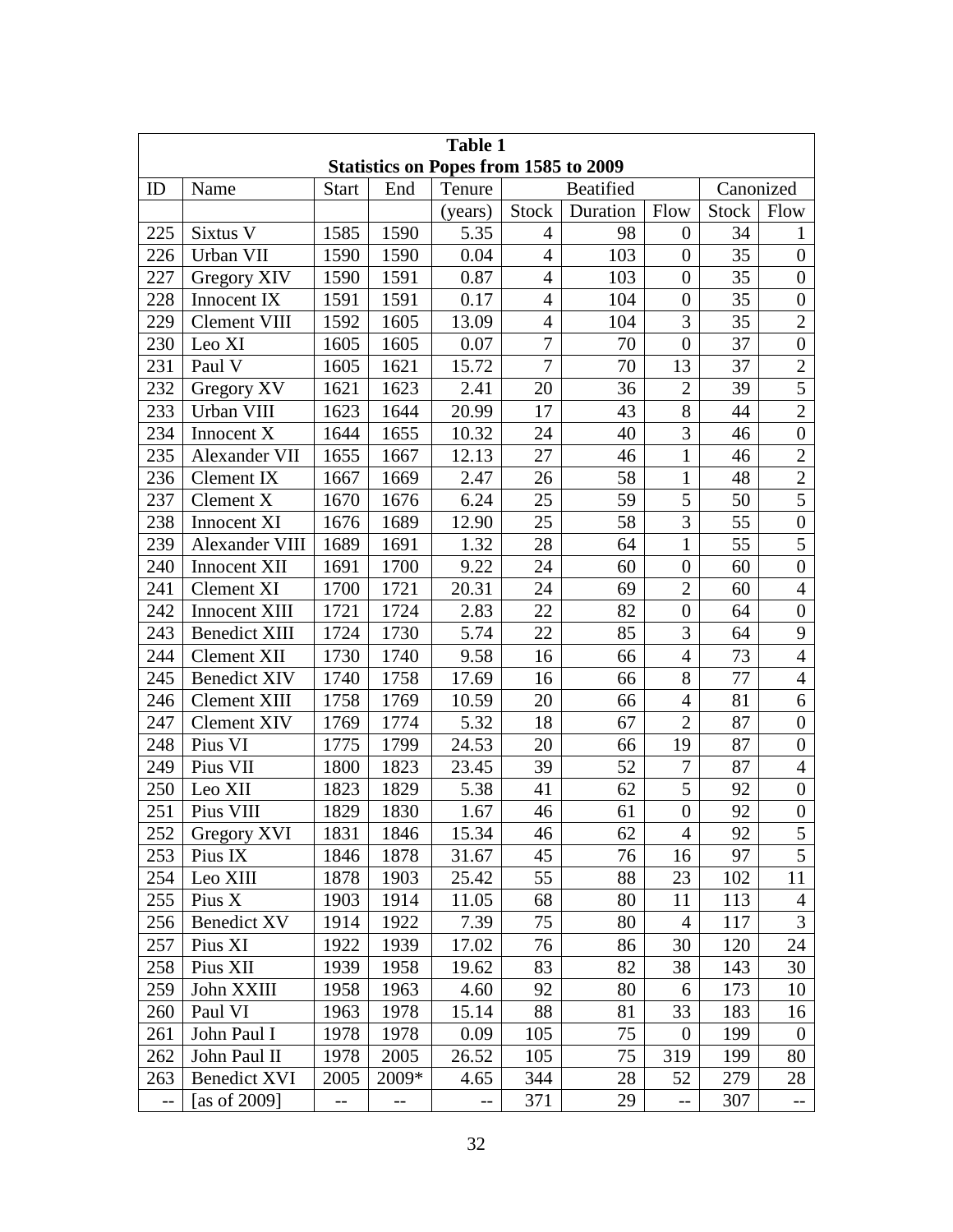#### **Notes to Table 1**

Tenure is in years, based on number of days as pope. For Beatified: Stock is the cumulative number previously beatified, but not yet canonized, at the start of a pope's term; Duration is the mean years from beatification to the start of the pope's term for the stock of beatified; and Flow is the number beatified during the pope's term. For Canonized: Stock is the cumulative number at the start of a pope's term, and Flow is the number canonized during the pope's term. The number 35 for the canonized stock at the end of the term of Sixtus V (whose term ended in 1590) is the number canonized between 1234 and 1589. The year 1234 corresponds to the declaration by Pope Gregory IX (Pope ID number 176) that papal approval was required for canonization. However, the requirements for beatification remained unclear at this time. In 1588, Pope Sixtus V enacted detailed reforms of procedures for canonization and beatification. However, the Papacy did not gain complete control of the process until the regime of Urban VIII, who was pope from 1623 to 1644. Of the 272 persons canonized since 1590, the reports on canonizations indicate that 4 were beatified before 1590, and 9 (including 3 for Benedict XVI) were not noted as previously beatified. The number 4 for the stock of beatified for Sixtus V reflects the 4 pre-1590 beatifications among persons canonized since 1590. This treatment assumes that no other persons were "officially" beatified before 1590. Hence, the cumulative number beatified as of 2009 in our data is 371 (stock of beatified) + 307 (stock of canonized) – 9 (canonized since 1590 without prior beatification) –35 (stock of canonized in  $1590$  = 634. Of these, 630 were beatified since 1590.

\*Currently in office.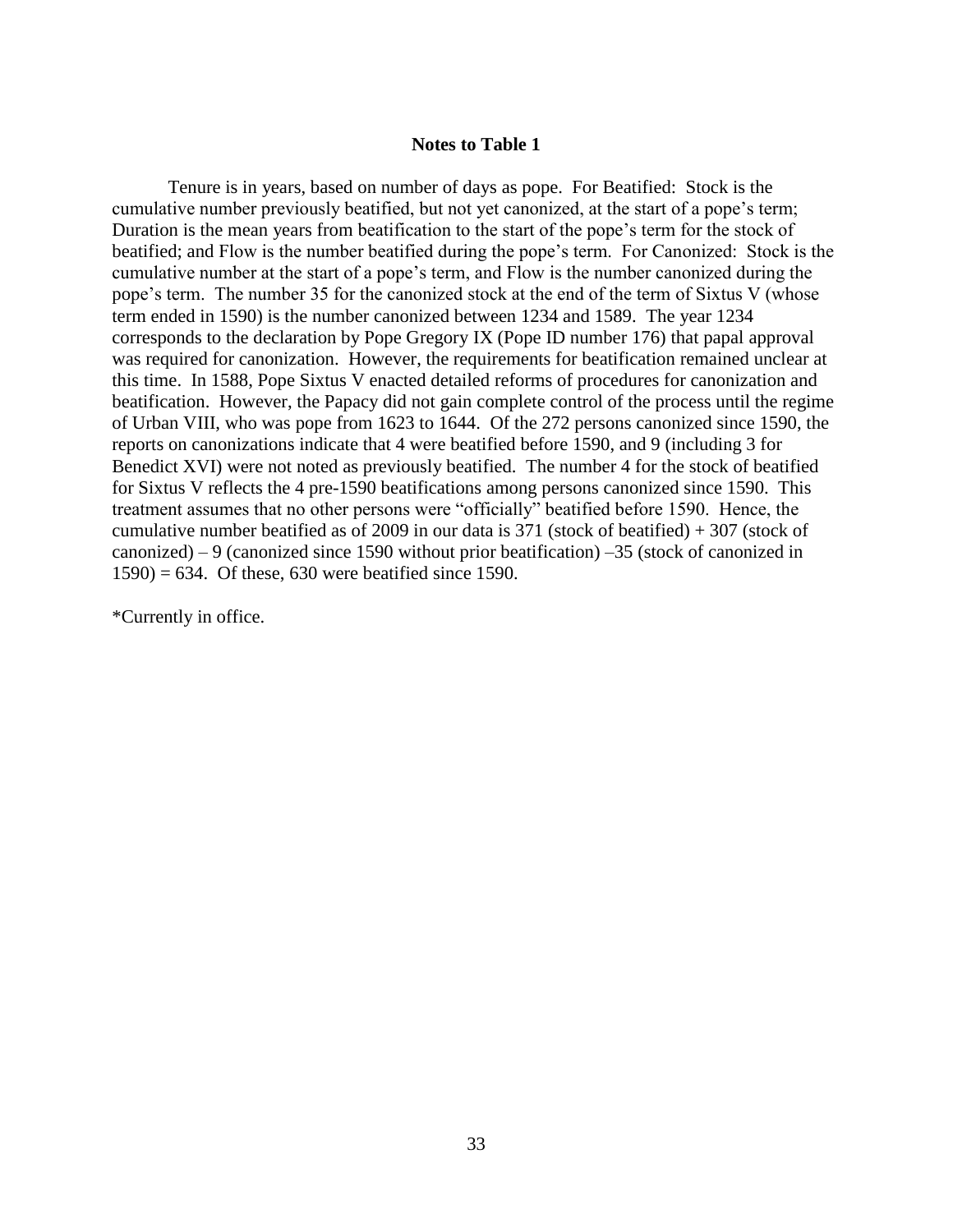| Table 2                                                     |             |               |      |            |                  |  |  |  |
|-------------------------------------------------------------|-------------|---------------|------|------------|------------------|--|--|--|
| <b>Statistics for Popes' Terms (N=38)</b>                   |             |               |      |            |                  |  |  |  |
| <b>Variable</b>                                             | <b>Mean</b> | <b>Median</b> | s.d. | <b>Max</b> | Min              |  |  |  |
| Number of beatifications                                    | 16.6        | 4.0           | 51.8 | 319        | $\theta$         |  |  |  |
| Number of canonizations                                     | 7.2         | 3.5           | 14.3 | 80         | $\overline{0}$   |  |  |  |
| Beatifications per year                                     | 1.12        | 0.41          | 2.56 | 12.0       | 0                |  |  |  |
| Canonizations per year                                      | 0.74        | 0.18          | 1.26 | 6.02       | $\boldsymbol{0}$ |  |  |  |
| Stock of beatifications (start of term)                     | 45.1        | 25.0          | 57.8 | 344        | 4                |  |  |  |
| Mean duration of beatification stock (years, start of term) | 69.8        | 68.0          | 18.3 | 104        | 28               |  |  |  |
| Stock of canonizations (start of term)                      | 87.8        | 75.0          | 56.0 | 279        | 35               |  |  |  |
| Tenure of pope (years)                                      | 10.9        | 9.9           | 8.7  | 31.7       | 0.04             |  |  |  |
| Age of pope (years, start of term)                          | 65.5        | 66.0          | 7.8  | 80         | 51               |  |  |  |

Note: See the notes to Table 1 for further discussion. Data are for 38 popes' terms from Urban VII (start year 1590) to Benedict XVI (incumbent as of 2009). Beatifications (canonizations) per year equal the number of beatifications (canonizations) during a pope's term divided by the pope's tenure in years. Stock of beatifications is the cumulative number beatified, but not yet canonized, at the start of a pope's term. Duration, applying to the stock of beatifications at the start of a pope's term, is the mean years from beatification to the start of the pope's term. Stock of canonizations is the cumulative number at the start of a pope's term.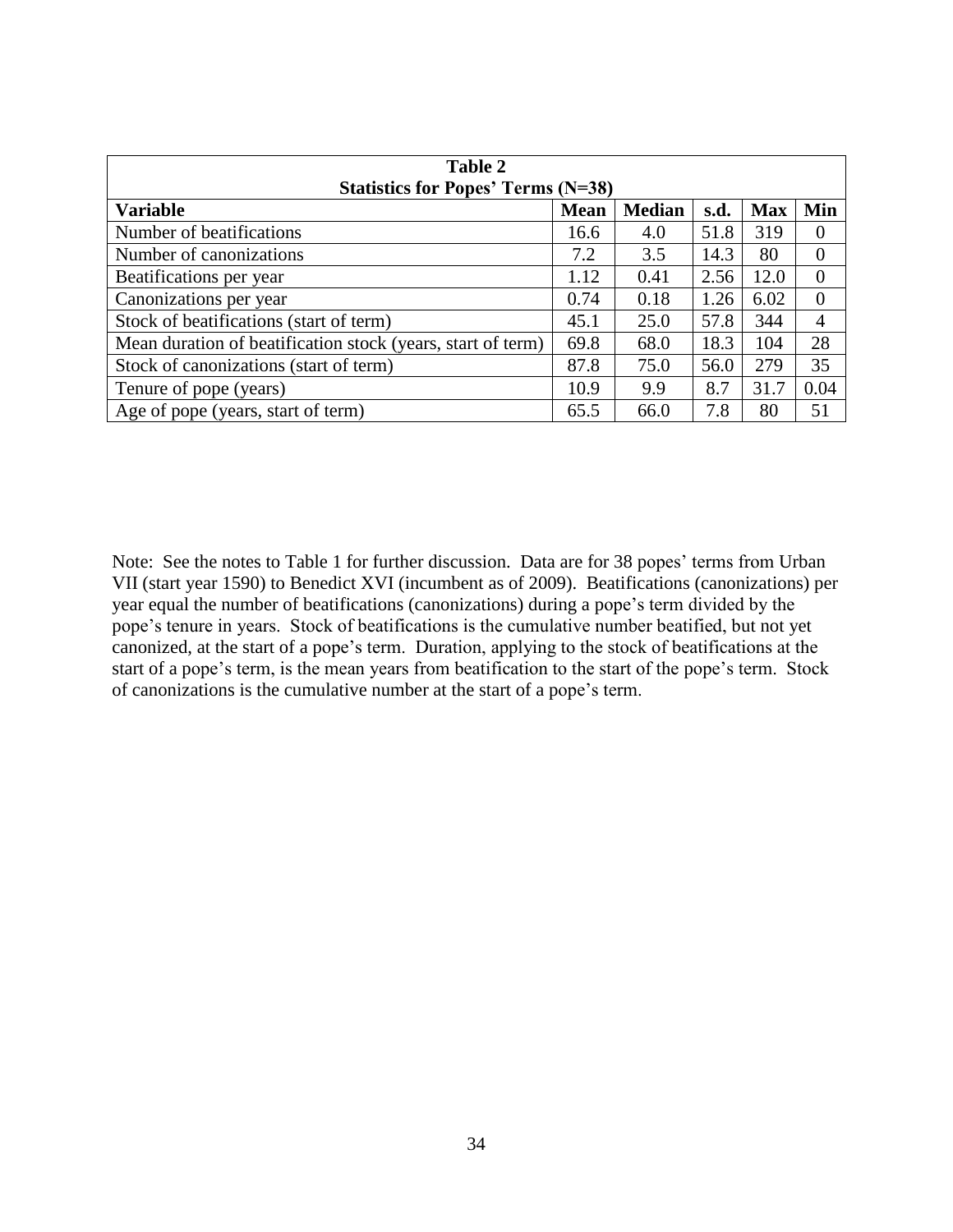| Table 3                                      |             |               |      |            |                  |  |  |  |
|----------------------------------------------|-------------|---------------|------|------------|------------------|--|--|--|
| <b>Statistics for Popes' Terms by Region</b> |             |               |      |            |                  |  |  |  |
| <b>Variable</b>                              | <b>Mean</b> | <b>Median</b> | s.d. | <b>Max</b> | Min              |  |  |  |
| Italy:                                       |             |               |      |            |                  |  |  |  |
| Catholic population (start of term)          | 21.4        | 14.2          | 12.9 | 48.0       | 11.0             |  |  |  |
| Protestant population (start of term)        | 0.1         | 0.0           | 0.3  | 1.2        | 0.0              |  |  |  |
| Orthodox population (start of term)          | 0.0         | 0.0           | 0.0  | 0.1        | 0.0              |  |  |  |
| Evangelical population (start of term)       | 0.1         | 0.0           | 0.1  | 0.3        | 0.0              |  |  |  |
| Number of beatifications                     | 7.4         | 2.0           | 20.4 | 125        | $\boldsymbol{0}$ |  |  |  |
| Number of canonizations                      | 3.3         | 1.5           | 6.2  | 34         | $\overline{0}$   |  |  |  |
| Beatifications per year                      | 0.49        | 0.24          | 1.03 | 4.71       | $\boldsymbol{0}$ |  |  |  |
| Canonizations per year                       | 0.31        | 0.13          | 0.46 | 1.94       | $\boldsymbol{0}$ |  |  |  |
| Stock of beatifications (start of term)      | 24.0        | 16.0          | 25.9 | 150        | $\overline{4}$   |  |  |  |
| Mean duration of beatified stock (years)     | 76.7        | 78.0          | 18.5 | 108        | 37               |  |  |  |
| Stock of canonizations (start of term)       | 41.3        | 34.0          | 29.5 | 131        | 13               |  |  |  |
| <b>Other Western Europe:</b>                 |             |               |      |            |                  |  |  |  |
| Catholic population (start of term)          | 63.8        | 45.4          | 36.8 | 137.8      | 31.7             |  |  |  |
| Protestant population (start of term)        | 40.5        | 22.1          | 32.7 | 100.6      | 11.4             |  |  |  |
| Orthodox population (start of term)          | 3.4         | 1.9           | 3.1  | 12.9       | 1.3              |  |  |  |
| Evangelical population (start of term)       | 11.7        | 8.2           | 7.0  | 27.4       | 4.2              |  |  |  |
| Number of beatifications                     | 5.4         | 1.0           | 15.6 | 95         | $\boldsymbol{0}$ |  |  |  |
| Mean duration of beatified stock (years)     | 55.9        | 60.0          | 24.4 | 94         | 2.5              |  |  |  |
| Number of canonizations                      | 2.4         | 1.0           | 4.7  | 23         | $\boldsymbol{0}$ |  |  |  |
| Beatifications per year                      | 0.35        | 0.09          | 0.73 | 3.58       | $\boldsymbol{0}$ |  |  |  |
| Canonizations per year                       | 0.26        | 0.06          | 0.46 | 2.27       | $\theta$         |  |  |  |
| Stock of beatifications (start of term)      | 15.3        | 7.5           | 19.1 | 108        | $\overline{0}$   |  |  |  |
| Stock of canonizations (start of term)       | 37.1        | 32.0          | 20.3 | 105        | 19               |  |  |  |
| <b>Eastern Europe:</b>                       |             |               |      |            |                  |  |  |  |
| Catholic population (start of term)          | 19.2        | 5.9           | 20.3 | 60.1       | 3.2              |  |  |  |
| Protestant population (start of term)        | 3.1         | 0.8           | 4.2  | 12.7       | 0.1              |  |  |  |
| Orthodox population (start of term)          | 56.1        | 37.9          | 36.1 | 169.5      | 26.3             |  |  |  |
| Evangelical population (start of term)       | $0.8\,$     | 0.3           | 1.0  | 3.5        | 0.0              |  |  |  |
| Number of beatifications                     | 1.2         | 0.0           | 5.3  | 32         | $\overline{0}$   |  |  |  |
| Mean duration of beatified stock (years)     | 78.9        | 60.0          | 56.6 | 176        | 5                |  |  |  |
| Number of canonizations                      | 0.5         | 0.0           | 1.7  | 9          | $\overline{0}$   |  |  |  |
| Beatifications per year                      | 0.10        | 0.00          | 0.33 | 1.51       | $\boldsymbol{0}$ |  |  |  |
| Canonizations per year                       | 0.06        | 0.00          | 0.21 | 1.08       | $\overline{0}$   |  |  |  |
| Stock of beatifications (start of term)      | 2.6         | 2.0           | 4.3  | 27         | $\boldsymbol{0}$ |  |  |  |
| Stock of canonizations (start of term)       | 4.3         | 4.0           | 2.1  | 15         | 2                |  |  |  |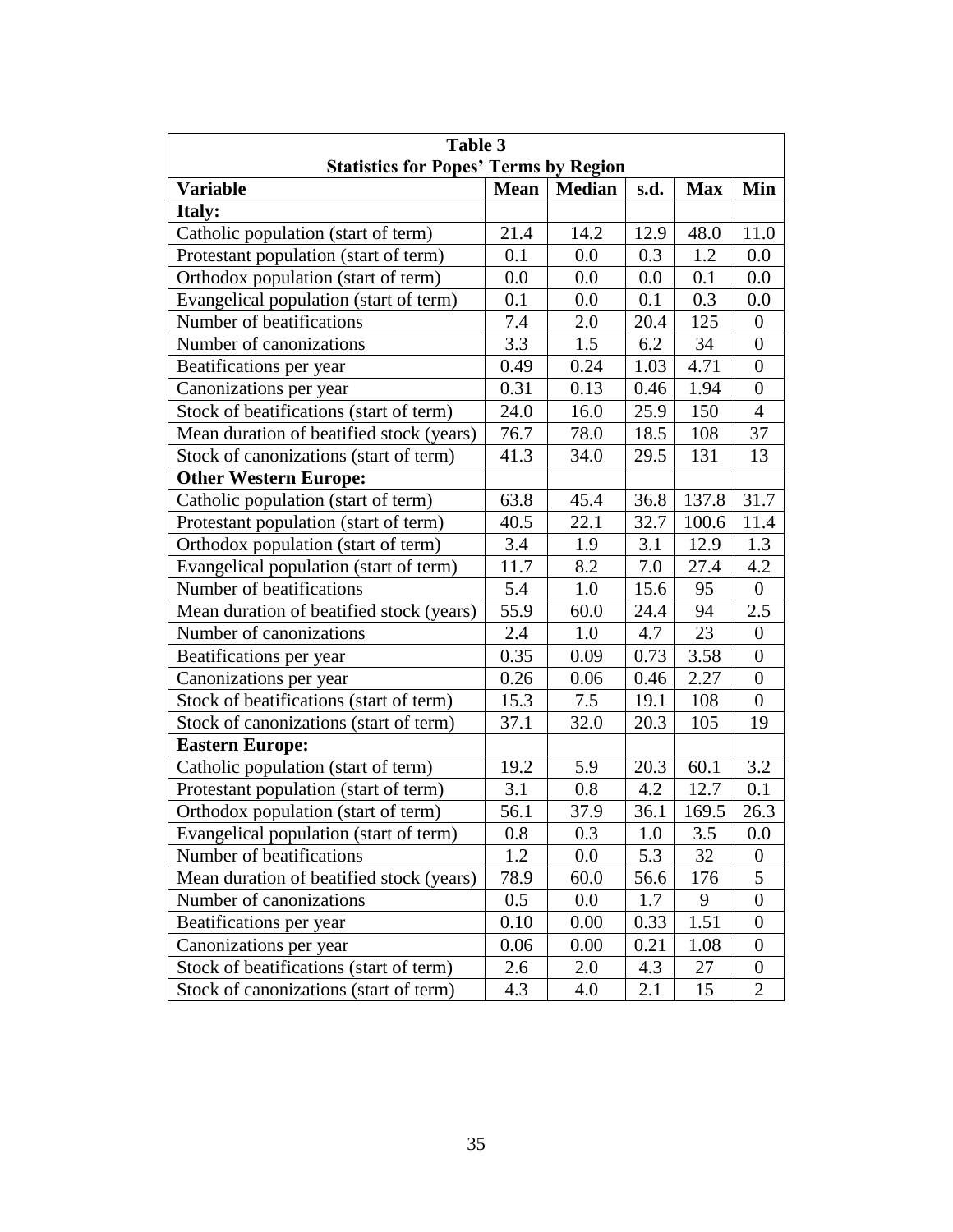| Table 3, continued                       |             |               |         |                  |                  |  |  |  |
|------------------------------------------|-------------|---------------|---------|------------------|------------------|--|--|--|
| <b>Variable</b>                          | <b>Mean</b> | <b>Median</b> | s.d.    | <b>Max</b>       | Min              |  |  |  |
| Asia/Africa:                             |             |               |         |                  |                  |  |  |  |
| Catholic population (start of term)      | 22.1        | 3.2           | 51.4    | 268.1            | $1.0\,$          |  |  |  |
| Protestant population (start of term)    | 25.8        | 0.8           | 79.3    | 446.8            | 0.2              |  |  |  |
| Orthodox population (start of term)      | 7.5         | 4.0           | 8.4     | 45.6             | 3.6              |  |  |  |
| Evangelical population (start of term)   | 7.5         | 0.3           | 21.8    | 123.4            | 0.1              |  |  |  |
| Number of beatifications                 | 0.7         | 0.0           | 2.7     | 16               | $\boldsymbol{0}$ |  |  |  |
| Number of canonizations                  | 0.2         | 0.0           | 0.7     | $\overline{4}$   | $\overline{0}$   |  |  |  |
| Beatifications per year                  | 0.05        | 0.00          | 0.20    | 1.08             | $\boldsymbol{0}$ |  |  |  |
| Mean duration of beatified stock (years) | 12.5        | 14.0          | 5.4     | 17               | $\mathbf{2}$     |  |  |  |
| Canonizations per year                   | 0.02        | 0.00          | 0.08    | 0.42             | $\boldsymbol{0}$ |  |  |  |
| Stock of beatifications (start of term)  | 0.6         | 0.0           | 2.3     | 14               | $\boldsymbol{0}$ |  |  |  |
| Stock of canonizations (start of term)   | 2.1         | 2.0           | 1.0     | 8                | $\mathbf{1}$     |  |  |  |
| <b>Latin America:</b>                    |             |               |         |                  |                  |  |  |  |
| Catholic population (start of term)      | 54.6        | 9.6           | 100.6   | 452.8            | 4.0              |  |  |  |
| Protestant population (start of term)    | 5.4         | 0.1           | 16.5    | 90.7             | 0.0              |  |  |  |
| Orthodox population (start of term)      | 0.1         | 0.0           | 0.2     | 0.9              | 0.0              |  |  |  |
| Evangelical population (start of term)   | 2.3         | 0.0           | 7.0     | 38.7             | 0.0              |  |  |  |
| Number of beatifications                 | 1.2         | 0.0           | 5.4     | 33               | $\boldsymbol{0}$ |  |  |  |
| Number of canonizations                  | 0.5         | 0.0           | 1.3     | 6                | $\boldsymbol{0}$ |  |  |  |
| Beatifications per year                  | 0.08        | 0.00          | 0.27    | 1.24             | $\boldsymbol{0}$ |  |  |  |
| Mean duration of beatified stock (years) | 62.8        | 42.5          | 58.5    | 189              | $\mathbf{1}$     |  |  |  |
| Canonizations per year                   | 0.06        | 0.00          | 0.19    | 1.08             | $\boldsymbol{0}$ |  |  |  |
| Stock of beatifications (start of term)  | 2.0         | 1.0           | 4.6     | 28               | $\boldsymbol{0}$ |  |  |  |
| Stock of canonizations (start of term)   | 2.4         | 3.0           | 2.7     | 13               | $\boldsymbol{0}$ |  |  |  |
| <b>North America:</b>                    |             |               |         |                  |                  |  |  |  |
| Catholic population (start of term)      | 9.5         | 0.0           | 19.1    | 70.0             | 0.0              |  |  |  |
| Protestant population (start of term)    | 24.3        | 1.0           | 40.3    | 141.4            | 0.0              |  |  |  |
| Orthodox population (start of term)      | 0.8         | 0.0           | 1.7     | $6.\overline{3}$ | 0.0              |  |  |  |
| Evangelical population (start of term)   | 12.0        | 0.7           | 17.5    | 48.0             | 0.0              |  |  |  |
| Number of beatifications                 | 0.7         | 0.0           | 3.0     | 18               | 0                |  |  |  |
| Mean duration of beatified stock (years) | 15.7        | 14.5          | 10.8    | 28               | 1                |  |  |  |
| Number of canonizations                  | 0.2         | $0.0\,$       | $0.8\,$ | 4                | $\overline{0}$   |  |  |  |
| Beatifications per year                  | 0.04        | 0.00          | 0.15    | 0.68             | $\boldsymbol{0}$ |  |  |  |
| Canonizations per year                   | 0.02        | 0.00          | 0.08    | 0.43             | $\boldsymbol{0}$ |  |  |  |
| Stock of beatifications (start of term)  | 0.8         | $0.0\,$       | 2.9     | 17               | $\boldsymbol{0}$ |  |  |  |
| Stock of canonizations (start of term)   | 0.4         | $0.0\,$       | 1.3     | $\tau$           | $\boldsymbol{0}$ |  |  |  |

Notes: See notes to Table 2. Statistics are for the six regions used in the regressions. Data on population measures are described in the text. Measures of beatifications and canonizations are defined in the notes to Table 1. The statistics for the mean duration of the beatified stock apply to the subset of each region's observations for which the beatified stock at the start of a pope's term is positive.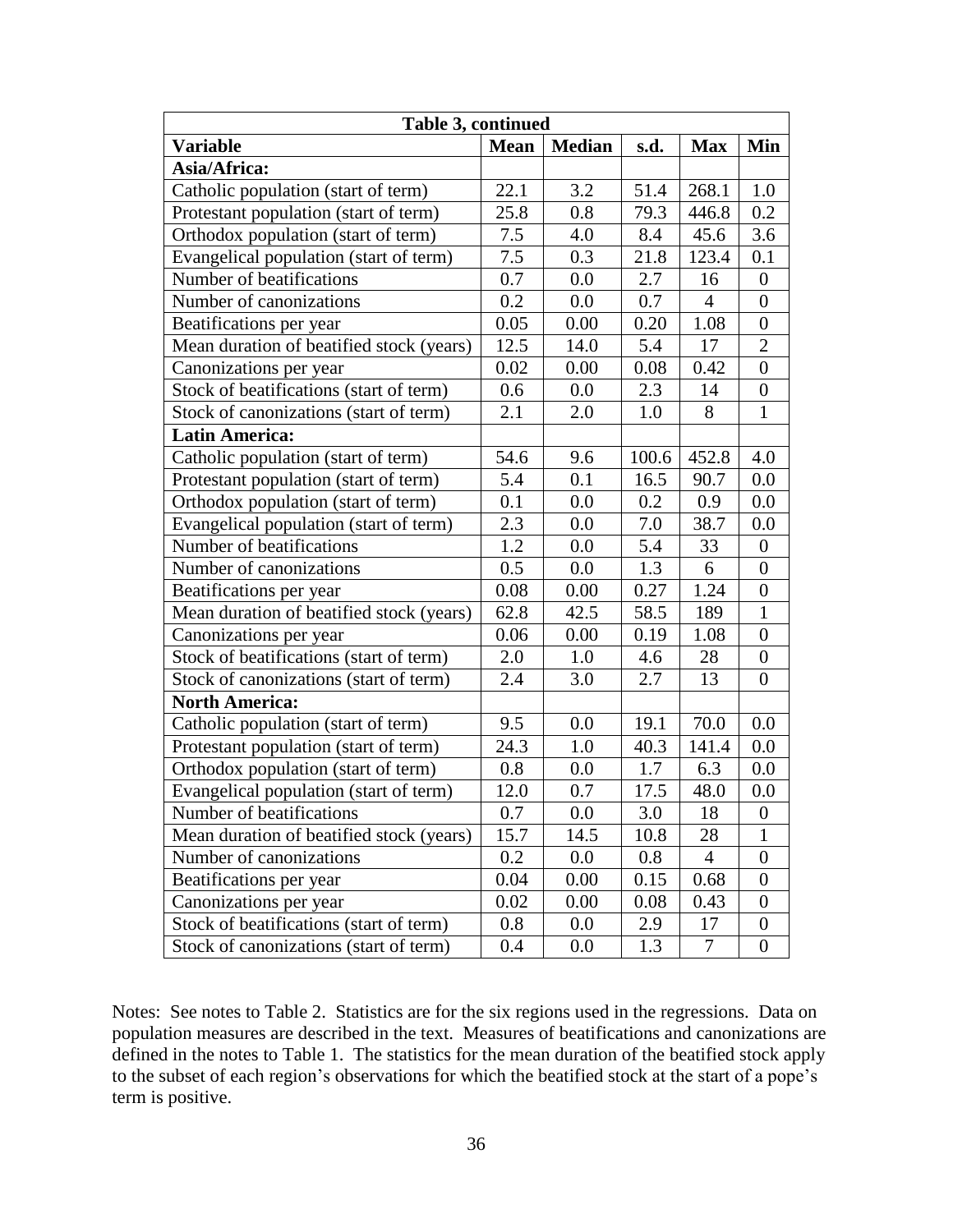| <b>Table 4</b>                                              |            |            |            |             |  |  |  |  |
|-------------------------------------------------------------|------------|------------|------------|-------------|--|--|--|--|
| <b>Regressions for Canonization Rate by Pope and Region</b> |            |            |            |             |  |  |  |  |
| <b>Independent variable</b>                                 | (1)        | (2)        | (3)        | (4)         |  |  |  |  |
| <b>Italy multiplier</b>                                     | $1.081**$  | $0.960**$  | $1.080**$  | $0.975**$   |  |  |  |  |
|                                                             | (0.108)    | (0.091)    | (0.106)    | (0.093)     |  |  |  |  |
| Other W. Europe multiplier                                  | $1.096**$  | $1.052**$  | $1.020**$  | $0.975**$   |  |  |  |  |
|                                                             | (0.093)    | (0.095)    | (0.088)    | (0.086)     |  |  |  |  |
| <b>Eastern Europe multiplier</b>                            | 1.448**    | 1.392**    | $1.520**$  | $1.482**$   |  |  |  |  |
|                                                             | (0.095)    | (0.089)    | (0.093)    | (0.087)     |  |  |  |  |
| Asia/Africa multiplier                                      | $0.389**$  | $0.517**$  | $0.413**$  | $0.547**$   |  |  |  |  |
|                                                             | (0.059)    | (0.069)    | (0.063)    | (0.073)     |  |  |  |  |
| <b>Latin America multiplier</b>                             | 1.398**    | 1.429**    | $1.354**$  | $1.346**$   |  |  |  |  |
|                                                             | (0.102)    | (0.100)    | (0.101)    | (0.101)     |  |  |  |  |
| <b>North America multiplier</b>                             | $0.589**$  | $0.650**$  | $0.613**$  | $0.675**$   |  |  |  |  |
|                                                             | (0.044)    | (0.043)    | (0.044)    | (0.044)     |  |  |  |  |
| <b>Stock of Beatified (persons)</b>                         | $0.0117**$ | $0.0137**$ | $0.0103**$ | $0.0121**$  |  |  |  |  |
|                                                             | (0.0018)   | (0.0018)   | (0.0019)   | (0.0020)    |  |  |  |  |
| <b>Stock of Beatified (persons)</b>                         |            |            | $-0.0057*$ | $-0.0071**$ |  |  |  |  |
| *duration (100*years)                                       |            |            | (0.0025)   | (0.0026)    |  |  |  |  |
| <b>Stock of Canonized (persons)</b>                         | $-0.0001$  | $-0.0002$  | 0.0007     | 0.0006      |  |  |  |  |
|                                                             | (0.0012)   | (0.0012)   | (0.0012)   | (0.0013)    |  |  |  |  |
| <b>Catholic population</b>                                  | $-0.0162*$ | $-0.0192*$ | $-0.0070$  | $-0.0063$   |  |  |  |  |
| $(100*$ millions)                                           | (0.0081)   | (0.0082)   | (0.0090)   | (0.0094)    |  |  |  |  |
| <b>Protestant population</b>                                | $0.073**$  |            | $0.066**$  |             |  |  |  |  |
| $(100*$ millions)                                           | (0.013)    |            | (0.012)    |             |  |  |  |  |
| <b>Evangelical population</b>                               |            | $0.096**$  |            | $0.085**$   |  |  |  |  |
| $(100*$ millions)                                           |            | (0.017)    |            | (0.016)     |  |  |  |  |
| Age of pope, start of term                                  |            |            | $-0.008$   | $-0.021$    |  |  |  |  |
| $(100*years)$                                               |            |            | (0.041)    | (0.040)     |  |  |  |  |
| <b>John Paul II, 1978-2005</b>                              | $0.170**$  | $0.186**$  | $0.164**$  | $0.174**$   |  |  |  |  |
| (dummy)                                                     | (0.020)    | (0.019)    | (0.020)    | (0.019)     |  |  |  |  |
| <b>Benedict XVI, 2005-2009</b>                              | $0.468**$  | $0.440**$  | 0.388**    | $0.339**$   |  |  |  |  |
| (dummy)                                                     | (0.061)    | (0.058)    | (0.058)    | (0.054)     |  |  |  |  |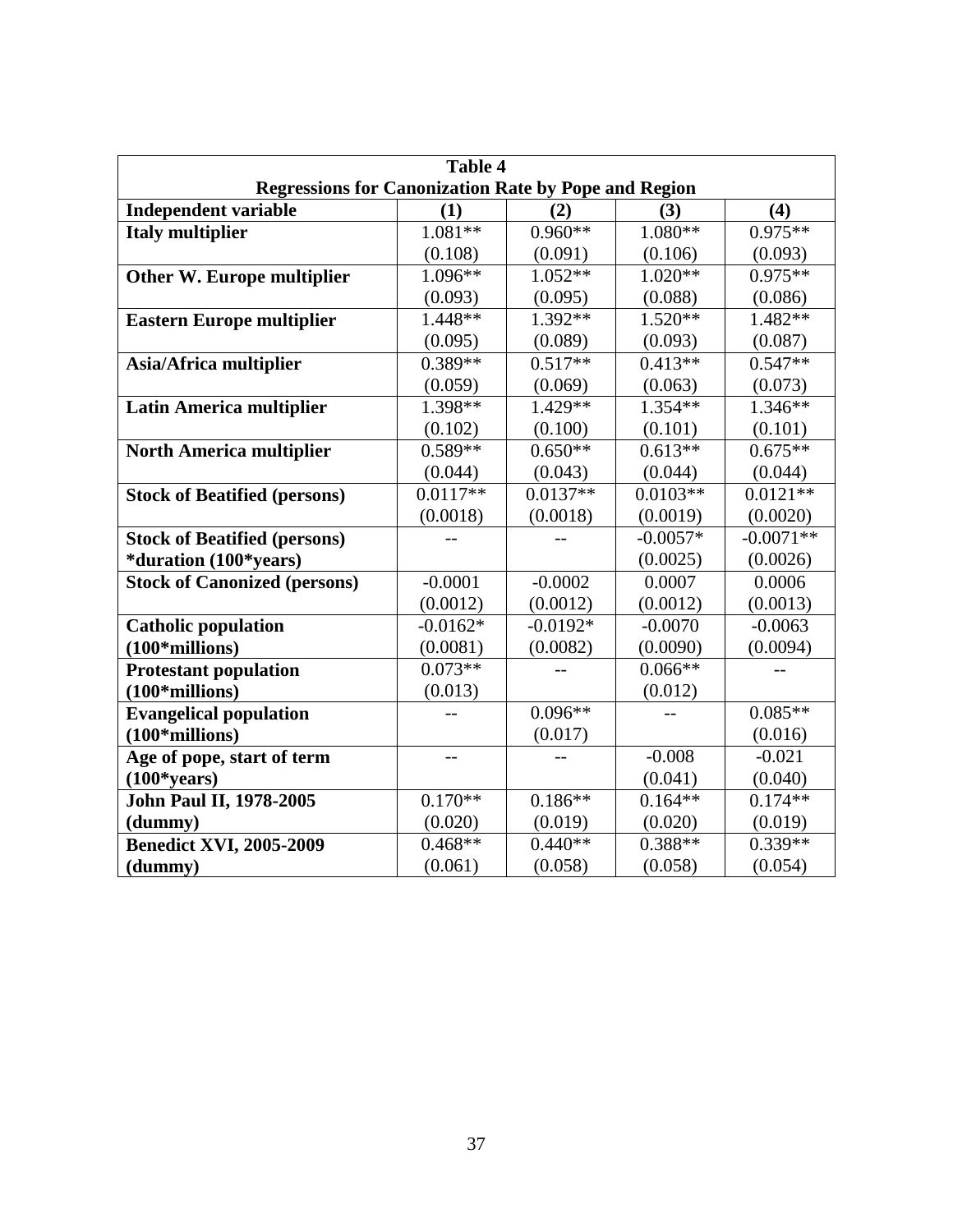#### **Notes to Table 4**

Observations are by pope for the 38 popes from Urban VII (1590-1590) to Benedict XVI (2005-2009); see Table 1. The dependent variable is the canonization rate. The rates are measured per year in office for each pope and are for six regions (based on a saint's residence at death): Italy, other Western Europe, Eastern Europe, Asia/Africa, Latin America, and North America. Observations are weighted by the square-root of the pope's tenure, normalized so that the mean weight is one. See Table 1 for the data on pope's tenure and section III in the text for a discussion of the weighting procedure. The system estimation is by seemingly-unrelated regression, which allows the regional error terms to be contemporaneously correlated and to have different variances. The sum of the six regional multipliers is normalized to one; see equation (1) in the text for the specification. The coefficients of the other explanatory variables are constrained to be the same across the six regions. Standard errors of the estimated coefficients are in parentheses.

For definitions of stocks of beatified and canonized persons, see the notes to Table 1. The population data are described in section II.b of the text. For the variable "Stock of Beatified (persons) \*duration (100\*years)," the duration is the mean number of years from beatification to the start of a pope's term for the stock of beatified, expressed as a deviation from the sample mean of this duration (69.8 years).

The p-values for equality of coefficients on John Paul II and Benedict XVI are 0.000 in columns 1-4.

\*Significant at 0.05 level.

\*\*Significant at 0.01 level.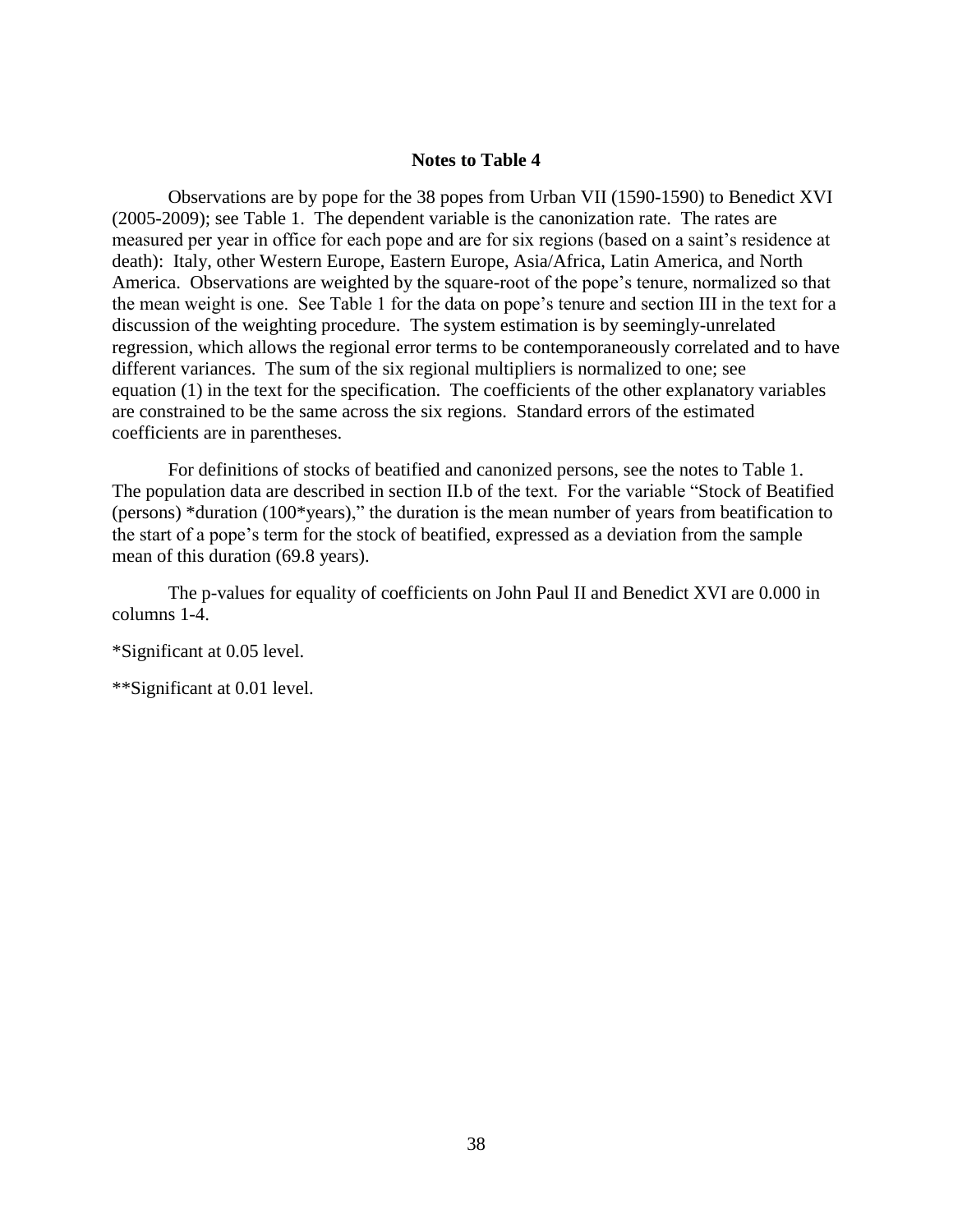| Table 5                                                      |             |             |             |             |  |  |  |
|--------------------------------------------------------------|-------------|-------------|-------------|-------------|--|--|--|
| <b>Regressions for Beatification Rate by Pope and Region</b> |             |             |             |             |  |  |  |
| <b>Independent variable</b>                                  | (1)         | (2)         | (3)         | (4)         |  |  |  |
| <b>Italy multiplier</b>                                      | $2.353**$   | 2.298**     | $2.346**$   | $2.292**$   |  |  |  |
|                                                              | (0.041)     | (0.040)     | (0.041)     | (0.039)     |  |  |  |
| <b>Other W. Europe multiplier</b>                            | 1.494**     | $1.597**$   | $1.502**$   | $1.604**$   |  |  |  |
|                                                              | (0.045)     | (0.043)     | (0.045)     | (0.043)     |  |  |  |
| <b>Eastern Europe multiplier</b>                             | $0.771**$   | $0.749**$   | $0.766**$   | $0.744**$   |  |  |  |
|                                                              | (0.031)     | (0.030)     | (0.030)     | (0.030)     |  |  |  |
| Asia/Africa multiplier                                       | $0.320**$   | $0.346**$   | $0.320**$   | $0.346**$   |  |  |  |
|                                                              | (0.012)     | (0.014)     | (0.012)     | (0.014)     |  |  |  |
| <b>Latin America multiplier</b>                              | $0.748**$   | $0.695**$   | $0.755**$   | $0.700**$   |  |  |  |
|                                                              | (0.036)     | (0.032)     | (0.035)     | (0.032)     |  |  |  |
| <b>North America multiplier</b>                              | $0.315**$   | $0.315**$   | $0.313**$   | $0.313**$   |  |  |  |
|                                                              | (0.024)     | (0.025)     | (0.024)     | (0.025)     |  |  |  |
| <b>Stock of Beatified (persons)</b>                          | $-0.0019$   | $-0.0020$   | $-0.0019$   | $-0.0021$   |  |  |  |
|                                                              | (0.0012)    | (0.0013)    | (0.0012)    | (0.0013)    |  |  |  |
| <b>Stock of Canonized (persons)</b>                          | $0.00515**$ | $0.00512**$ | $0.00512**$ | $0.00509**$ |  |  |  |
|                                                              | (0.00066)   | (0.00068)   | (0.00066)   | (0.00068)   |  |  |  |
| Catholic population (100*millions)                           | $-0.039$    | $-0.014$    | $-0.048*$   | $-0.023$    |  |  |  |
|                                                              | (0.021)     | (0.022)     | (0.020)     | (0.022)     |  |  |  |
| Protestant population (100*millions)                         | $0.295**$   |             | $0.292**$   |             |  |  |  |
|                                                              | (0.041)     |             | (0.040)     |             |  |  |  |
| <b>Evangelical population (100*millions)</b>                 |             | $0.622**$   |             | $0.614**$   |  |  |  |
|                                                              |             | (0.119)     |             | (0.117)     |  |  |  |
| Age of pope, start of term                                   |             |             | $0.156*$    | 0.147       |  |  |  |
| $(100*years)$                                                |             |             | (0.077)     | (0.079)     |  |  |  |
| <b>John Paul II, 1978-2005</b>                               | 1.596**     | $1.636**$   | $1.619**$   | $1.663**$   |  |  |  |
| (dummy)                                                      | (0.043)     | (0.045)     | (0.044)     | (0.045)     |  |  |  |
| <b>Benedict XVI, 2005-2009</b>                               | $1.560**$   | 1.678**     | 1.550**     | $1.660**$   |  |  |  |
| (dummy)                                                      | (0.090)     | (0.092)     | (0.087)     | (0.089)     |  |  |  |

Notes: See the notes to Table 4. The dependent variable is the beatification rate. The p-values for equality of coefficients on John Paul II and Benedict XVI are 0.62 in column 1, 0.58 in column 2, 0.33 in column 3, and 0.97 in column 4.

\*Significant at 0.05 level.

\*\*Significant at 0.01 level.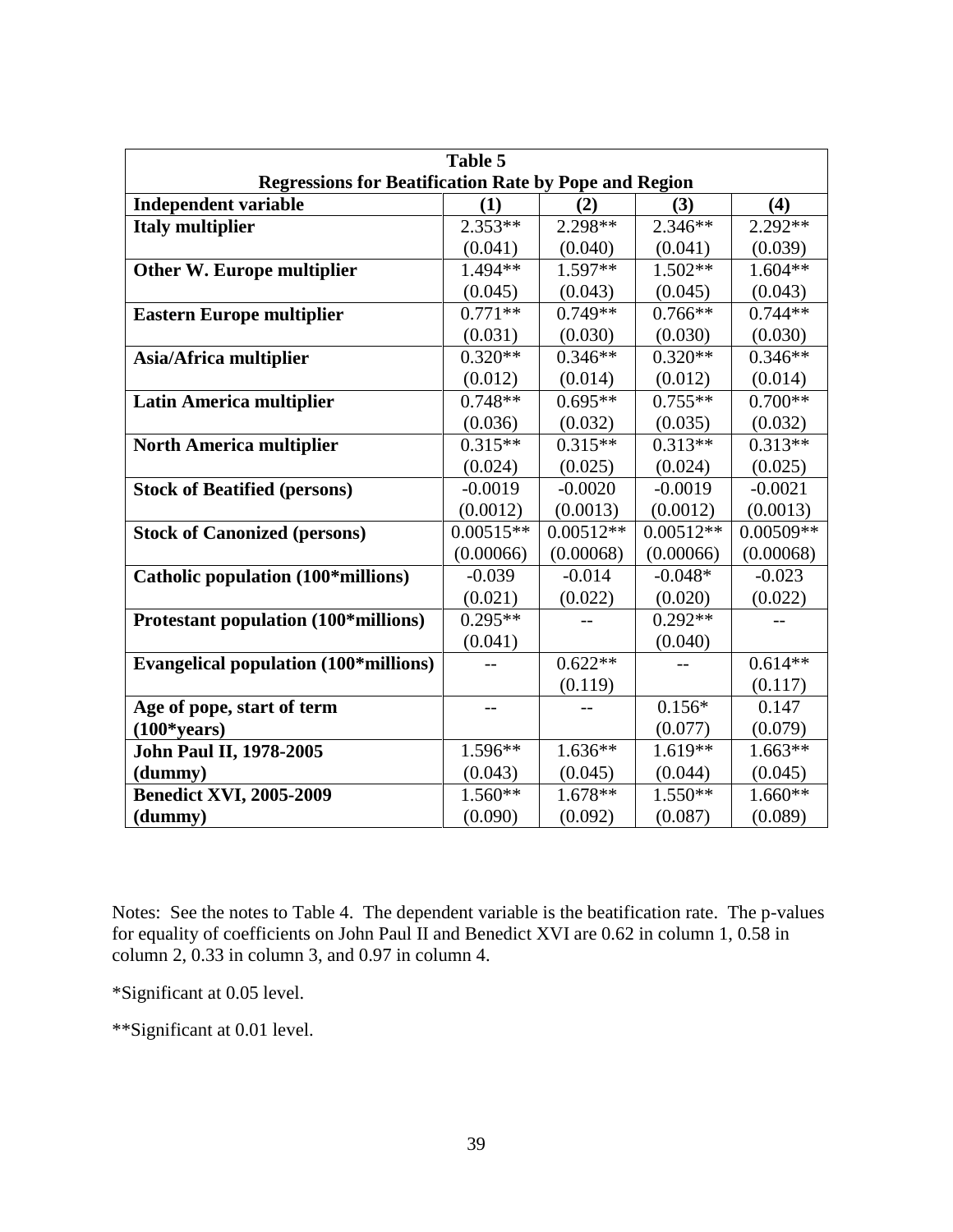**Figure 1**



Note: Data are described in Section II.a.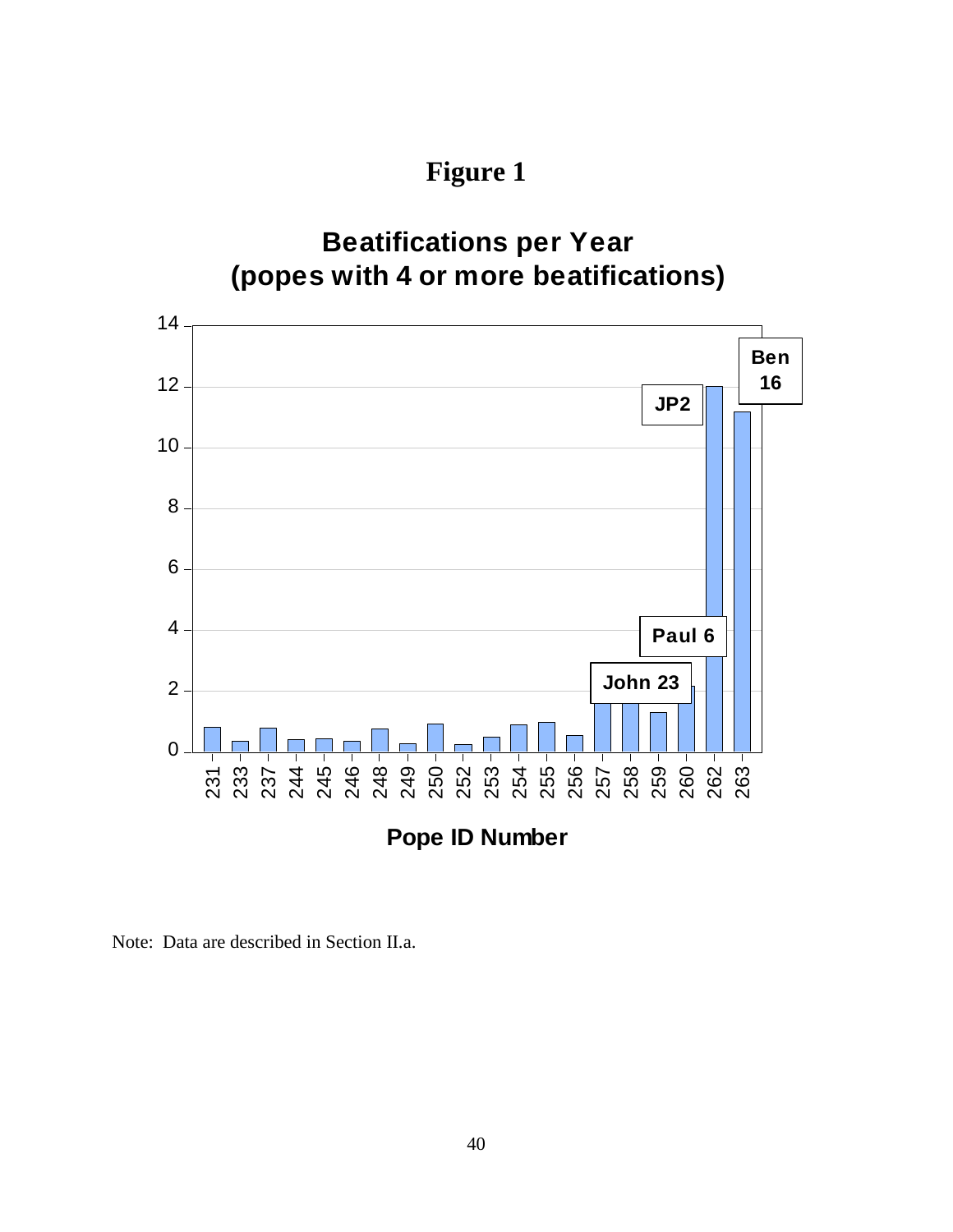**Figure 2**



Note: Data are described in Section II.a.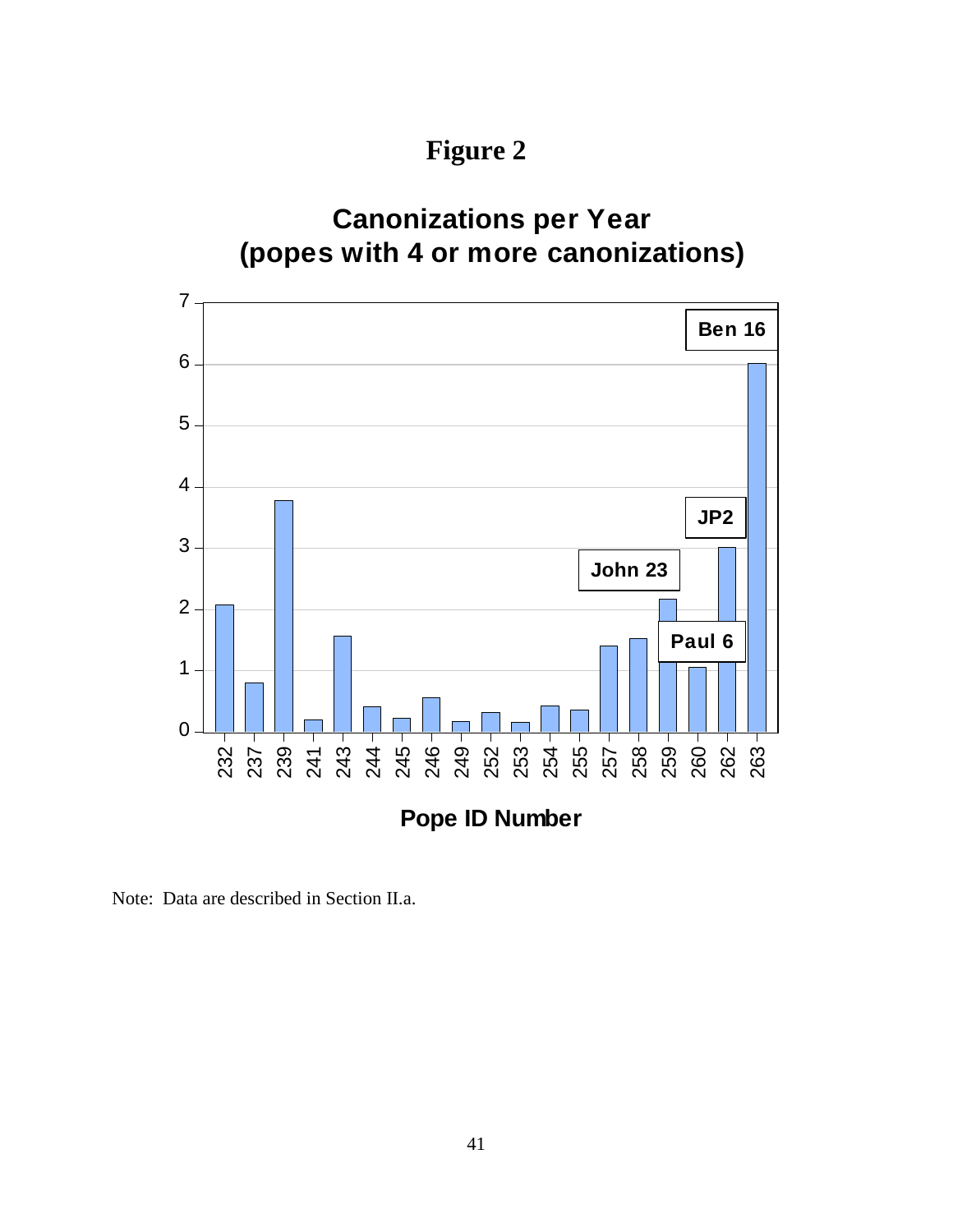**Figure 3**



Note: Data are described in Section II.a.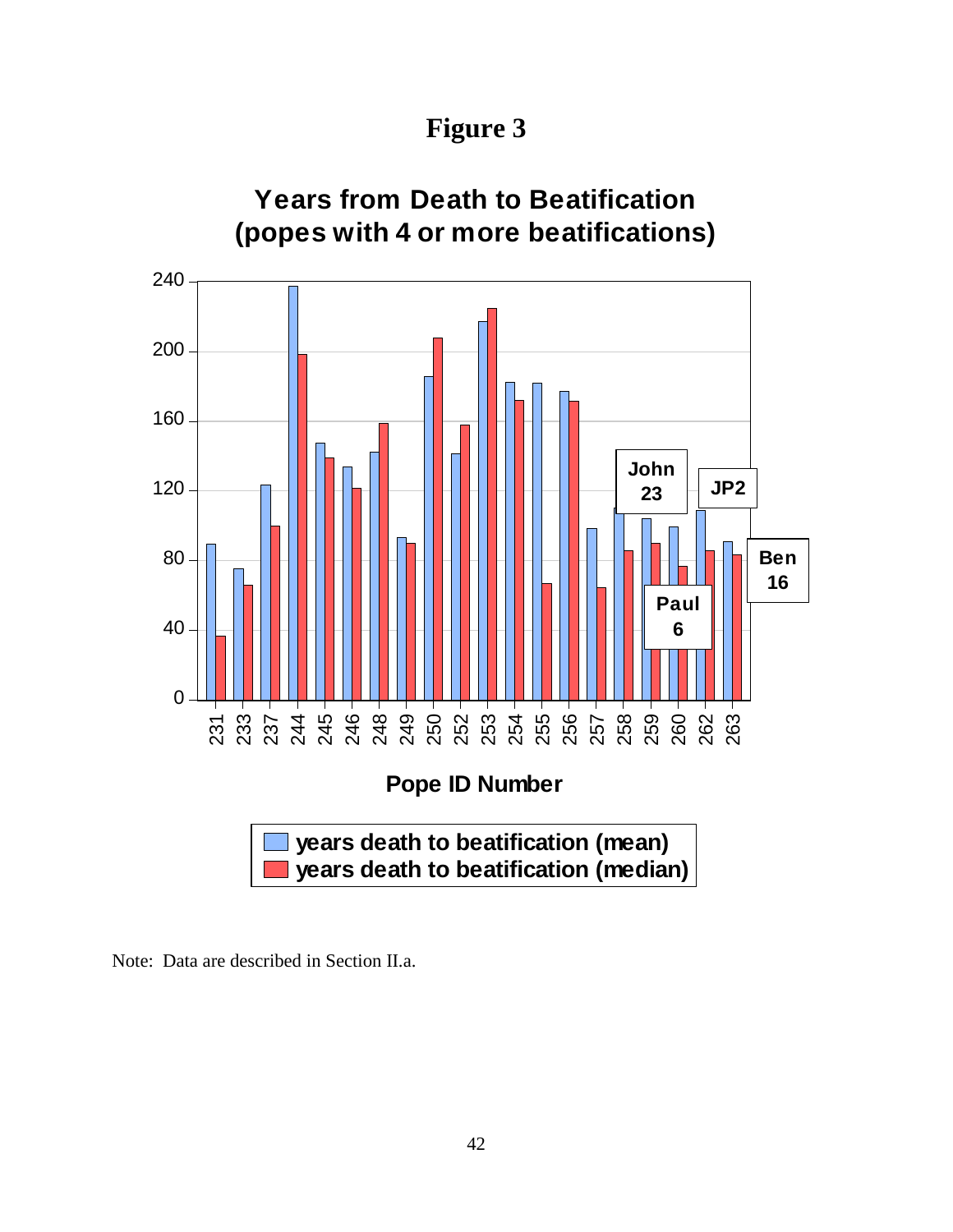### **Years from Beatification to Canonization (popes with 4 or more canonizations, among previously beatified)**



Note: Data are described in Section II.a.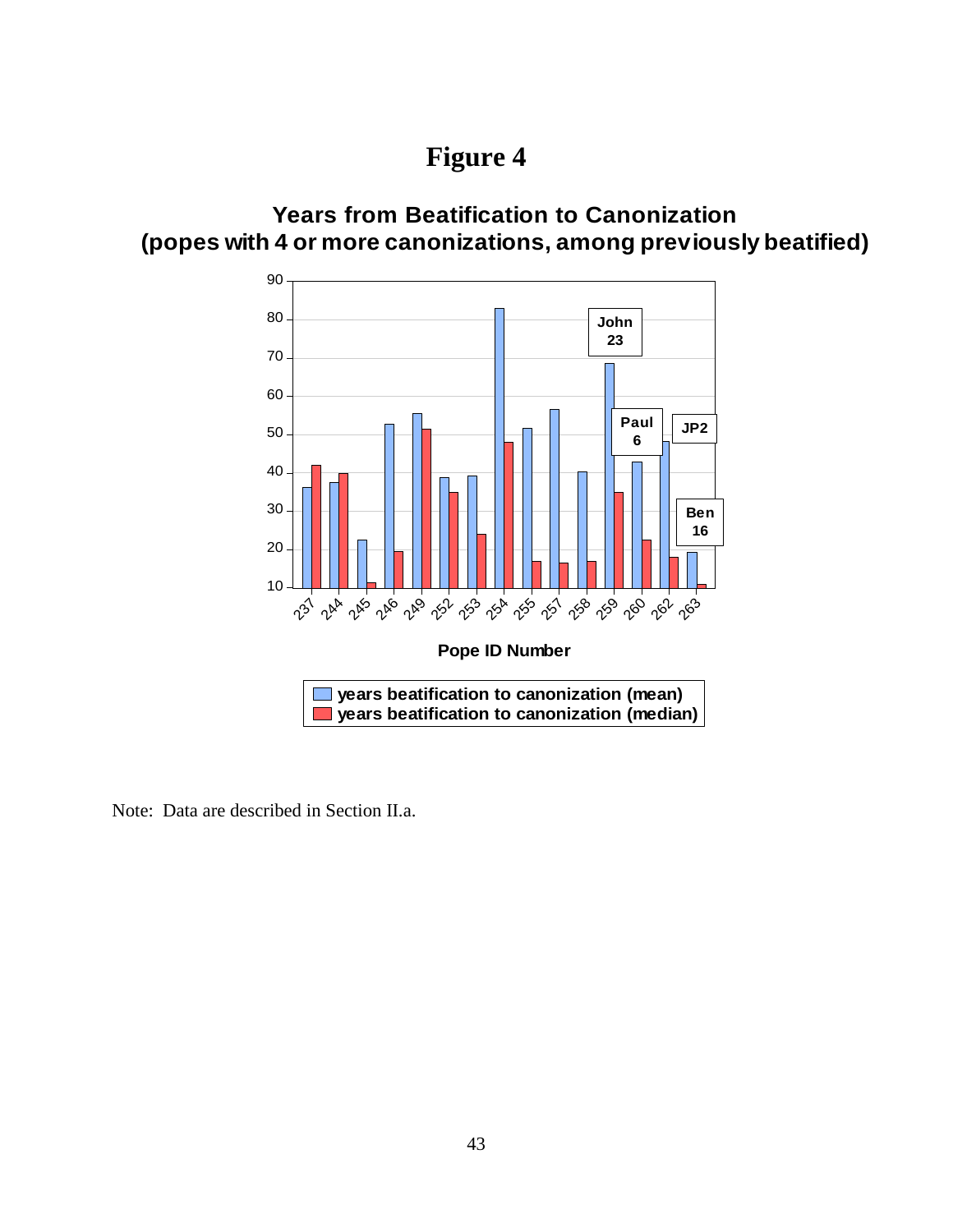**Figure 5: Beatifications and Canonizations: Fractions Male, Schooled, and Urban by Periods since 1590**



**Canonizations**1.0 0.8 0.6 0.4 0.2 0.0 1590-1699 1700-99 1800-99 1900-49 1950-79 1980-89 1990-99 2000-09 **male fraction** m. **formal schooling fraction urban fraction**

Note: Data are described in Section II.a.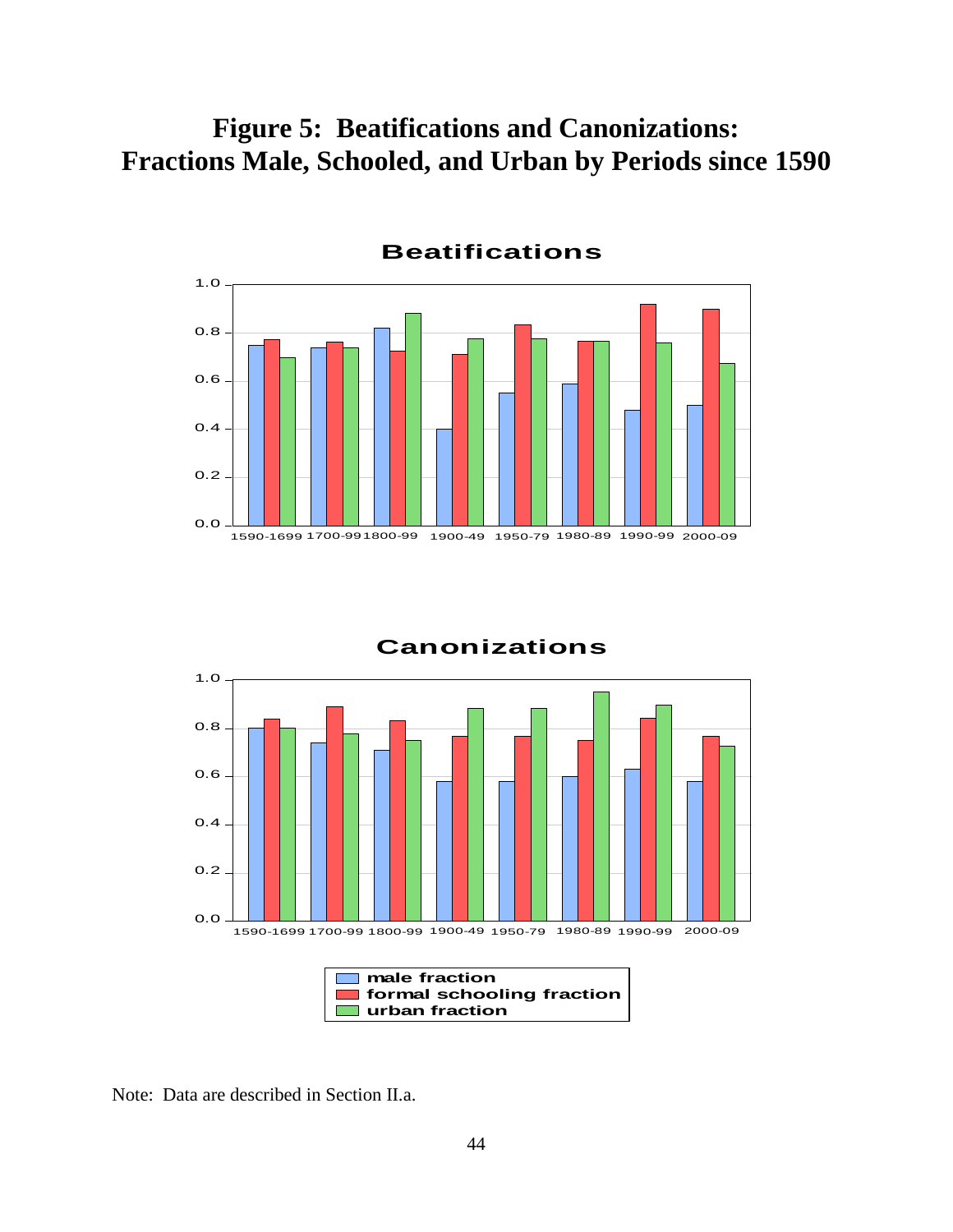# **Beatifications by Region over Time**



Note: Data are described in Section II.a.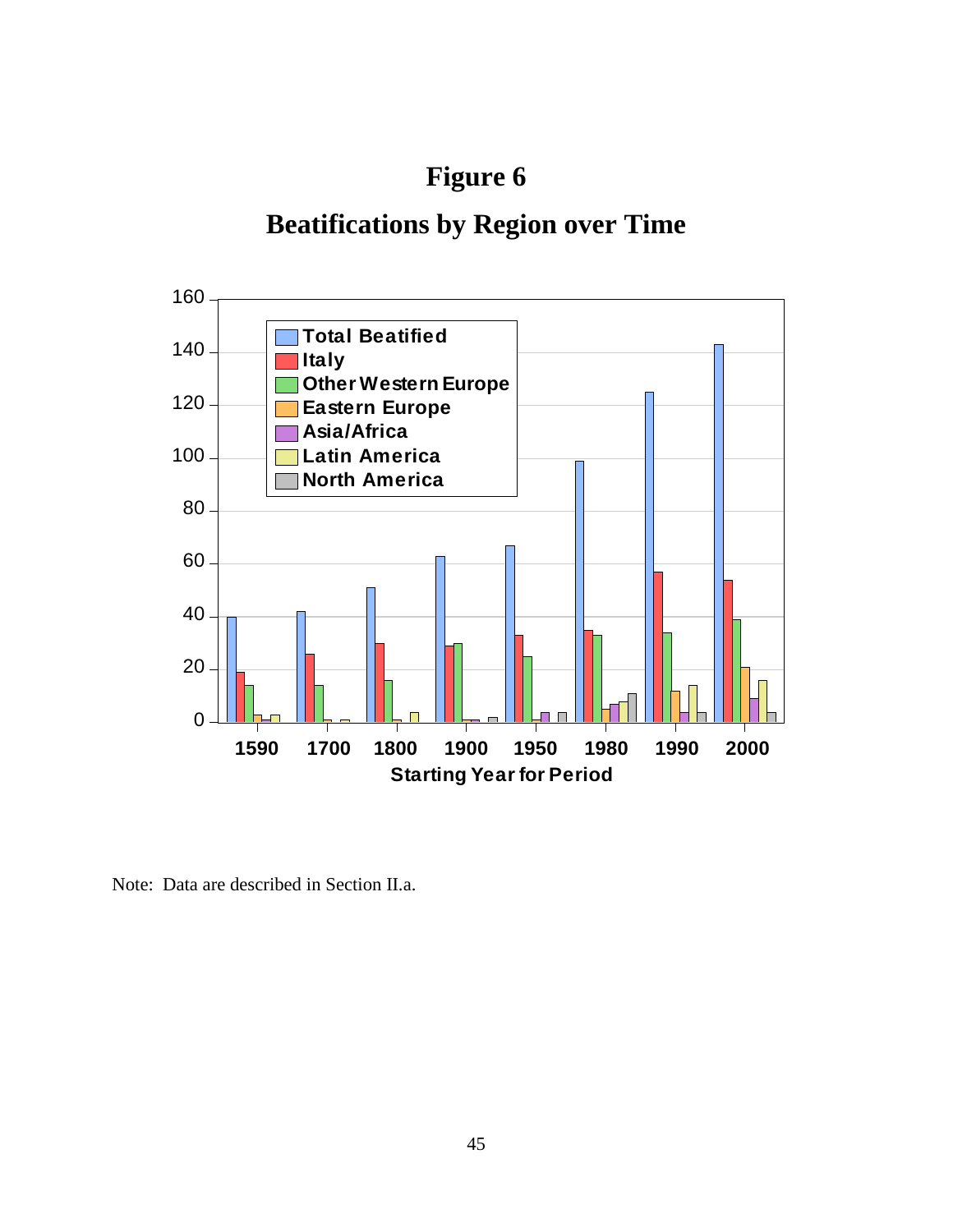# **Canonizations by Region over Time**



Note: Data are described in Section II.a.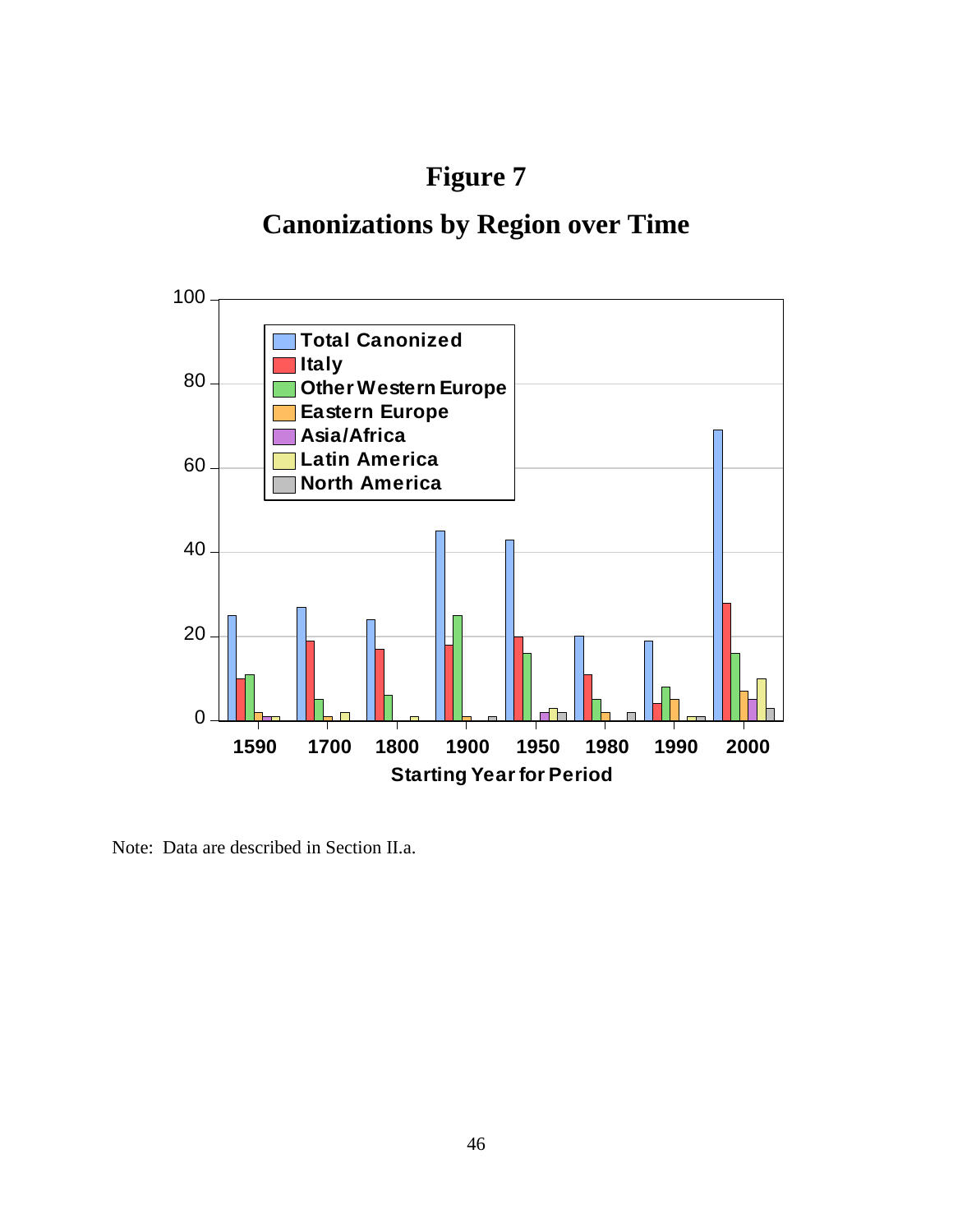

Note: Data, described in section II.b, are based on McEvedy and Jones (1978) and *World Development Indicators*.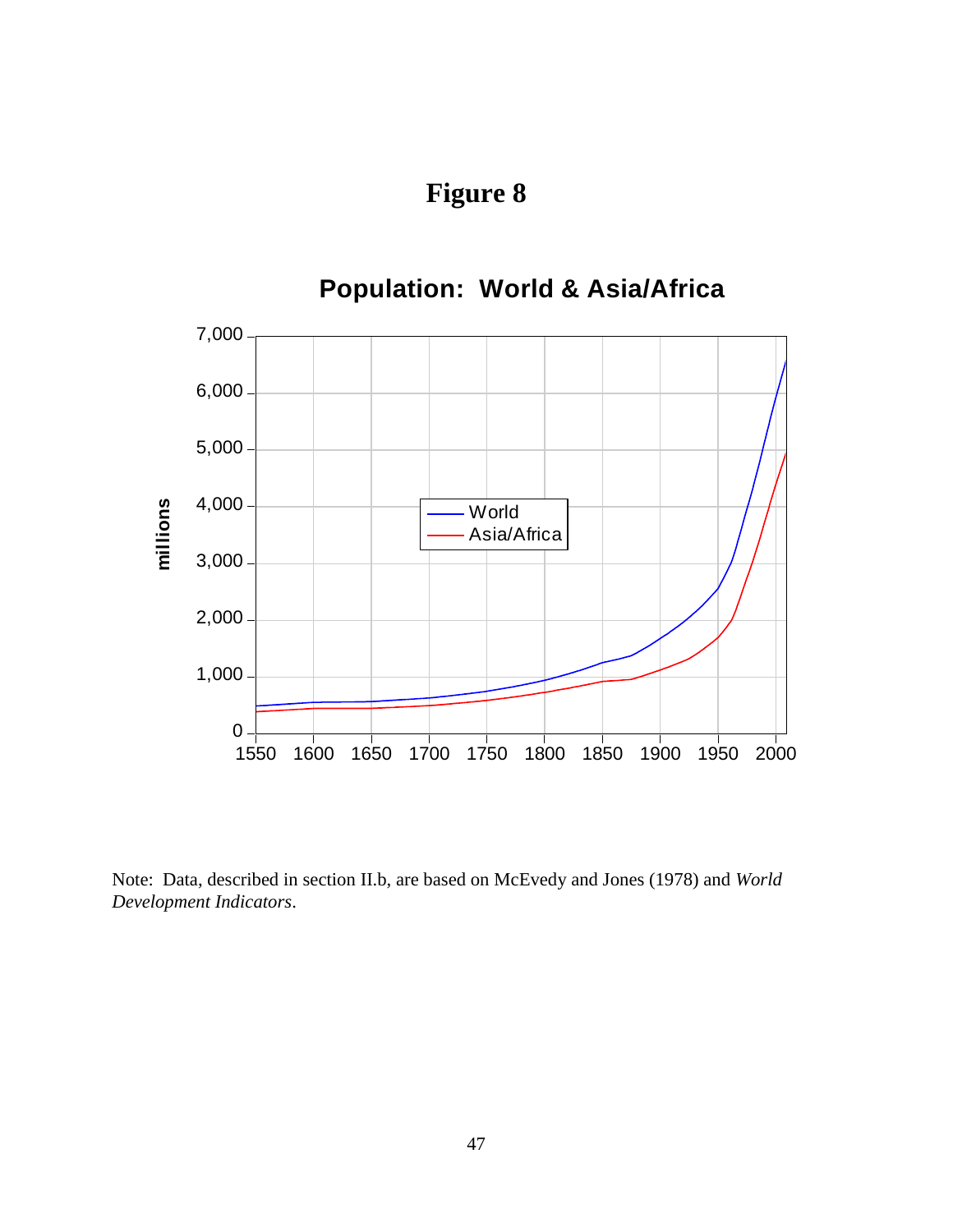**Figure 9**



Note: Data, described in section II.b, are based on McEvedy and Jones (1978) and *World Development Indicators*.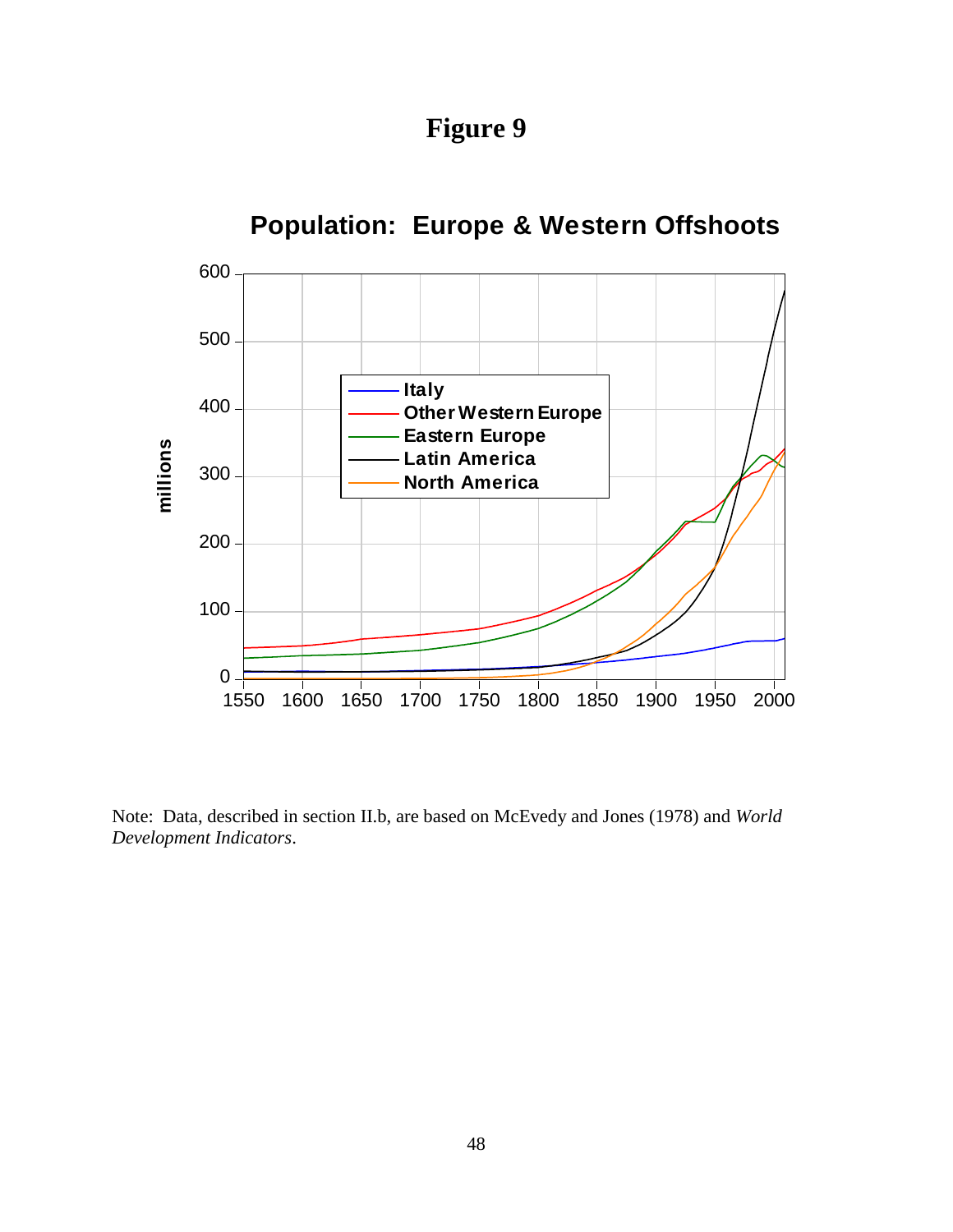**Figure 10**



Note: Total Christian is the sum of Catholic, Protestant (broadly defined to include Anglicans, independent Christian churches, and marginal Christians such as Mormons and  $7<sup>th</sup>$ -Day Adventists), and Orthodox. Most of the Evangelicals would fall into the Protestant category. Data, described in section II.b, apply religious-adherence shares from Johnson (2010) and Barrett and Johnson (2001) to population data in Figures 8 and 9. Before 1900, the ratio of Evangelical to Protestant population in each region was assumed to equal the ratio for 1900.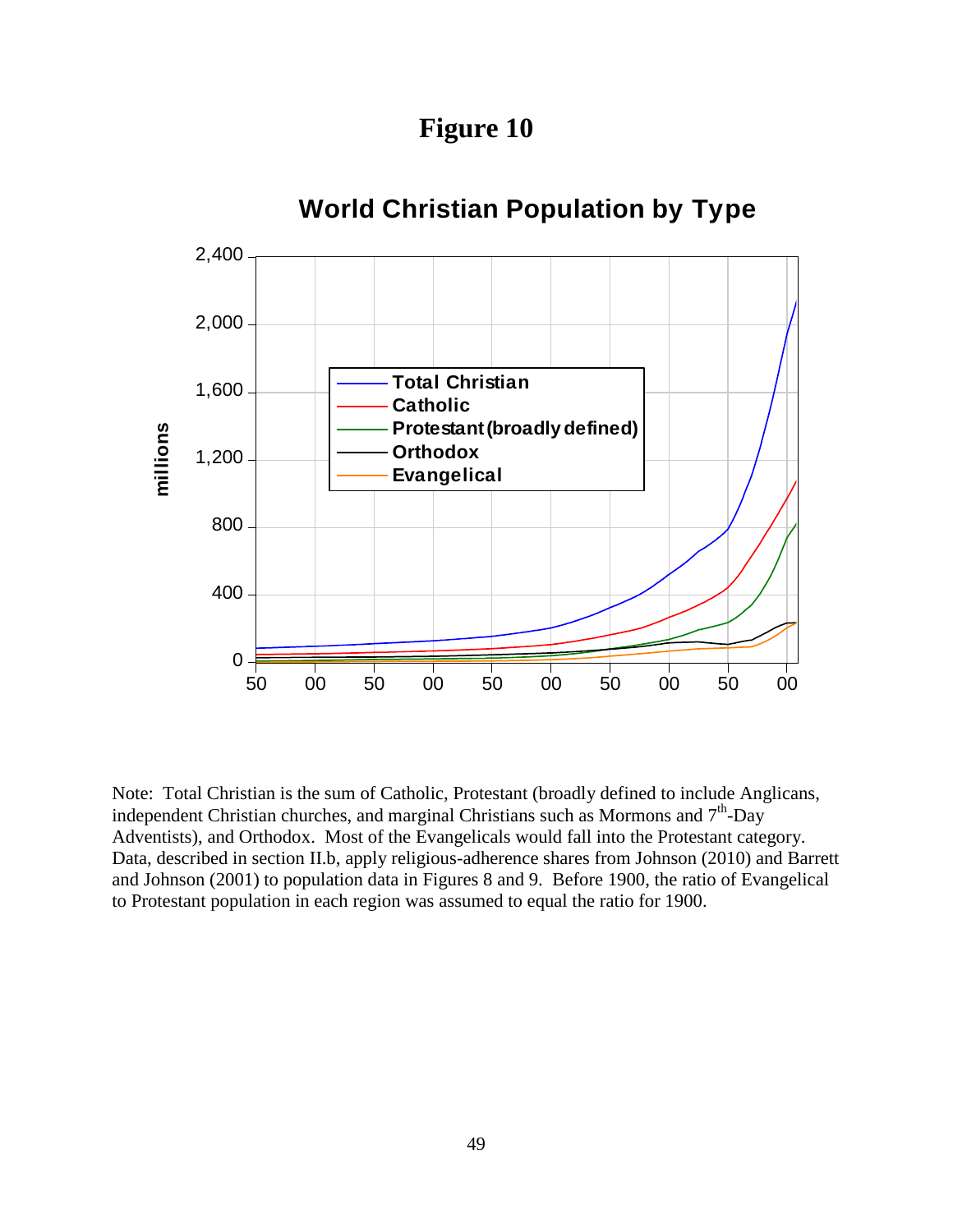**Figure 11**

## **Catholic Population by Region**



Note: Data, described in section II.b, apply religious-adherence shares from Johnson (2010) and Barrett and Johnson (2001) to population data in Figures 8 and 9.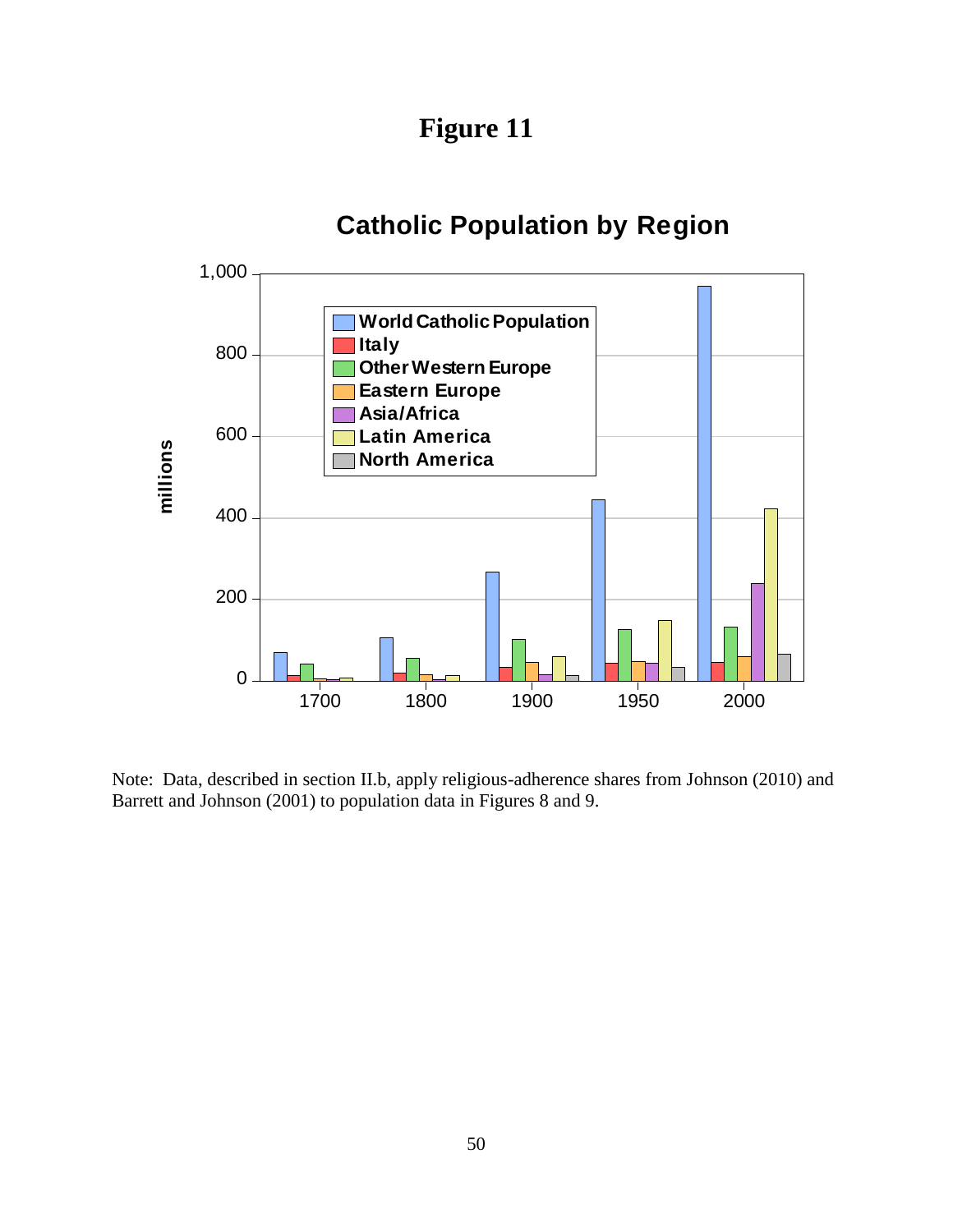**Figure 12**

### **Protestant Population by Region**



Note: Data, described in section II.b, apply religious-adherence shares from Johnson (2010) and Barrett and Johnson (2001) to population data in Figures 8 and 9.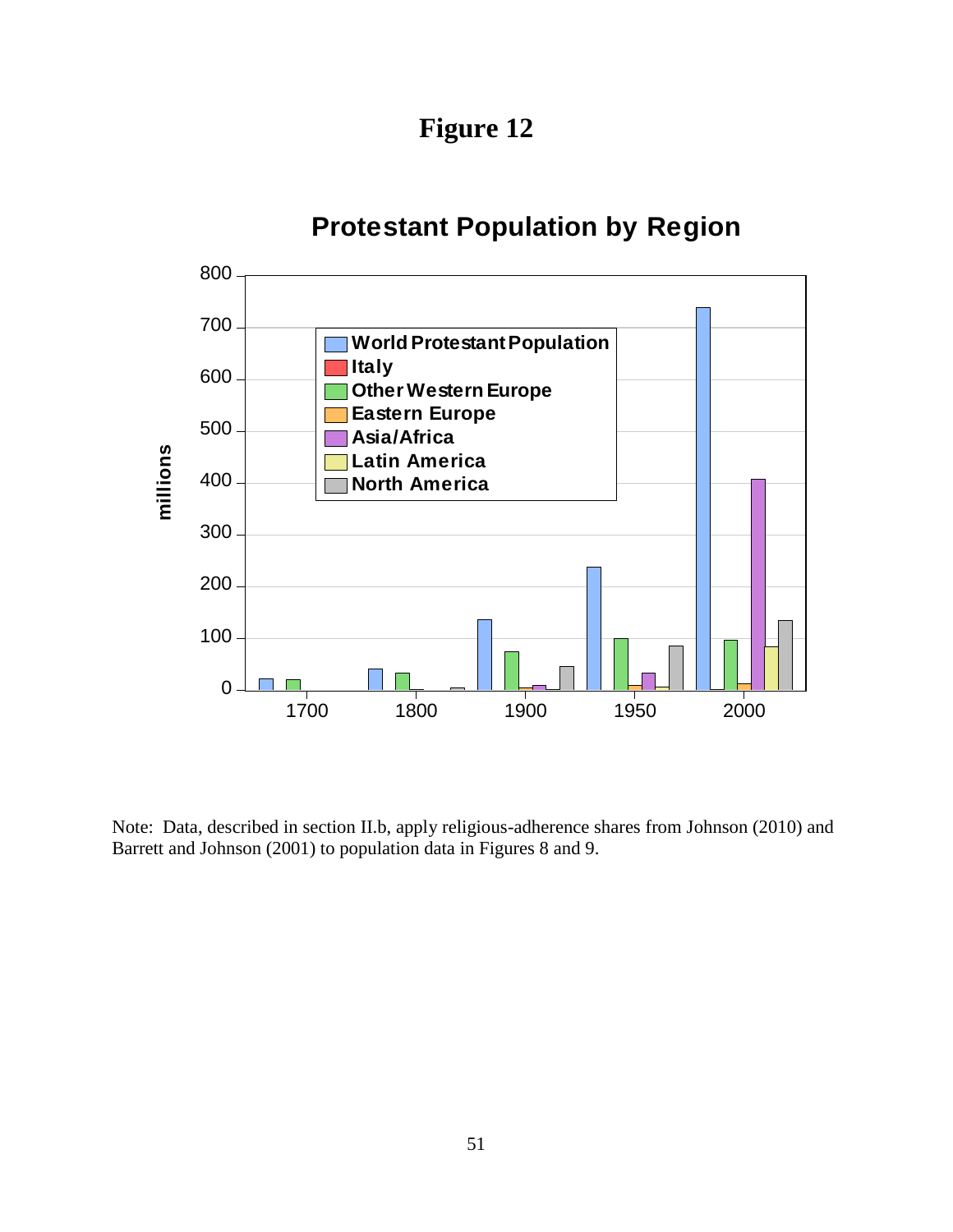### **Orthodox Population by Region**



Note: Data, described in section II.b, apply religious-adherence shares from Johnson (2010) and Barrett and Johnson (2001) to population data in Figures 8 and 9.